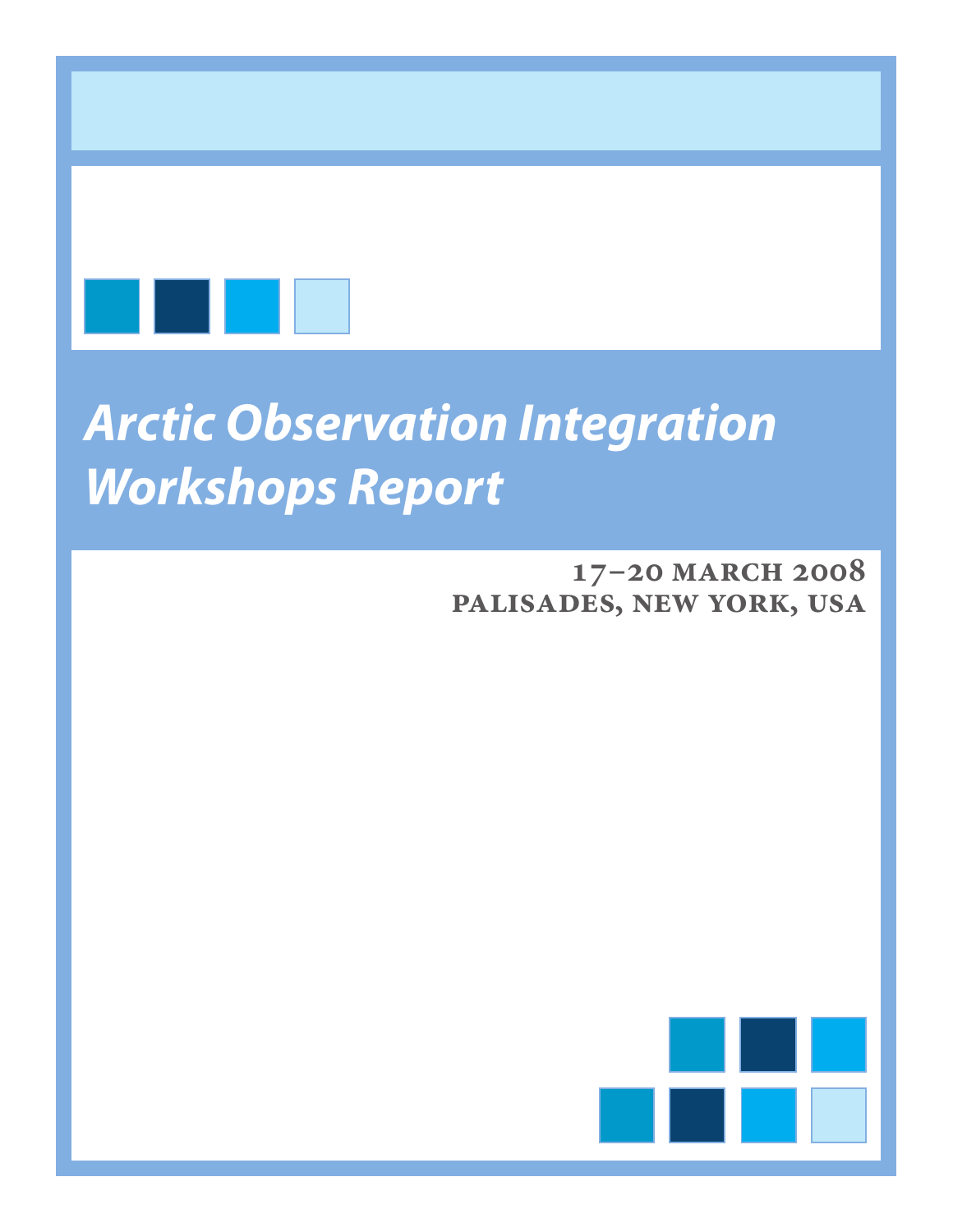This material is based on work supported by the National Science Foundation (NSF) under Cooperative Agreements ARC-0101279 and ARC-0618885. Any opinions, findings, and conclusions or recommendations expressed in this material are those of the contributors and do not necessarily reflect the views of the NSF.

This work may be cited as: Arctic Observation Integration Workshops Report. 2008. Fairbanks, Alaska: SEARCH Project Office, Arctic Research Consortium of the United States (ARCUS). 63 pp.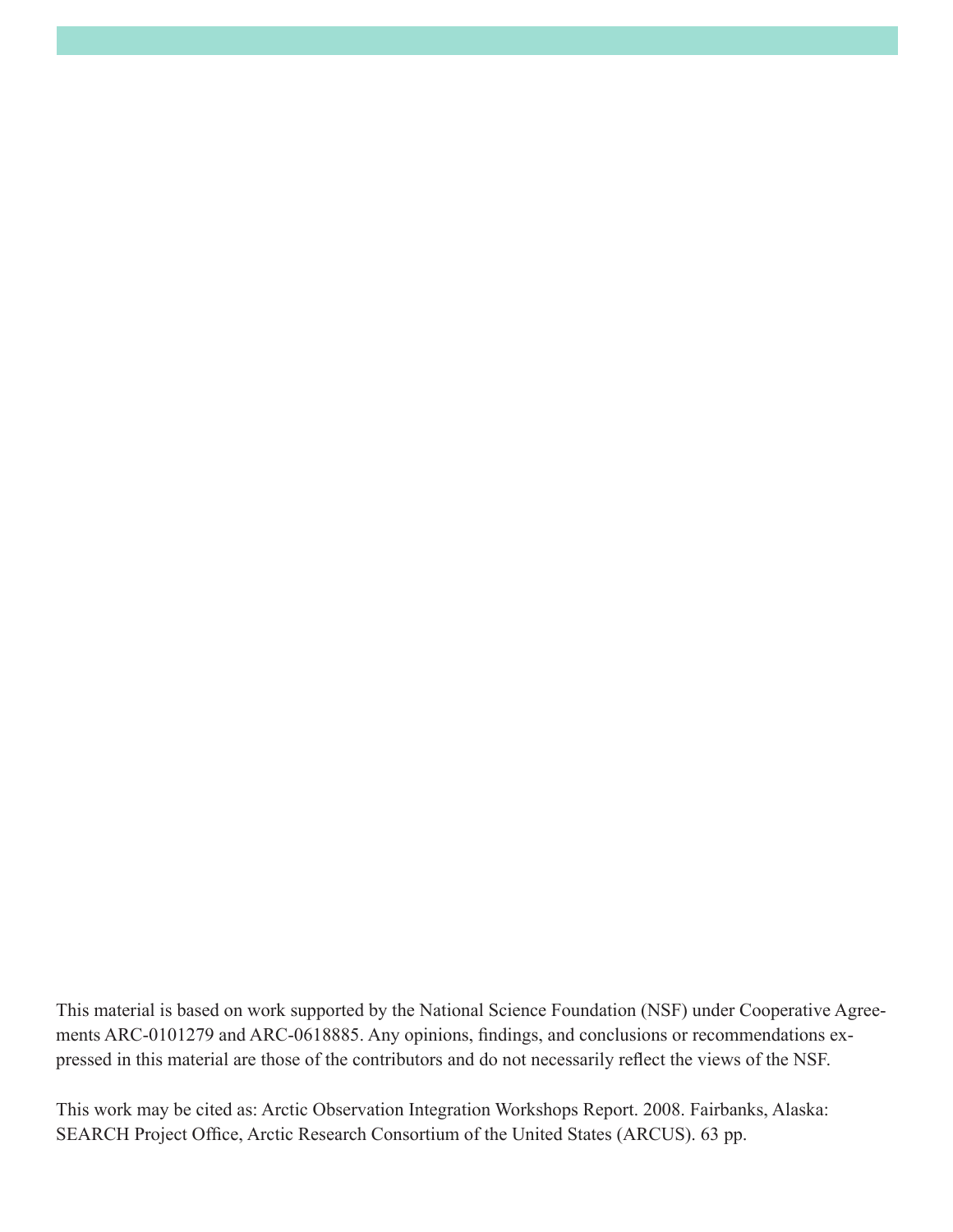| I. Introduction, Background, and Summary of Recommendations 4  |  |  |
|----------------------------------------------------------------|--|--|
|                                                                |  |  |
|                                                                |  |  |
|                                                                |  |  |
|                                                                |  |  |
|                                                                |  |  |
| III. Autonomous and Lagrangian Platforms Workshop  16          |  |  |
|                                                                |  |  |
|                                                                |  |  |
|                                                                |  |  |
| IV. Lessons From the 2007 Arctic Sea Ice Minimum Workshop  22  |  |  |
|                                                                |  |  |
|                                                                |  |  |
|                                                                |  |  |
|                                                                |  |  |
|                                                                |  |  |
| Appendix A: Human Activities and Stakeholders Needs Matrix  29 |  |  |
| Appendix B: Proposed "2008 Arctic Sea Ice Outlook " Effort  42 |  |  |
|                                                                |  |  |
|                                                                |  |  |
|                                                                |  |  |
|                                                                |  |  |
|                                                                |  |  |
|                                                                |  |  |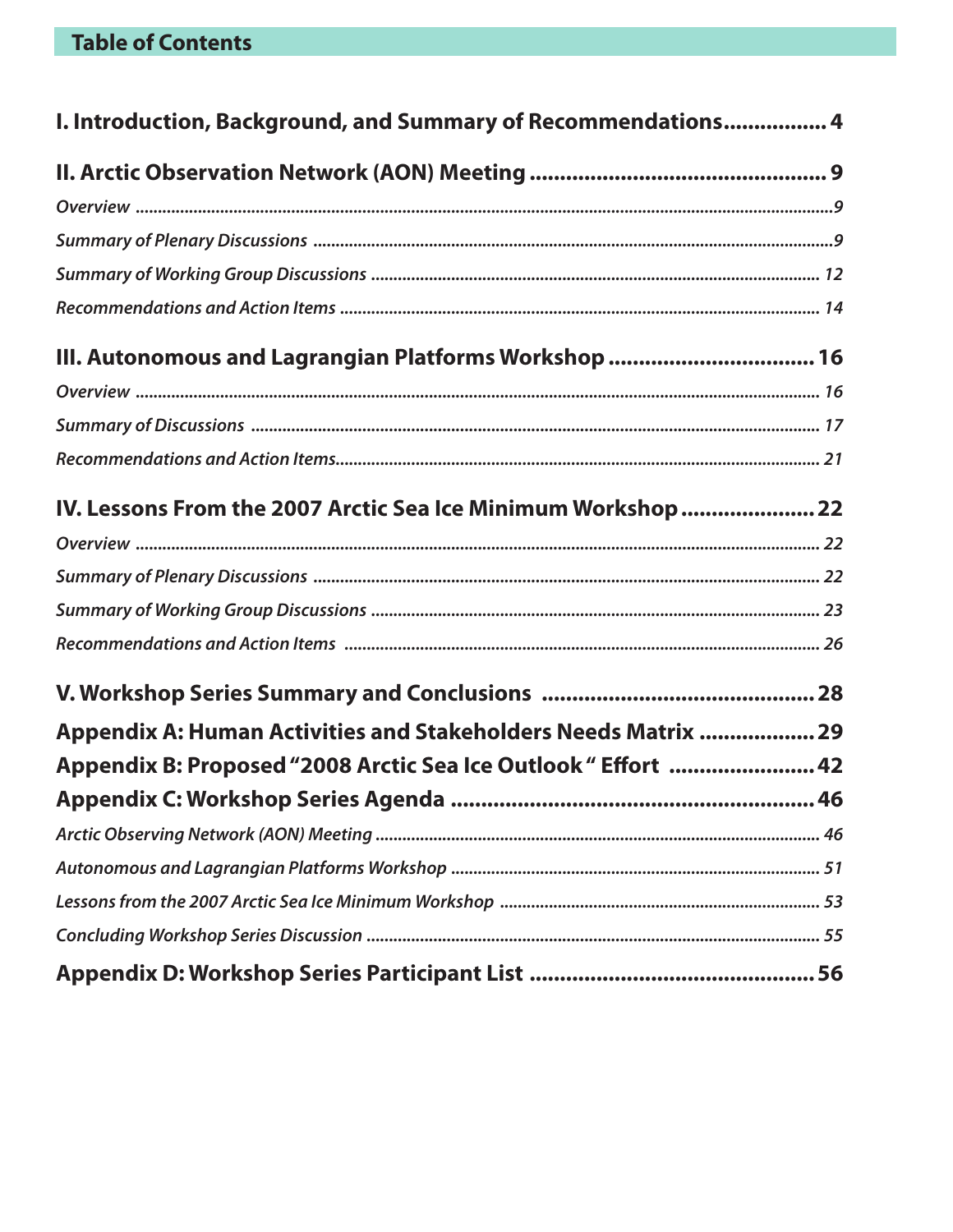### **Introduction**

A series of three workshops was held 17–20 March 2008 in Palisades, New York, to advance implementation and further the development of an integrated Arctic Observation Network (AON) responsive to the critical scientific issues of environmental arctic change. Sponsored by the National Science Foundation (NSF), the workshop series included three interrelated meetings:

- 1. A 1.5-day NSF AON investigator meeting;
- 2. A half-day workshop, jointly sponsored by the AON and SEARCH for DAMOCLES (S4D) programs, on optimizing deployment of Lagrangian platforms for observations of the oceanice-atmosphere system; and
- 3. A 1.5-day workshop, jointly sponsored by the NSF AON program, the NSF Arctic System Science (ARCSS) Program, and S4D, to improve observing and modeling activities for understanding recent arctic sea ice change and its impacts throughout the arctic system.

An international group of over 70 participants with diverse disciplinary, geographic, programmatic, and institutional representation met to foster interdisciplinary and international integration of observing efforts. Participants included representation from the U.S and international arctic observational and modeling communities, including project representatives from AON, ARCSS-Synthesis of Arctic System Science (SASS), Study of Environmental Arctic Change (SEARCH), Developing Arctic Modelling and Observing Capabilities for Long-term Environmental Studies (DAMOCLES) program, Nansen and Amundsen Basins Observational System (NABOS), Canada's ArcticNet, Japan Agency for Marine-Earth Science and Technology (JAMSTEC), the International Study of Arctic Change (ISAC), and U.S. agency representatives.

### **Background and Motivation**

Implementation of an Arctic Observing System is currently underway. Several significant observing efforts are building up to full scale, including NSF AON and DAMOCLES. In addition, groups within the U.S. arctic research community are working to understand arctic system change through SEARCH "Understanding Change" projects, SASS projects, and related efforts.

The extreme arctic sea ice retreat observed in 2007 underscores the immediate need for increased integration and coordination. The sea-ice cover retreated to well below its previous record minimum extent, with potentially substantial physical, biological, and socio-economic impacts on the Arctic. This event raises important questions about our ability to forecast similarly large events on short (i.e., this upcoming year), inter-annual, and decadal timescales, as well as strategies for combining observational efforts with modeling studies directed at improving our understanding of arctic change.

Against this backdrop, the Arctic Observation Integration workshop series was convened to advance planning and implementation of an integrated Arctic Observation System responsive to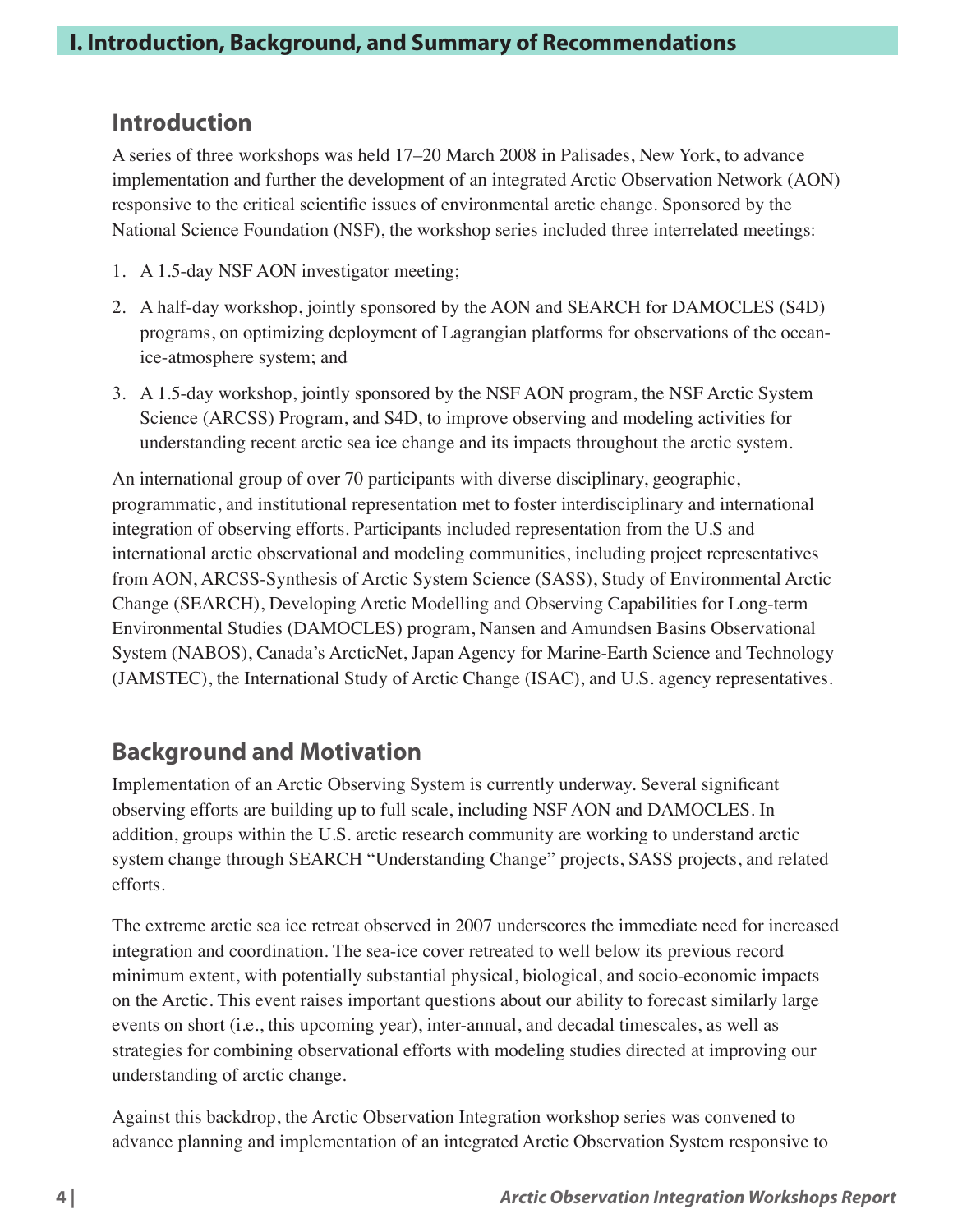the critical scientific issues of environmental arctic change.

Specific workshop objectives included:

- 1. Evaluate the present observing system with respect to its ability to track rapid ongoing change;
- 2. Produce recommendations for optimization of observing systems and addressing gaps in 2008 and beyond;
- 3. Improve integration of cross-disciplinary and international observation efforts;
- 4. Evaluate existing observing technologies, platforms, and on-going development efforts in the context of potentially rapid changes in operating environments (e.g., dramatic decreases in summertime ice extent) and recommend possible adaptations.
- 5. Produce an integrated overview of the 2007 sea ice minimum, including prospects for continued decline or recovery; and
- 6. Develop a dialog on integration and long-term sustained arctic observing with relevant agency partners.

Recommendations from each component of the workshop series are summarized below as short-term and long-term activities. These recommendations underscore three central themes that emerged from workshop presentations and discussions: (1) understanding the extraordinary seasonal retreat of sea ice observed in 2007, (2) addressing the challenge of integrating different observation efforts into a system that serves science as well as broader society and key stakeholder groups, and (3) identifying scientific and programmatic gaps and next steps for observing, understanding, and responding to arctic environmental change with emphasis on highamplitude, unexpected changes.

### **Summary of Recommendations**

### *Arctic Observation Network (AON) Meeting:*

### *Short-term (12 months)*

1. Continue and expand the assessment of AON implementation status and the identification of gaps started during this workshop series. Specifically, this task should include assessment of how well AON addresses the scientific goals in the SEARCH and other AON planning documents (e.g., "Study of Environmental Arctic Change: Plans for Implementation During the International Polar Year and Beyond," "Toward an Integrated Arctic Observing Network," and "Arctic Observing Network [AON]: Toward a U.S. Contribution to Pan-Arctic Observing"). This activity should be led by the SEARCH Science Steering Committee (SSC), the SEARCH Observing Change Panel, and the Interagency Program Management Committee (IPMC), and could occur on a time-scale between short- and long-term. The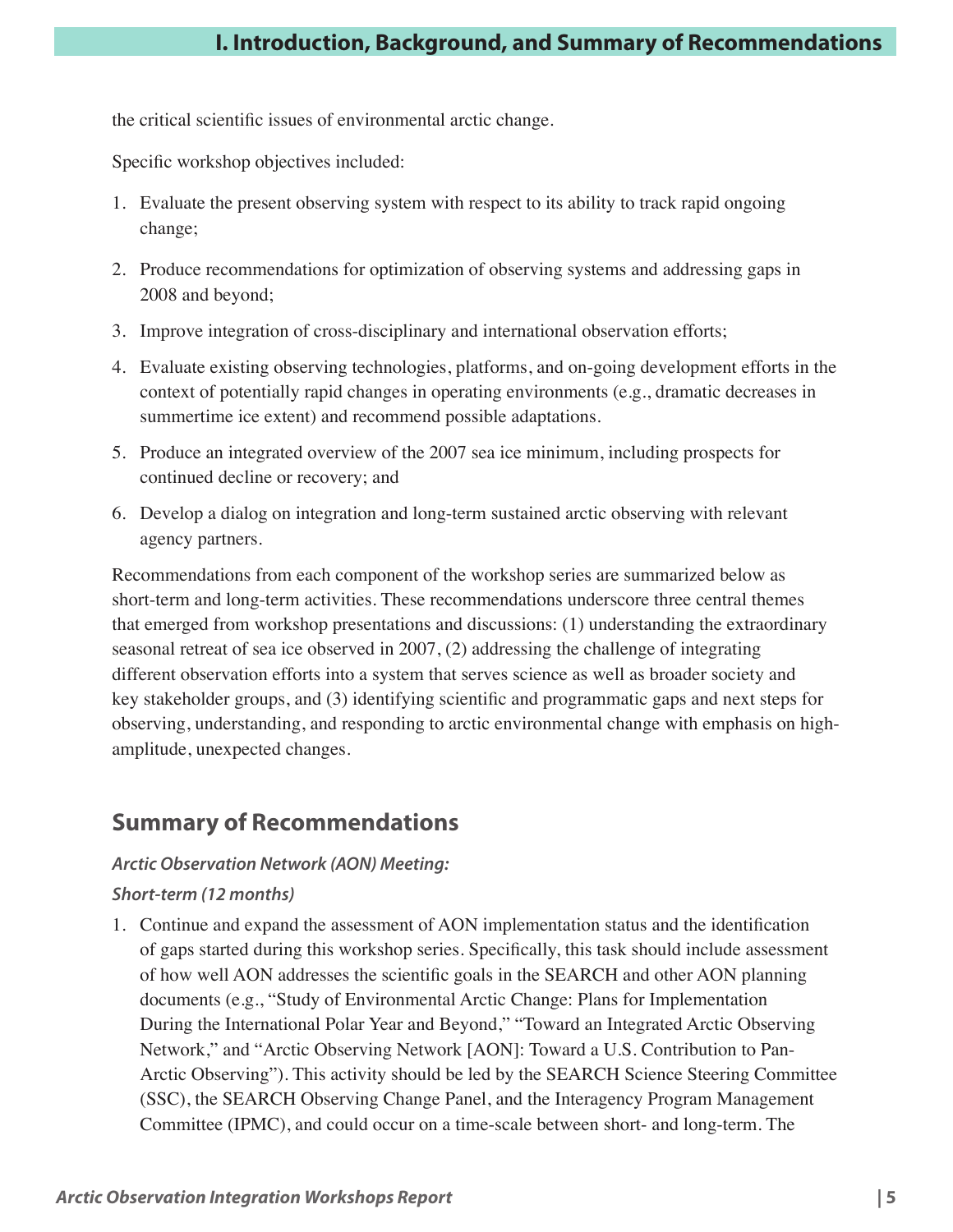work should be done in close cooperation with the international arctic observing community, including the SEARCH for DAMOCLES effort.

- 2. Strengthen coordination of U.S. interagency observing efforts through the SEARCH IPMC and identify SEARCH/AON contacts within all IPMC agencies; this activity could be initiated though a joint SEARCH IPMC/SSC meeting focused on coordination of IPMC agency observing efforts.
- 3. Coordinate with Canada's ArcticNet program and other relevant international efforts through a Memorandum of Understanding (MOU) or similar coordination process.
- 4. Develop or assimilate tools to communicate and share information about different observing activities with respect to placement of instruments and planning of field campaigns.
- 5. Contribute to a collaboratory framework to advance scientific integration and exchange (cf. proposed 2008 Sea Ice Outlook effort, discussed in report Appendix B).
- 6. Explore how model output (e.g., the Intergovernmental Panel on Climate Change Fourth Assessment Report [IPCC AR-4]) can be examined in the same method as data provided through CADIS.
- 7. Pursue data coordination efforts amongst relevant national and international programs; this could be accomplished through CADIS and the SEARCH Data Management Working Group.
- 8. Implement an advisory group for CADIS that can serve as a community liaison (articulating the needs of both AON PIs and broader community); this advisory group could be created with the help of the SEARCH governance structure.
- 9. Identify and implement a process by which stakeholder priorities can be used to guide coordination efforts and demonstrate the utility and value of AON in a broader societal context (e.g., utilizing a tool such as a "Human Activities/Stakeholder Information Needs Matrix," Appendix A); provide structured guidance on how to acknowledge collaborators from local communities.
- 10. Convene the next AON meeting or follow-up workshop, focused on identifying crossdisciplinary scientific gaps and exchange within disciplinary working groups.

### *Long-term (2–5 years)*

- 1. Develop a strategic plan for longer-term AON data management and coordination activities, including a funding mechanism to ensure balance and continuity.
- 2. Augment human dimensions and stakeholder-relevant (e.g., marine mammals) components of AON and strengthen interagency linkages to relevant ongoing observation efforts (e.g., through marine mammal commissions).
- 3. Coordinate with the International Study of Arctic Change (ISAC) to improve international exchange of information relevant for joint planning and coordination of observation programs.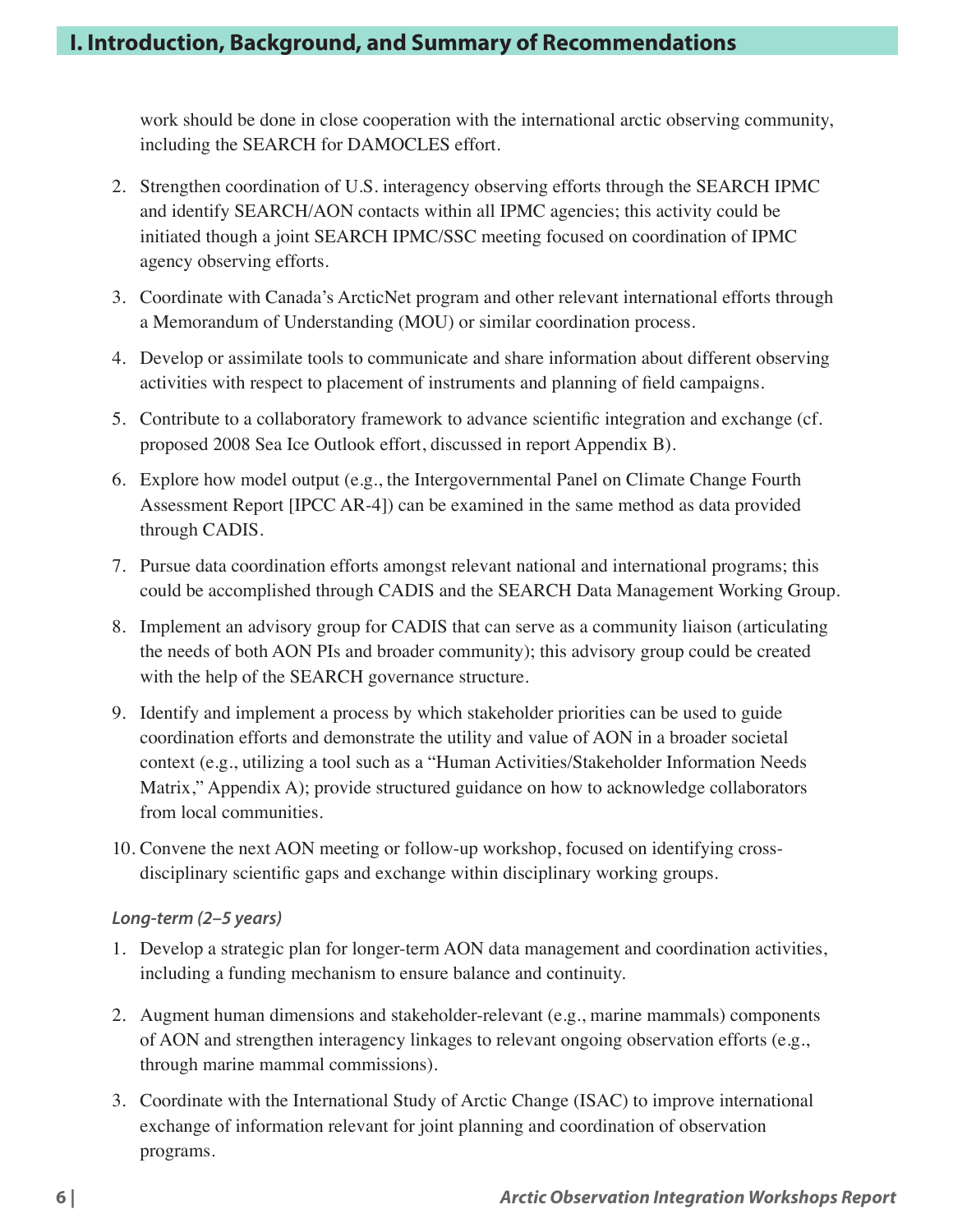4. Develop a process for balancing scientific and stakeholder information needs that identify measures of success for AON.

### *Autonomous and Lagrangian Platforms Workshop:*

### *Short-term (12 months)*

- 1. Sustain the present efforts using existing instrumentation to return detailed arctic atmosphere, ice, and ocean observations from arrays of autonomous instruments beyond the IPY period.
- 2. Refine and implement an "amphibious" International Arctic Buoy Program (IABP) buoy.
- 3. Work for improved access to eastern Arctic for IABP and others.
- 4. Harden Ice-Based Observatory (IBO) instrument designs to improve survivability during sea ice transition states.
- 5. Continue development of floats and gliders for work in ice-covered environments.
- 6. Produce white paper detailing a pilot (2–3 element) low-frequency acoustic navigation array.

### *Long-term (2–5 years)*

- 1. Implement pilot navigation array and use it to support float and glider operations for the Arctic Observing Network, including a science program that exploits the array.
- 2. Expand plans to provide basin-wide navigation based on the pilot design.
- 3. Define and transition to operational status an arctic-wide atmosphere-ice-ocean observing system that includes IBOs, floats, gliders, and the infrastructure (acoustic navigation) needed to support such operations.

### *Lessons from the 2007 Arctic Sea-ice Minimum Workshop:*

### *Short-term (12 months)*

- 1. Develop and implement a process that tracks, summarizes, and integrates ongoing developments and provides a consensus outlook for May–September 2008 sea-ice extent and characteristics. Toward this goal, develop an organizational structure and process for collecting information, moderating, and issuing information on a monthly basis (See Appendix B, 2008 Arctic Sea Ice Outlook).
- 2. Summarize retrospectively the results of the 2008 Arctic Sea Ice Outlook. Who got it right and why?
- 3. Plan and hold follow-up workshops in fall 2008 after the upcoming field season and September 2008 ice minimum.
- 4. Develop and submit multi-authored synthesis papers targeted to high-impact journals papers that integrate the impacts on the summer 2007 sea-ice retreat and linkages to multiple components of the arctic system and place the summer 2007 ice retreat in perspective given the eventual outcome of the summer 2008 ice retreat.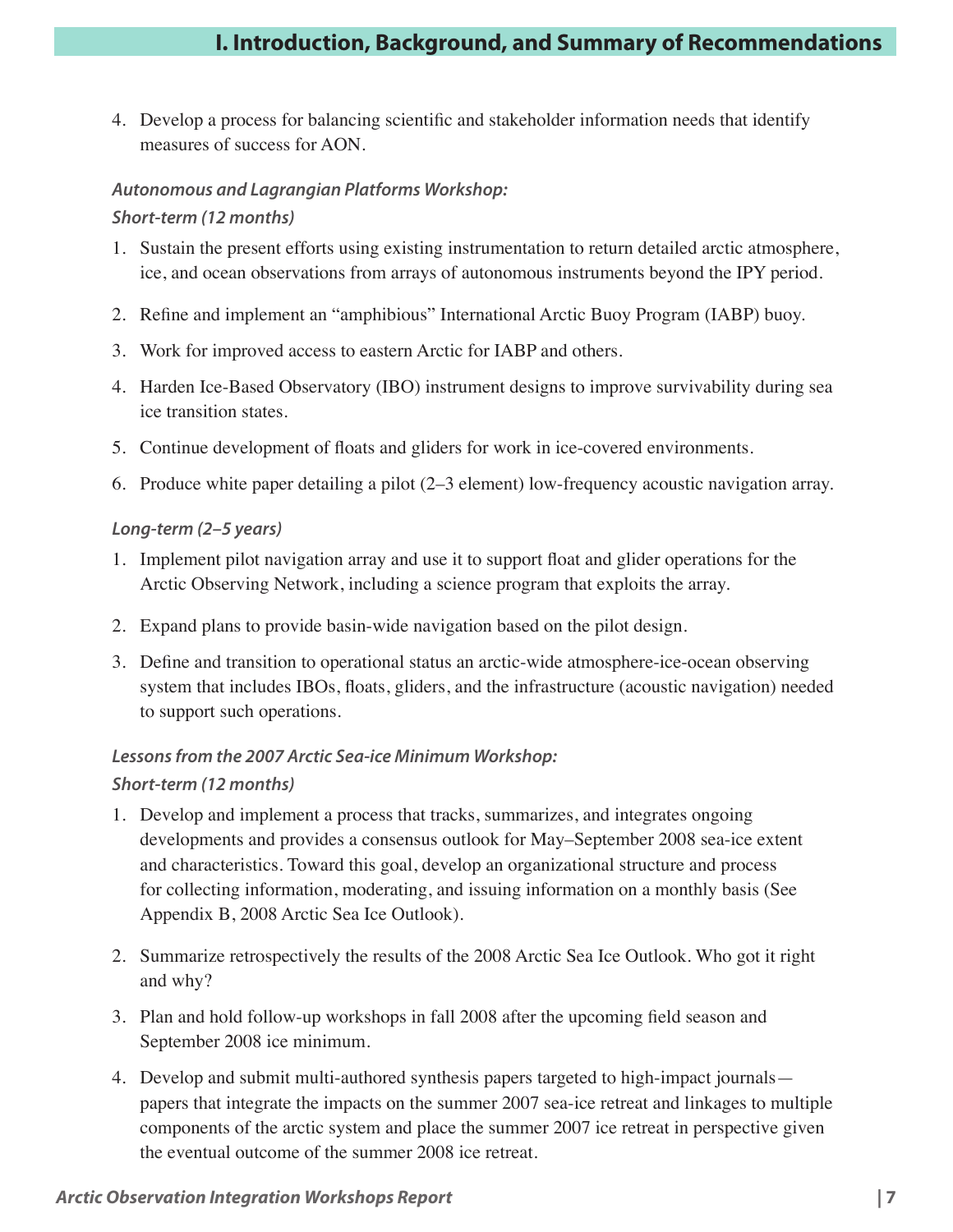- 5. Develop a synthesis paper on existing ecosystem data, including paleo-records and more recent analogs that are useful for ecosystem reconstruction (beyond sediment cores and temperature reconstructions).
- 6. Synthesize existing ecological and human-dimensions information.
- 7. Identify other data sets needed to improve our understanding of potential changes within ecosystems and human systems (e.g., subsistence, tourism, resource extraction, fisheries, etc.) through a follow-up workshop.
- 8. Identify specific information gaps that are pertinent to science, policy, and human implications through a follow-up workshop (as above).
- 9. Undertake modeling efforts in order to explore possible scenarios given the state of our knowledge today, e.g., make preliminary projections for how arctic marine and terrestrial ecosystems might function in the immediate and distant future in order to inform management and policy. Build on ongoing modeling efforts through SEARCH and DAMOCLES (e.g., similar to modeling workshop held October 2007; workshop report at http://www.arcus.org/search/internationalsearch/meetings-and-activities.php).
- 10. Convene follow-up meetings to develop integration and modeling activities.

#### *Long-term (2–5 years)*

- 1. Continue observations (AON and other) and integrated analyses of the key parameters for documenting and understanding the sea-ice cover over the next several annual cycles.
- 2. Collect observations that are needed to assist in refining and validating scenarios.
- 3. Undertake data collection and research on the marine and terrestrial components for which there are major gaps in observations and understanding of change (e.g., including marineterrestrial linkages) through research mechanisms such as a specific Announcement of Opportunity.
- 4. Undertake research activities using modeling together with other analytical methods to improve understanding and predictability on seasonal to interannual time scales.
- 5. Develop modeling efforts to explore possible scenarios for how the sea ice may retreat further on long time scales, and the consequent implications.
- 6. Look outside the Arctic for data relevant to understanding human implications.
- 7. Identify components of the arctic system that are more vulnerable to rapid change and the barriers to resilience and adaptation; this will involve research partnerships with local communities.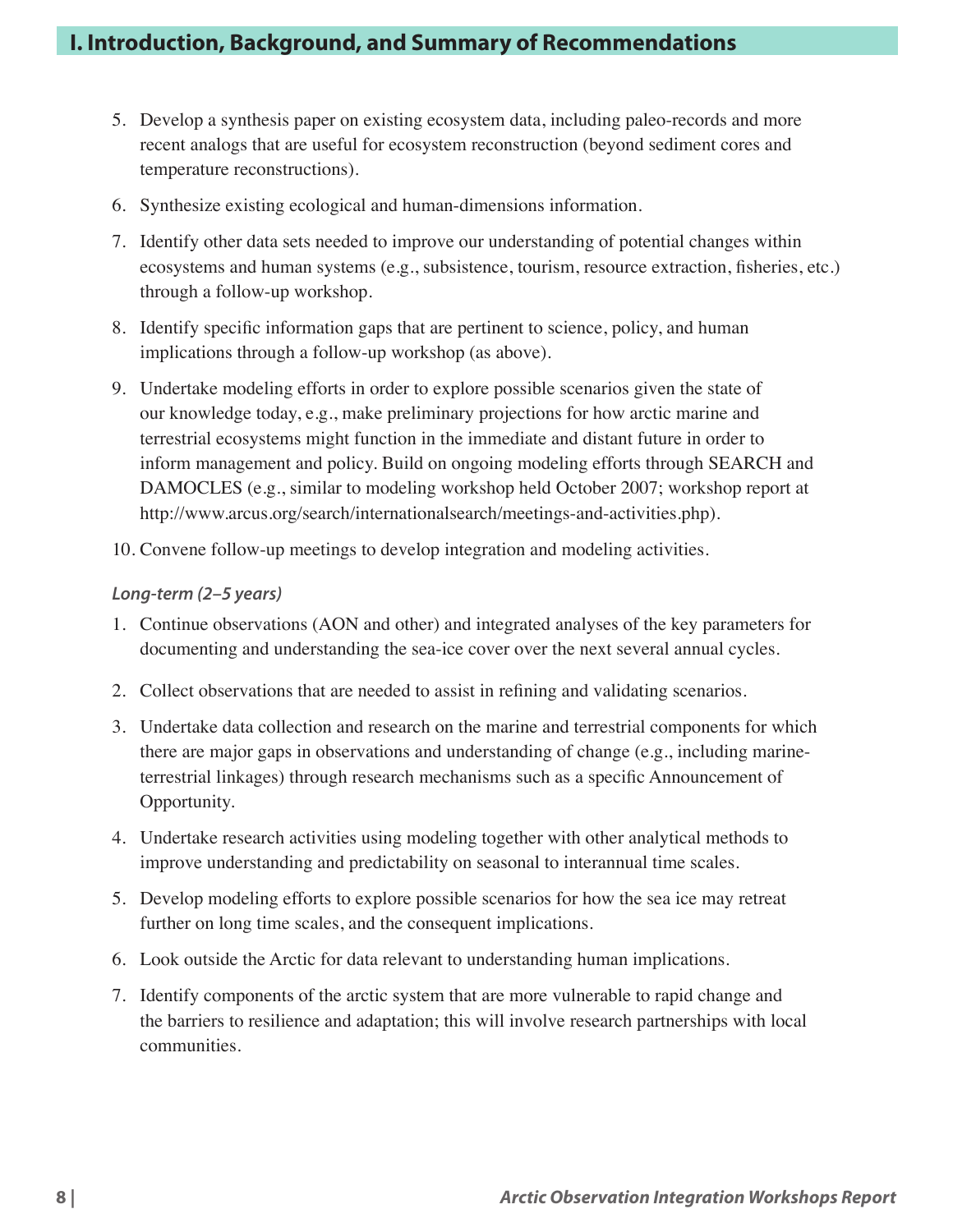### **Overview**

This meeting served as both an AON progress review as well as a planning meeting for developing cross-disciplinary efforts and pursuing focused integration activities. NSF's AON Program comprises more than two-dozen projects that are collecting and analyzing data from different components of the arctic system in response to the questions formulated by the scientific community in the context of SEARCH. The first AON investigator meeting in spring 2007, held immediately after announcement of the funded projects, primarily addressed implementation issues for individual projects. This second AON meeting focused on coordination of activities into an integrated network that is responsive to the needs of the scientific community and stakeholders. Representatives from DAMOCLES and other relevant observing efforts participated to strengthen collaboration.

Workshop presentations included brief status reports of AON projects and related national and international observing efforts, including DAMOCLES (through the SEARCH for DAMOCLES coordination activities), the Canadian ArcticNet program, Japan Agency for Marine-Earth Science and Technology (JAMSTEC) observing efforts, and the Nansen and Amundsen Basins Observational System (NABOS) program. Workshop discussions focused on a number of issues central to development of coordinated, integrated arctic observation efforts. Working groups explored in more detail three key topics (1) data management and integration, (2) observing system/network design and coordination and integration through observations and modeling, and (3) interactions between human activities and sea, land, ice, and atmosphere. The meeting was concluded with a plenary discussion that identified next steps and provided input to the subsequent two workshops.

Plenary discussions, working group discussions, and recommendations and action items are summarized below. Workshop presentations, working group materials, and additional background information on participating projects and programs are available for download from the SEARCH website at: http://www.arcus.org/search/Meetings/2008/aow/index.php.

### **Summary of Plenary Discussions**

Plenary discussions addressed several issues for developing cross-disciplinary efforts and pursuing focused integration activities:

### *1. Gaps in Meeting Scientific Objectives of SEARCH*

Based on working group discussions (below), a hierarchical approach in addressing AON disciplinary or sampling gaps emerged. At the highest level, a focus on overarching, tractable scientific questions (i.e., the SEARCH science questions), with guidance derived from stakeholder information needs, can help focus AON efforts and identify overarching gaps that cross disciplinary boundaries. Workshops such as the Lessons from the 2007 Sea-ice Minimum Workshop and survey tools such as the Human Activities and Stakeholder Data Needs matrix (Appendix A) can help direct high-level integration efforts. One such high-level gap identified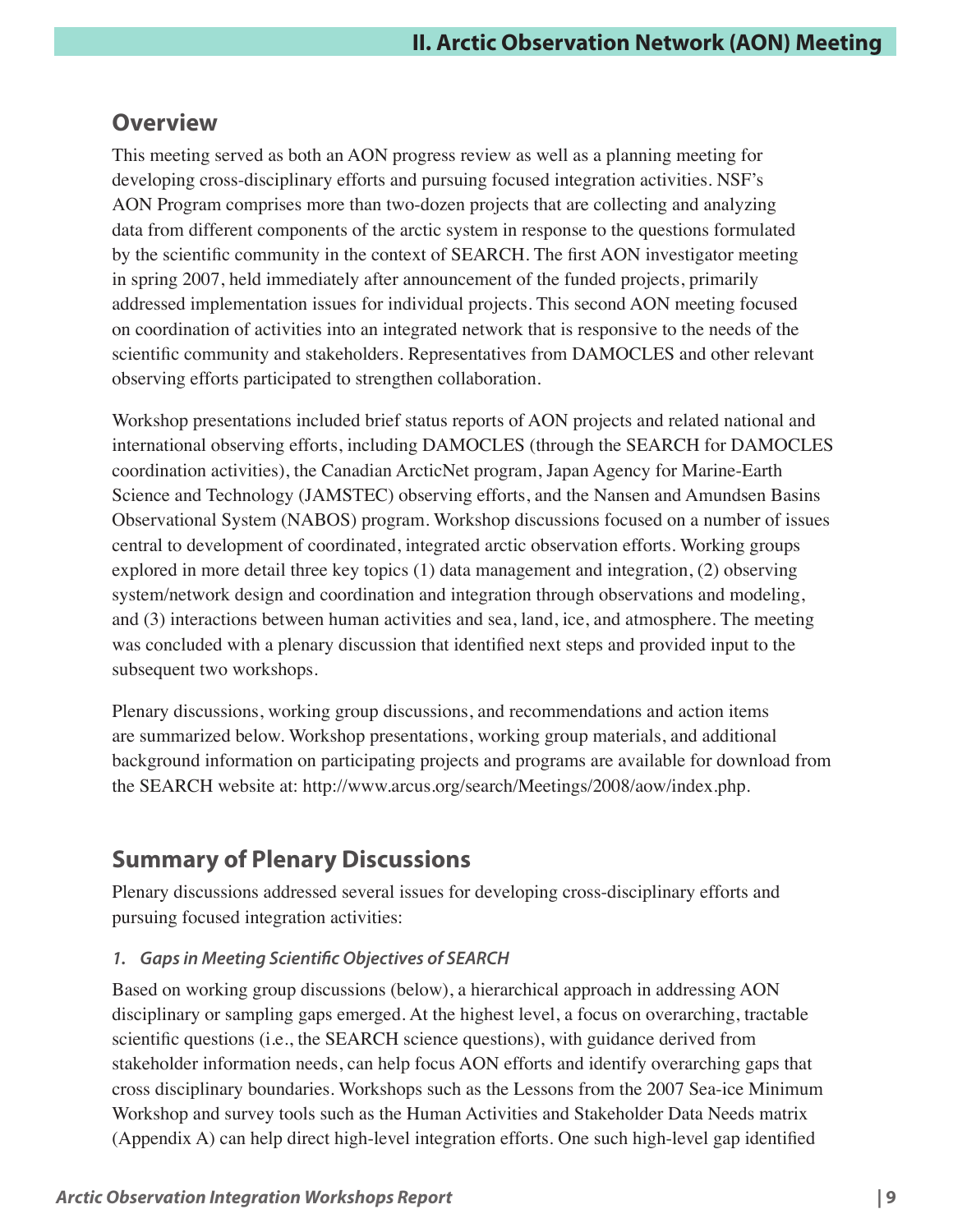at the workshop and in prior community discussions is the collection and coordination of marine biological data, in particular on species relevant to arctic communities.

At a more focused level is identification of broad disciplinary gaps. Two examples of disciplinary gaps identified are (1) observational data collection on arctic human dynamics, and (2) information on mountain glacier and ice cap melt, in the context of freshwater input and sealevel rise over the next century. Finally, there are more specific spatial and temporal sampling gaps within disciplinary groups, requiring meetings such as the Autonomous and Lagrangian Platforms Workshop and a higher degree of information sharing between different programs at the international level to coordinate deployment of instruments and sampling campaigns.

In identifying gaps in the context of SEARCH, it needs to be recognized that gaps may be addressed through coordination with ongoing related efforts. For example, coordination of AON's meteorological observation activities with large operational programs such as the network of meteorological observations maintained by various weather services, as well as NOAA- and NASA-supported efforts at comprehensive reanalysis of atmospheric fields. Similarly, marine biological data gaps may be partially addressed through closer collaboration with various U.S. agencies, such as NOAA and the U.S. Fish and Wildlife Service, to build on efforts that are already underway but that are not currently integrated into a coordinated observing system.

### *2. Integration Among AON Projects and U.S. Efforts by Federal Agencies*

The focus on overarching scientific and stakeholder-driven questions and information needs was seen as a primary, discipline-transcending approach towards improved integration among projects and programs. In order to be successful, integration efforts need to interface and coordinate with federal agencies carrying out relevant programs (e.g., under the auspices of SEARCH). Workshop participants saw a substantial need for stronger coordination through existing channels, including the SEARCH Interagency Program Management Committee (IPMC), the Interagency Arctic Research Policy Committee (IARPC), and the U.S. Arctic Research Commission (USARC). Observation initiatives underway within the National Oceanic and Atmospheric Administration (NOAA) and Department of the Interior (DoI) also should be integrated into a coordinated framework. In addition, marine mammal commissions and fisheries boards are potentially important partners in addressing some of the stakeholder-driven scientific gaps. Entities such as the USARC may help integrate federal researchers into the planning process. To address overarching scientific questions, focused workshops (such as this workshop series) and approaches such as survey tools were seen as important models in this regard. Finally, CADIS, as the entity responsible for AON data management, can play an important role in fostering integration by providing an integrated data access and interpretation framework.

### *3. Integration with International Programs and Efforts*

Efforts such as SEARCH for DAMOCLES, which was initiated through a Memorandum of Agreement (MOA) between the U.S. SEARCH and EU DAMOCLES programs, and related joint workshops appear to be successful in advancing international coordination and integration. This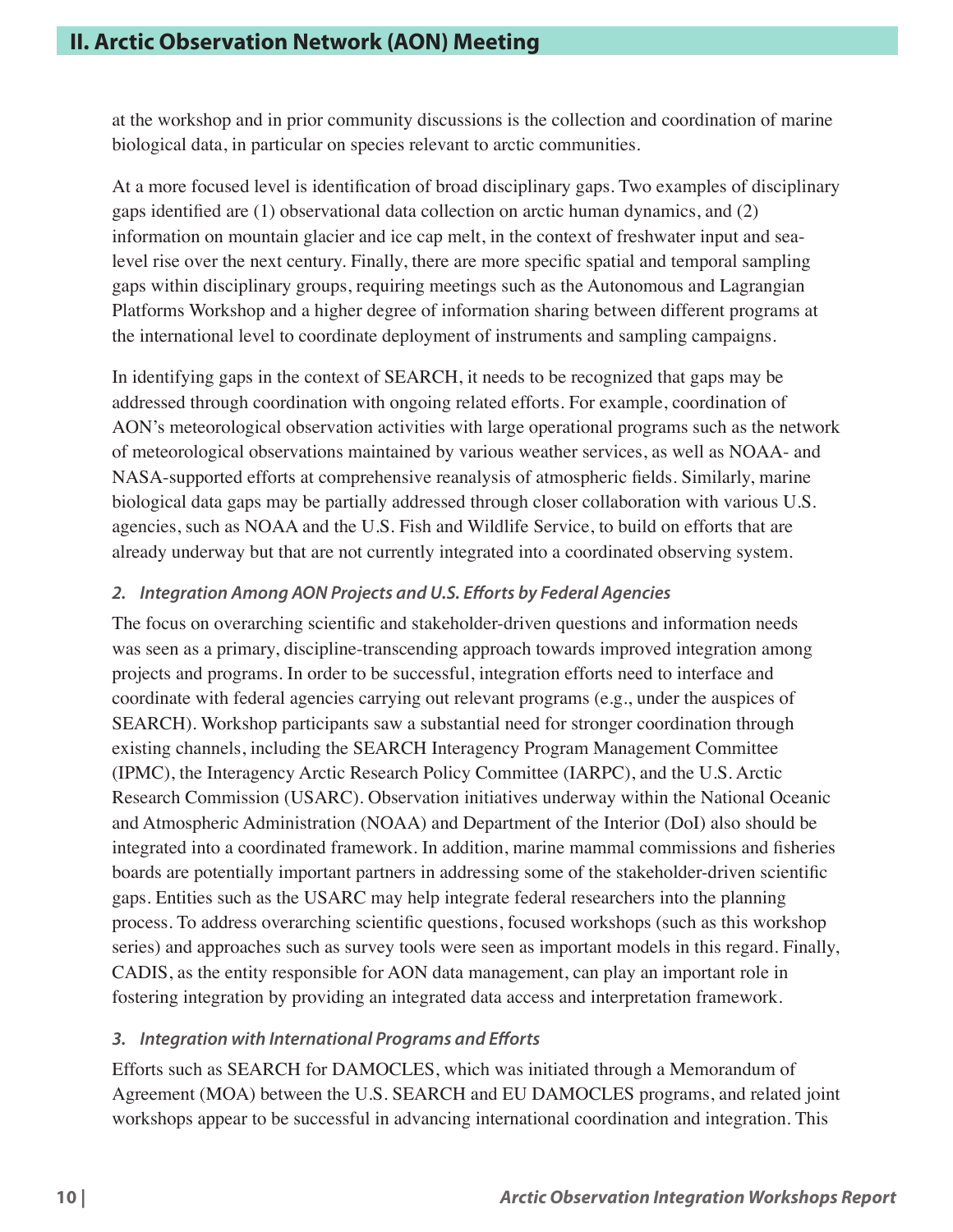model of coordination should be explored to incorporate longer-term planning as well as broader international collaboration, in particular with Canada (e.g., ArcticNet), Russia, the Pacific Rim nations, and efforts such as NOAA's Russian-American Long-term Census of the Arctic (RUSALCA). In addition, coordination activities through entities such as the Arctic Council need to be explored. The International Study of Arctic Change (ISAC) will be of value in potentially leading the establishment of an international clearinghouse for information related to ongoing and planned activities on environmental arctic change.

### *4. Data Coordination*

In the near-term, ensuring access to AON data is the primary goal, which requires coordination through CADIS with contributions from individual projects. In the mid- to long-term, steps need to be taken to ensure access to data and model output in a unified environment to help observing efforts within AON (e.g., placing of sites, motivation of research), as well as modeling efforts outside of AON (e.g., validation and understanding of change). At the international level, coordination with data management efforts by DAMOCLES and ArcticNet is key to a comprehensive and unified approach. In this regard, an advisory group to CADIS also can play an important role.

### *5. Observing Needs for Tracking and Projecting Rapid Change*

The ice season of 2007 and other environmental arctic changes make clear the significant need to test the utility of the AON in tracking and anticipating rapid change, i.e., on seasonal timescales or less. Workshop participants stressed the need for an information and forecasting system that would serve the needs of the scientific community (e.g., in aiding siting of observation system components) as well as those of the broader public and stakeholders; this issue was discussed further in the Lagrangian and 2007 Sea Ice workshops. Tracking and projecting rapid change will require a combination of model output, examination of patterns in past observations, assessment of preconditioning, and consideration of impacts at the local level. Equally important are coordinated activities that capture and address public interest (e.g., activities such as the NSIDC "Arctic Sea Ice News & Analysis," see: http://nsidc.org/arcticseaicenews/).

### *6. Long-term Goals*

In the longer term (i.e., several years), achieving continuity of the successful elements of AON and striking a balance between new and ongoing observing system components is essential as the coverage and sophistication of an integrated observing system improves. Data preservation and access in a unified environment, including relevant model output and tools relevant to stakeholder groups, are a priority for AON planning. Finally, striking the right balance between scientific and stakeholder information needs and assuring the relevance of data products for broader society are important goals for AON activities.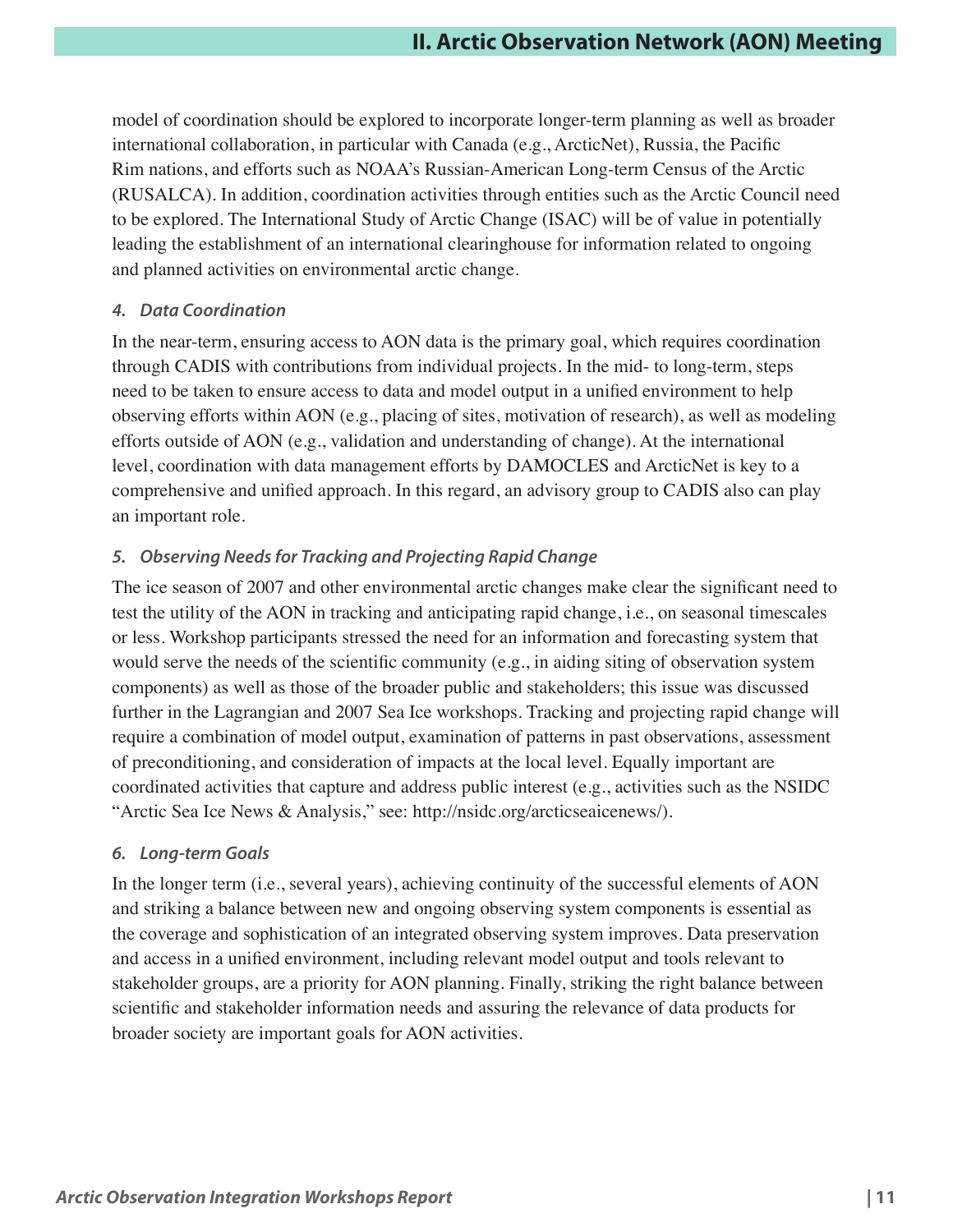### **Summary of Working Group Discussions**

### *Working Group 1: Data Management and Integration*

The Cooperative Arctic Data and Information Service (CADIS) (see website at: http://www.eol. ucar.edu/projects/aon-cadis/) supports AON as a portal for data discovery and provides nearreal-time data delivery, a repository for data storage, and tools to manipulate data. CADIS plays a key role in ensuring the longevity of AON data by obtaining and sharing metadata, preserving dataset lineages (attribution and sources), and performing curation and stewardship services. The primary goal of the CADIS archive should be to provide a single entry point for searching and browsing AON's distributed data holdings. Responsibilities of the AON project investigators include data quality control and providing metadata and data to CADIS in a timely manner. With regard to CADIS development and activities, workshop participants recognized the need for an Advisory Committee to act as a liaison to the scientific community and to guide science-driven data management priorities.

The value of cyberinfrastructure (CI) to facilitate integration efforts was recognized, which will require careful planning and strong partnerships between information technology (IT) researchers and domain scientists. In the near term, it is important to create tools that aid in interpretation and presentation of results for a broad range of scientists and stakeholders. In the longer term, the ability to rapidly interpret and synthesize data will be an important service to the scientific and stakeholder communities. This discussion informed the "Lessons from the 2007 Arctic Sea-ice Minimum" workshop and subsequent recommendations.

### *Working Group 2: Observing System / Network Design—Coordination and Integration Through Observations and Modeling*

Working group participants stressed the importance of central, tractable science questions (e.g., causes and impacts of the 2007 sea ice minimum) in building an integrated observing network. Integration that focused around central science questions would assess past and current observational activities, linking across disciplines and arctic system components to guide design and development of an integrated observing system beyond the International Polar Year (IPY).

While identification of network gaps only may be possible after several years of observations, each discipline now can articulate gaps in cross-disciplinary information needs (e.g., atmospheric boundary fluxes, terrestrial runoff, coastal erosion). Several existing gaps and needs were identified by workshop participants, including:

- Terrestrial observational research appears to lack spatial coverage, both at the Alaska regional and the pan-Arctic scale.
- Lack of data over the seasonal ice zone (and continued dearth of sea ice thickness data) was seen as problematic.
- Potential gaps in satellite observing systems (specifically by NASA) were seen as a major concern.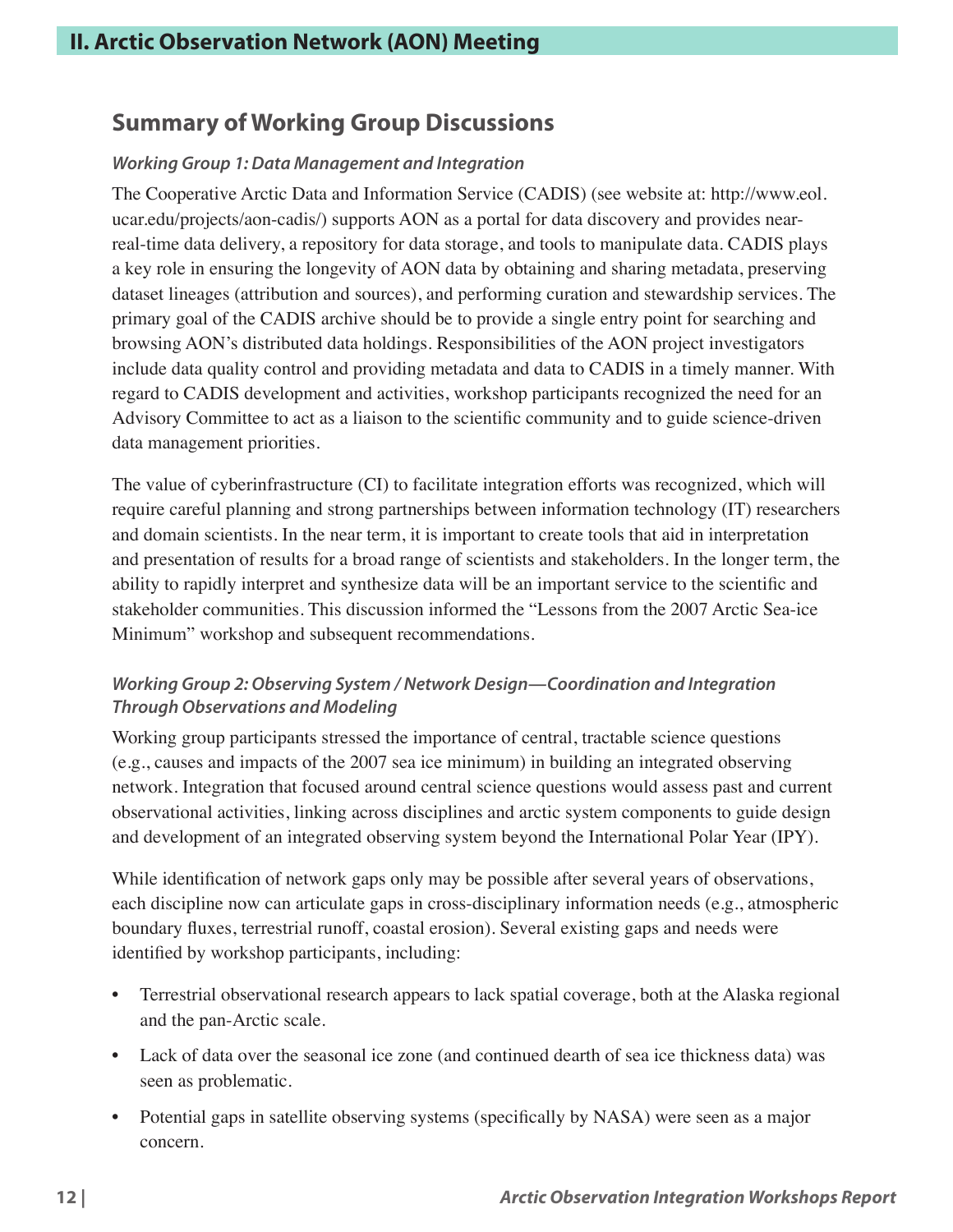• Concerns were raised with respect to the ability to track long-term change given the short timescale of funding schemes currently in place. The NSF Long-term Ecological Research (LTER) Program was seen as a potential model for support of a long-term Arctic Observing Network, which could serve as an umbrella to sustained long-term observations (through NSF) and monitoring (through agencies such as NOAA).

Models can guide the design of a network and spatial coverage of sensors (e.g., in DAMOCLES or buoy deployment), but the lack of accurate predictions of the 2007 sea ice minimum provided a note of caution on the utility of model output. Two significant outcomes of the implementation of the AON are its impact in bringing different disciplines together and its role as a legacy product of the IPY.

#### *Working Group 3: Interactions Between Human Activities and Sea, Land, Ice, and Atmosphere*

Studies of human dynamics in the arctic system and stakeholder information needs can help drive integration and coordination of AON. Local and traditional knowledge (such as that collected by the "Exchange for Local Observations and Knowledge in the Arctic [ELOKA]" or "Bering Sea Sub-Network: International Community-Based Observation Alliance for Arctic Observing Network [BSSN]" projects) can provide direction for AON, inform hypotheses, and contextualize research findings. With only one AON project specifically examining human dimensions research (i.e., "Is the Arctic Human Environment Moving to a New State?" project) and with a near-absence of biological observations of key species such as marine mammals that are of prime importance to arctic residents, this working group set out to identify potential starting points for improving cross-linkages to human dimensions topics. Critical issues include: identification of key stakeholders (local communities; fishing industry; oil, gas and mining; shipping and transportation; tourism; policy makers, regulators and enforcement; disaster response; broader public interests), their specific needs for information, and how this information can be provided. A "Human Activities and Stakeholder Information Needs Matrix" designed by the working group and circulated among workshop participants provided valuable input on stakeholder information needs that are already met or underway through funded AON projects (see Appendix A).

Specific examples of stakeholder information needs that could be met through AON include: information on terrestrial snow cover for use in community infrastructure design, search and rescue, transportation, and tourism and ecosystem services; and coastal sea ice information relevant for subsistence activities, marine shipping, oil and gas industry, and tourism. Preliminary findings from AON projects indicate, for example, that changing ocean conditions drive changes in fish distribution, run timing, and resilience. Fishers observe new opportunities and can adapt very quickly—if the regulations allow it. Hence, the observations of fishers, if recorded through AON, could provide information to managers and research scientists to guide rapid and effective research and regulatory responses.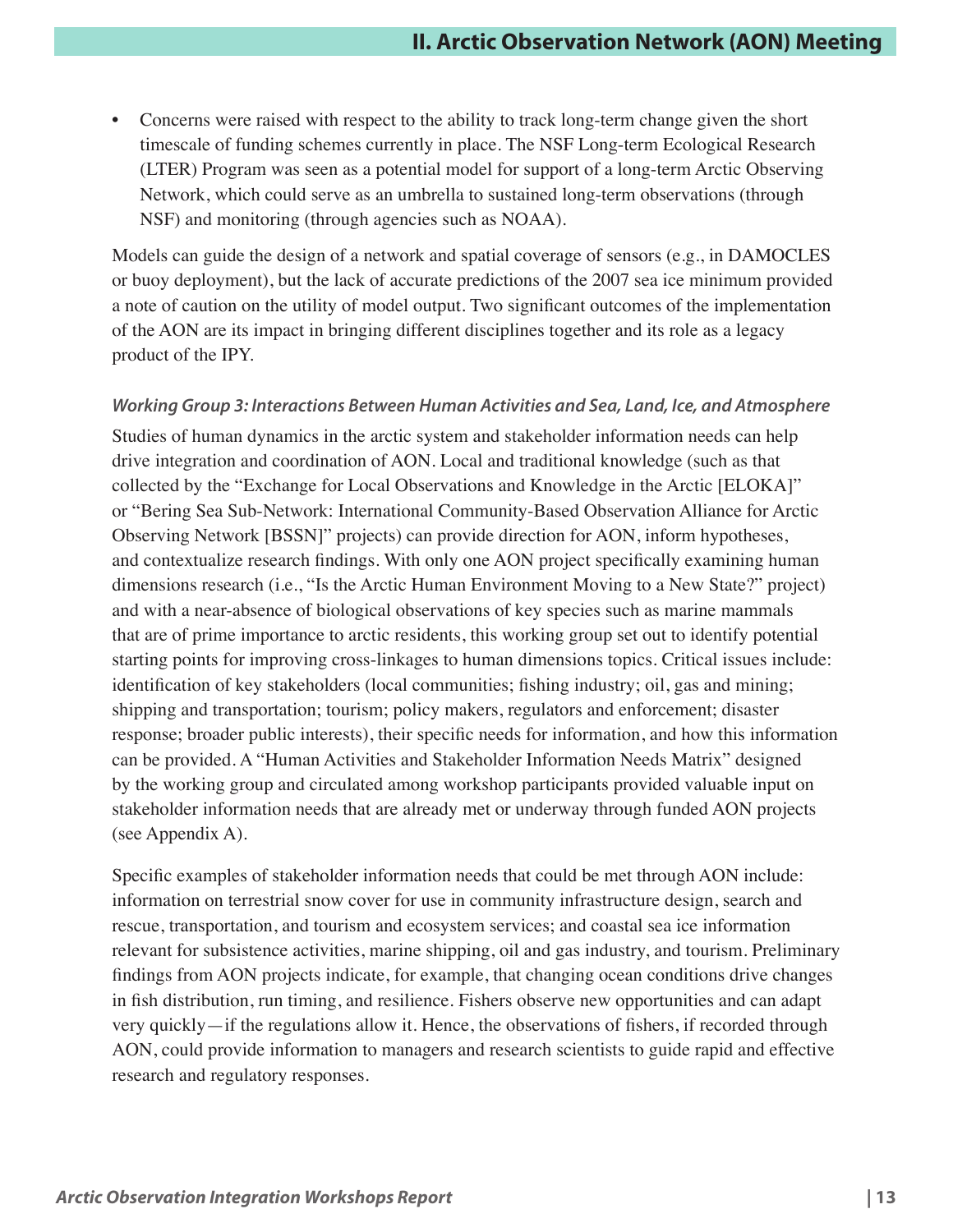### **Recommendations and Action Items**

### *Short-term (12 months)*

- 1. Continue and expand the assessment of AON implementation status and the identification of gaps started during this workshop series. Specifically, this task should include assessment of how well AON addresses the scientific goals in the SEARCH and other AON planning documents (e.g., "Study of Environmental Arctic Change: Plans for Implementation During the International Polar Year and Beyond," "Toward an Integrated Arctic Observing Network," and "Arctic Observing Network [AON]: Toward a U.S. Contribution to Pan-Arctic Observing"). This activity should be led by the SEARCH Science Steering Committee (SSC), the SEARCH Observing Change Panel, and the Interagency Program Management Committee (IPMC), and could occur on a time-scale between short- and long-term. The work should be done in close cooperation with the international arctic observing community, including the SEARCH for DAMOCLES effort.
- 2. Strengthen coordination of U.S. interagency observing efforts through the SEARCH IPMC and identify SEARCH/AON contacts within all IPMC agencies; this activity could be initiated though a joint SEARCH IPMC/SSC meeting focused on coordination of IPMC agency observing efforts.
- 3. Coordinate with Canada's ArcticNet program and other relevant international efforts through a Memorandum of Understanding (MOU) or similar coordination process.
- 4. Develop or assimilate tools to communicate and share information about different observing activities with respect to placement of instruments and planning of field campaigns.
- 5. Contribute to a collaboratory framework to advance scientific integration and exchange (cf. proposed 2008 Sea Ice Outlook effort, discussed in report Appendix B).
- 6. Explore how model output (e.g., the Intergovernmental Panel on Climate Change Fourth Assessment Report [IPCC AR-4]) can be examined in the same method as data provided through CADIS.
- 7. Pursue data coordination efforts amongst relevant national and international programs; this could be accomplished through CADIS and the SEARCH Data Management Working Group.
- 8. Implement an advisory group for CADIS that can serve as a community liaison (articulating the needs of both AON PIs and broader community); this advisory group could be created with the help of the SEARCH governance structure.
- 9. Identify and implement a process by which stakeholder priorities can be used to guide coordination efforts and demonstrate the utility and value of AON in a broader societal context (e.g., utilizing a tool such as a "Human Activities/Stakeholder Information Needs Matrix," Appendix A); provide structured guidance on how to acknowledge collaborators from local communities.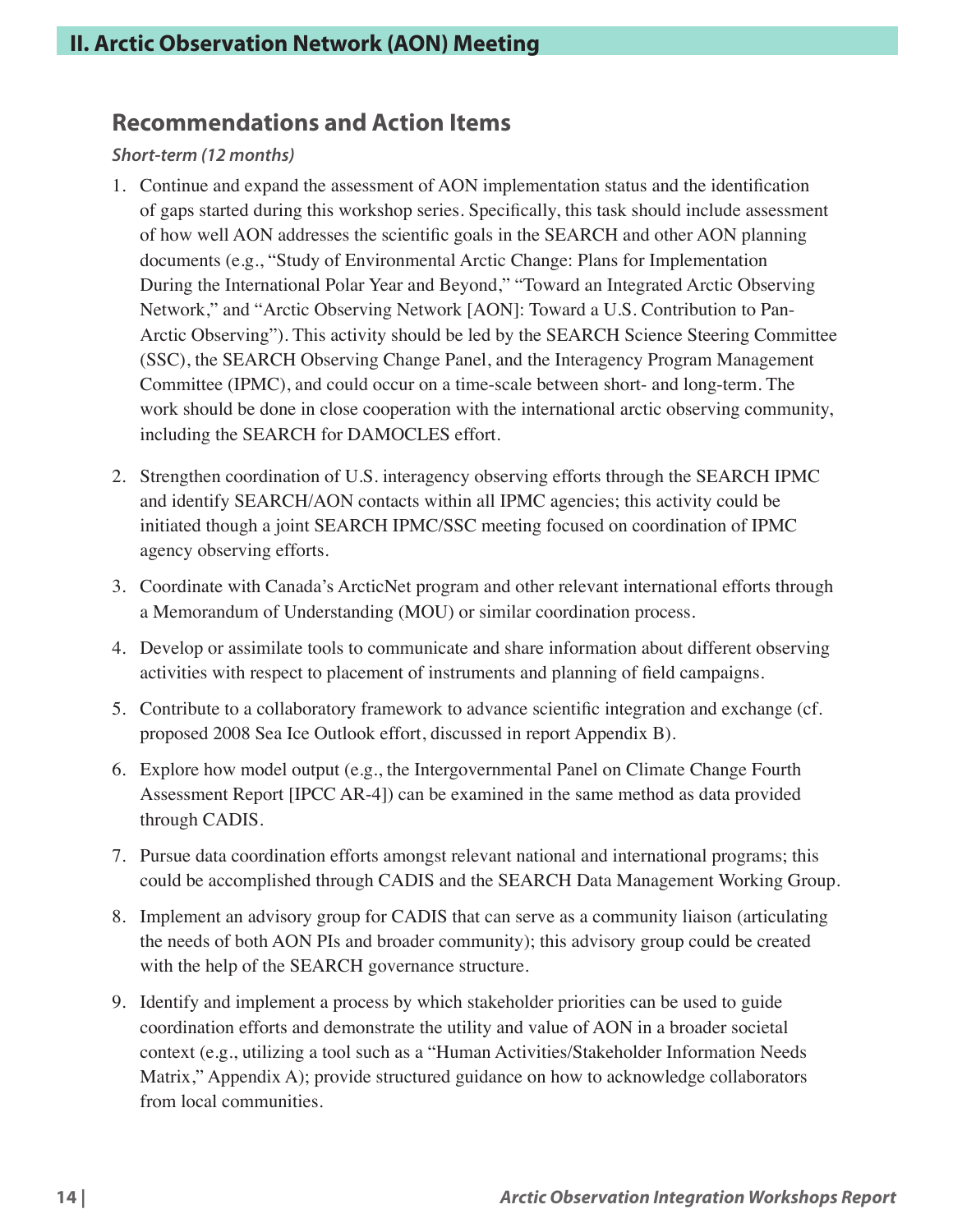10. Convene the next AON meeting or follow-up workshop, focused on identifying crossdisciplinary scientific gaps and exchange within disciplinary working groups.

#### *Long-term (2–5 years)*

- 1. Develop a strategic plan for longer-term AON data management and coordination activities, including a funding mechanism to ensure balance and continuity.
- 2. Augment human dimensions and stakeholder-relevant (e.g., marine mammals) components of AON and strengthen interagency linkages to relevant ongoing observation efforts (e.g., through marine mammal commissions).
- 3. Coordinate with the International Study of Arctic Change (ISAC) to improve international exchange of information relevant for joint planning and coordination of observation programs.
- 4. Develop a process for balancing scientific and stakeholder information needs that identify measures of success for AON.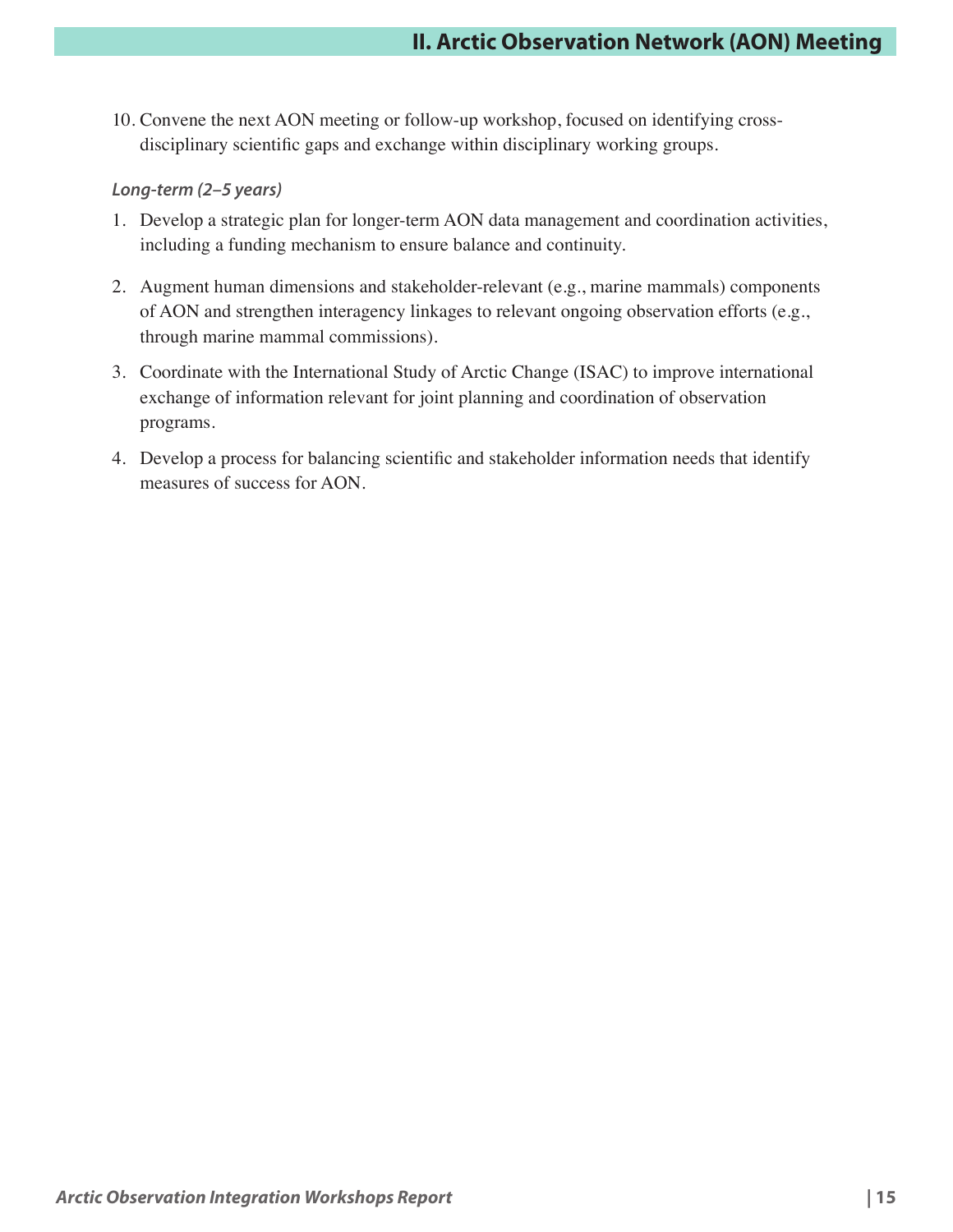### **Overview**

Motivated by promising advances in autonomous technologies for arctic observing and by the potential challenges presented by recent, rapid changes in summertime sea ice extent, the Autonomous and Lagrangian Platforms Workshop focused on understanding the role these platforms might play within a long-term observing system designed to track, understand, and ultimately forecast arctic change. Both DAMOCLES and SEARCH include efforts to develop autonomous floats and gliders capable of operating beneath the arctic ice and ice-tethered technologies—essentially inverted moorings suspended from buoys embedded in the drifting ice. Similar platforms have revolutionized ocean observing in the ice-free oceans, allowing the collection of cost-effective, persistent and long-term measurements with unprecedented spatial coverage. The NSF-sponsored Instrumentation for Arctic Ocean Exploration workshop (October 2002, Moss Landing, CA) assessed earlier observing capabilities while a workshop on Arctic Observing Based on Ice-Tethered Platforms (June 2004, Woods Hole, MA) focused on instruments suspended from drifting ice. The recent Acoustic Navigation and Communications for High-Latitude Ocean Research (ANCHOR) workshop (Feb 2006, Seattle, WA) explored two critical enabling technologies—acoustic navigation and communications—that are needed to provide services analogous to GPS navigation and Iridium satellite telephone communications for oceanographic instrumentation operating in the ice-covered Arctic. The Autonomous and Lagrangian Platforms Workshop participants focused on synthesizing and extending the results of these previous efforts to address the following questions:

- 1. How should autonomous and Lagrangian technologies and approaches be exploited to establish a system for tracking, understanding, and forecasting arctic change?
- 2. What adaptations will be required to compensate for and perhaps take advantage of rapid changes in arctic ice cover?
- 3. What technological and political challenges confront these platform development efforts, and how should the community prioritize its efforts?

Workshop presentations provided a brief summary of the science that is motivating efforts to develop a long-term arctic observing system, highlighting the need to understand the mechanisms behind observed mean sea ice draft reductions, the recent minimum in summertime sea ice extent, and variability in arctic water exports to the subpolar oceans. A series of plenary talks offered specific examples of autonomous and Lagrangian platforms applied to arctic research. Workshop participants remained in plenary for discussions focused on the questions enumerated above, concluding the day by developing a set of short- and medium-term recommendations for continued development of autonomous and Lagrangian technologies and their application within AON. Workshop presentations and additional background information are available for download from the SEARCH website at: http://www.arcus.org/search/ Meetings/2008/aow/index.php.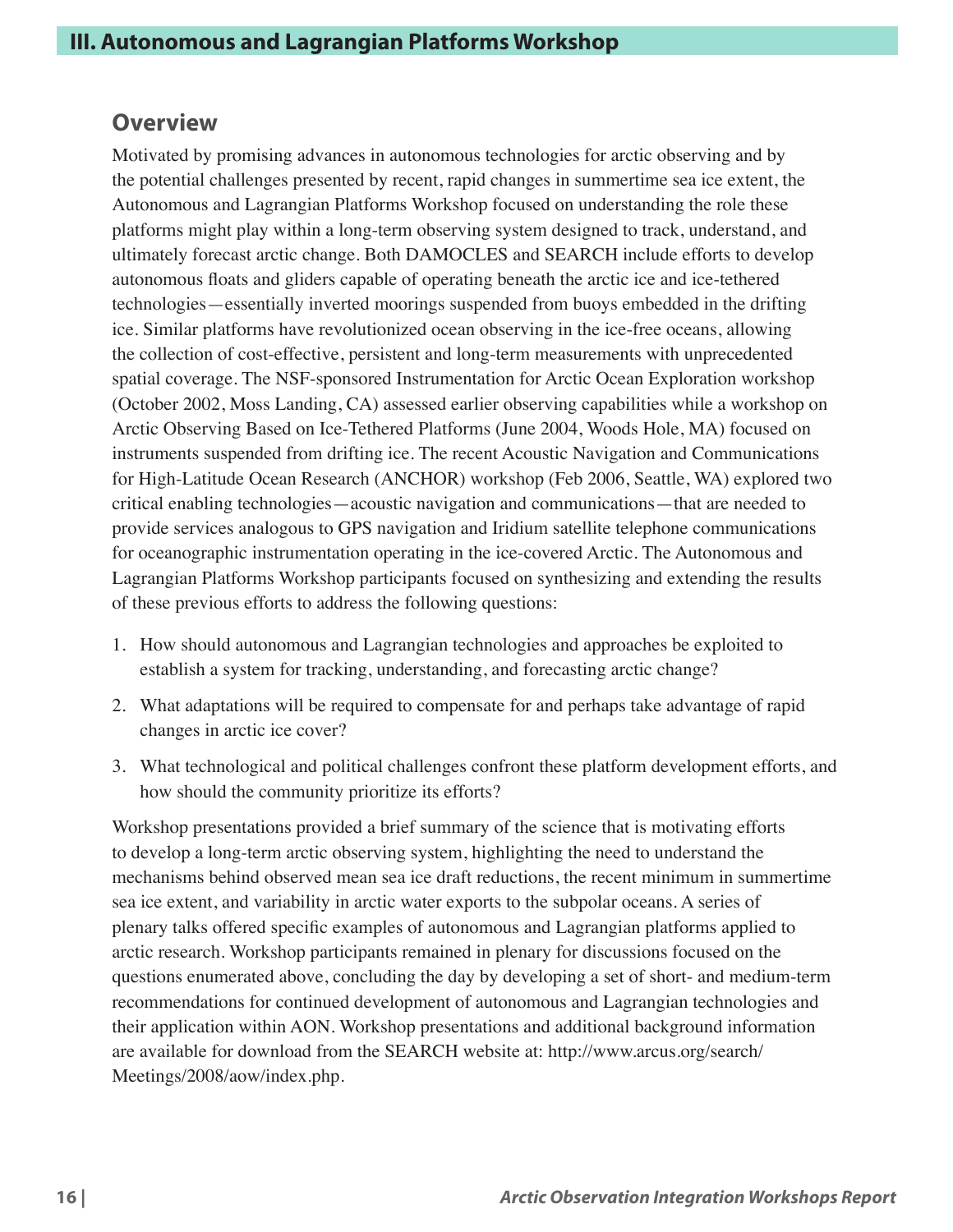### **Summary of Discussions**

### *1. State-of-the-Art*

Status reports summarizing accomplishments and current development efforts for autonomous and Lagrangian platforms provided essential background for understanding their potential roles in a long-term Arctic Observing Network and for prioritizing future research directions.

One class of measurement system is the Ice-Based Observatory (IBO), or Automated Drifting Station—an assemblage of autonomous instruments sampling the atmosphere, sea ice, and upper ocean and reporting their observations back to researchers on shore. In operation since 1979, the International Arctic Buoy Program (IABP) represents the most mature Lagrangian measurement system operating in the Arctic. This coverage is largely the product of extensive international collaboration, with instrument deployments occurring from ships of opportunity and aircraft. Additional instrumentation, such as the Cold Regions Research and Engineering Laboratory's (CRREL) Ice Mass Balance (IMB) Buoys, can be efficiently installed in conjunction with other ice-drifting sites to provide the detailed measurements needed for understanding the mechanisms behind observed changes in ice cover. The drifting ice provides a stable platform for supporting extensive instrumentation, but because IABP instrumentation relies on the ability to drift atop multi-year ice, rapidly decreasing summertime ice extent presents particular challenges. The IABP's response includes the design and testing of a new buoy hull capable of surviving breakup and re-freezing, exploiting low-cost, air-deployable drifters designed for use in the ice-free oceans, and seeking permission to deploy buoys into critical, but previously denied, sites within the Russian Exclusive Economic Zone (EEZ). Likewise, CRREL is developing a self-contained IMB buoy capable of operating in the seasonal ice zone.

Upper ocean observations are being acquired by Ice-tethered Profilers (ITPs, see www.whoi.edu/ itp) developed at the Woods Hole Oceanographic Institution (WHOI) and Polar Ocean Profilers (POPS) developed by Japan Agency for Marine-Earth Science and Technology (JAMSTEC) and the MetOcean company. These devices return high vertical resolution temperature and salinity observations. Systems have been deployed by U.S. investigators as well as Japanese and European scientists (the latter in association with the DAMOCLES program). Data from ensembles of ITP and POPS instruments are being used to construct true synoptic sections across the Arctic (by, for example, analyzing all the profiles obtained on a specific day) and map spatial fields such as fresh water anomalies. Another instrument contributing to the IBO concept is the Autonomous Ocean Flux Buoy (AOFB) developed by the U.S. Naval Postgraduate School. The AOFB makes high-frequency observations in the ocean surface layer just below the ice to estimate the heat, buoyancy, and momentum fluxes between the ice and ocean.

A common characteristic of these new IBO instrument systems is their reliance on the presence of perennial sea ice, but they are not currently designed to survive break-up, open ocean drifting, and re-freeze. Engineering work is now underway to improve survivability of IBO instrument systems in thin ice or open water, but alternate technologies not tied to the ice also are showing promise. Steady investments toward adapting floats and gliders to provide long-term persistence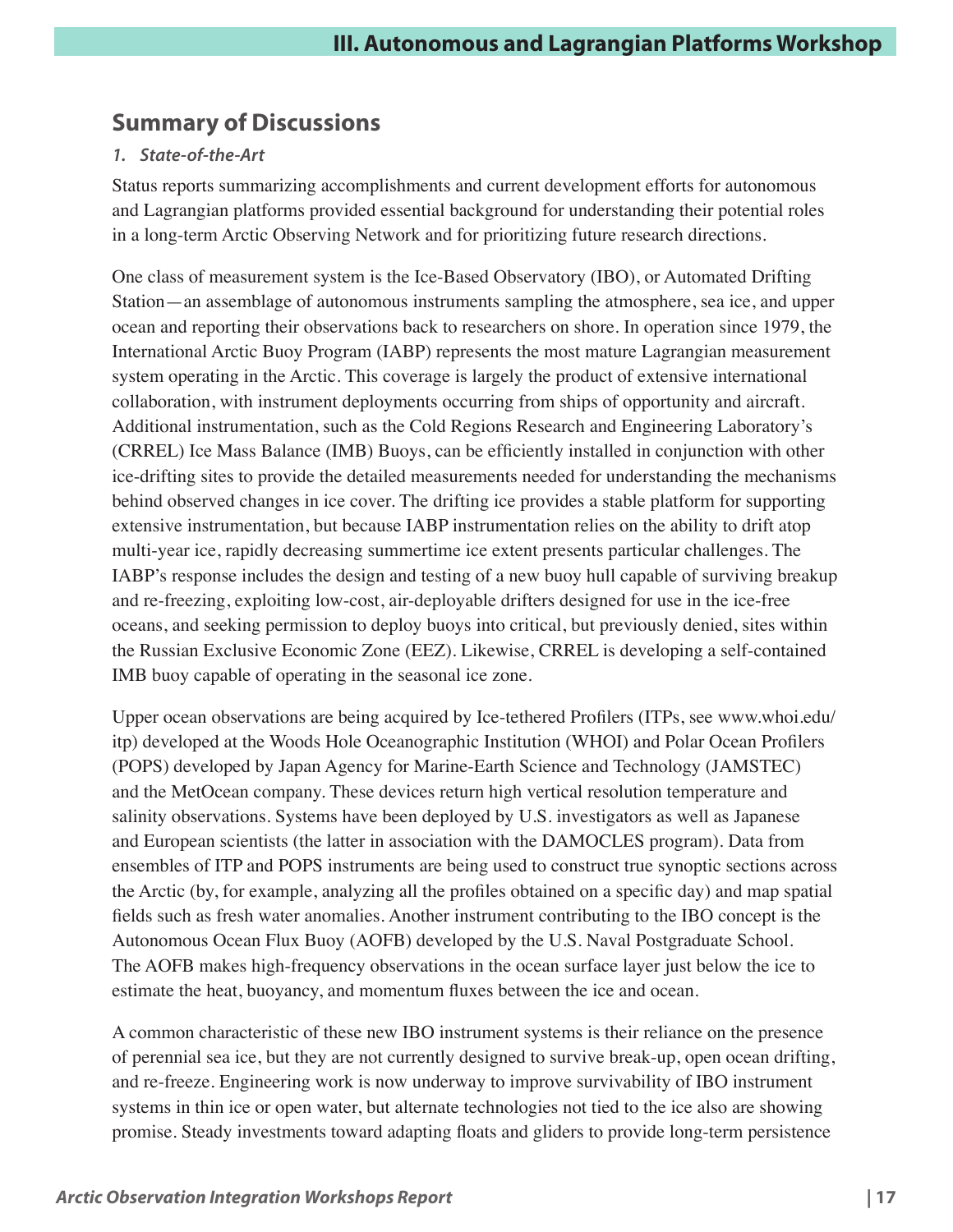(6–24 months), remote access, and wide coverage for arctic observing have produced some initial results.

Gliders developed at the Applied Physics Laboratory, University of Washington, have seen their first operations in an ice-covered environment, occupying a section across the wintertime Davis Strait. Arctic gliders incorporate additional autonomy to enable them to make unassisted decisions about when and where to surface, where to navigate, and how to respond to unexpected situations such as hardware malfunctions or severe navigational problems. Gliders possess the endurance to operate from one ice-free season to the next without servicing, and can thus conduct year-round surveys in the presence of seasonal ice cover.

Autonomous, Argo-style floats have been deployed in the Arctic by WHOI and by the DAMOCLES partners. The WHOI Polar Profiling Float (PPF) drifts and profiles beneath the ice but regularly attempts to locate open water by trying to surface, relying on a reinforced antenna to survive the resulting collisions. The float transmits data and receives a Global Positioning System (GPS) fix whenever it successfully reaches the surface, drifting without geolocation and storing data onboard for the periods between these surfacings. The DAMOCLES floats carry compact upward-looking sonars for measuring ice-draft along their drift path, and rely on acoustic contact with an array of ice-tethered platforms for geolocation and data telemetry. The PPF has seen limited arctic deployments that demonstrate proof of concept; DAMOCLES floats are being deployed now.

Faster, propeller-driven autonomous vehicles provide useful platforms for conducting short duration, rapidly occupied synoptic surveys and process studies. This class of Autonomous Underwater Vehicles (AUV) has been employed for tasks ranging from cable laying cables to collecting measurements of turbulence beneath the Arctic Ice. The newest AUVs (e.g., Hydroid Company's REMUS AUVs) are compact and relatively easy to use, lowering the logistical barriers that have limited their application to arctic research.

In ice-free oceans, autonomous platforms rely on the GPS to provide geolocation and Iridium Satellite communications for telemetering data and instructions. These two backbone technologies allow efficient operation and maintenance of large arrays of low-cost autonomous observing assets. When ice cover denies access to the surface, these platforms must rely on acoustics for navigation and communications. Existing systems used to support float and glider operations in ice-free regions rely on "mid-frequency" (260 Hz or 780 Hz) acoustics to provide navigation for domains up to several hundred kilometers across. However, signal loss from reflections off the ice limits ranges, making larger domains impractical. Experiments demonstrate that low-frequency signals (10 Hz) offer a technology for supporting basin-wide navigation from a modest number of acoustic sources. Marine mammal concerns warrant careful consideration, though the depth and duty cycle of these sources should help mitigate impacts. Off-the-shelf technologies can provide short-range (0–1 km), high-rate acoustic communications, but acoustic communication over longer ranges, especially in the presence of overhead ice, would require dedicated development effort.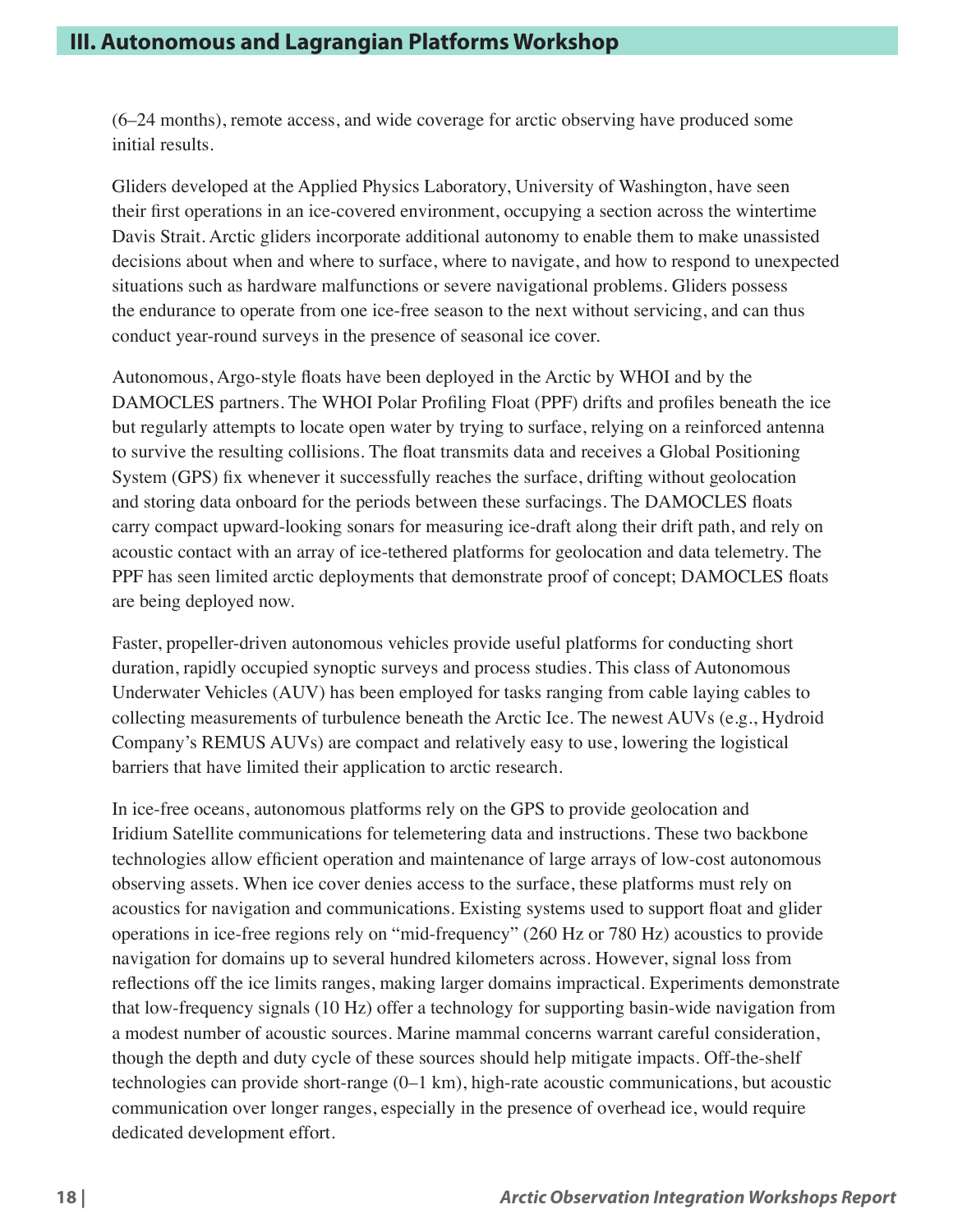### *2. How should Autonomous and Lagrangian Technologies and Approaches be Exploited to Establish a System for Tracking, Understanding, and Forecasting Arctic Change?*

Autonomous and Lagrangian platforms should be employed to strengthen the persistence and spatial coverage provided by AON. Floats, IBOs, and gliders excel at providing year-round measurements over extended time periods (years), while their relatively modest per-platform operating costs permit deployment in quantities that are large enough to provide unprecedented spatial coverage. Workshop participants agreed that AON should exploit the complementary nature of conventional (e.g., ship- and aircraft-based measurements, and moorings) and autonomous/Lagrangian platforms. Ship- and aircraft-based hydrography provides important tracer measurements (such as oxygen isotopes for attributing freshwater origins) that cannot otherwise be obtained, while moorings can provide detailed time series at critical sites where currents are well constrained by the bathymetry such as narrow, shallow gateways and along continental slopes and ridges. Floats and IBO clusters provide cost-effective, basin-wide coverage for gauging changes in water mass structure and integrated storage; IBOs can further provide information about the sea ice and atmospheric boundary layers. However, the nature of Lagrangian drifts can result in a concentration of platforms in convergence zones and limits their utility for resolving structure across boundary currents and frontal zones. Though more costly than floats and more lightly instrumented than ITPs, gliders possess the ability to navigate between waypoints and can thus repeatedly occupy strategic cross-basin surveys and critical sections across narrow boundary currents and frontal zones. Clearly, a mix of technology is optimal. Platforms and approaches also should be evaluated on the practicality of sustaining measurement activities over extended time frames (years to decades). Toward this end, workshop participants also stressed the importance of co-locating assets to ease the logistical burdens associated with extended maintenance.

Beyond the ideas expressed above, workshop participants identified three AON gaps that autonomous and Lagrangian technologies might help address: (1) atmospheric boundary layer measurements, (2) ice and ocean measurements within the seasonal ice zone, and (3) applying the new generation of biogeochemical sensors to arctic observing. Enhanced IABP or other IBO instruments could support additional meteorological sensors to augment sparse measurements within the atmospheric boundary layer. Gliders and PPFs can sample within the seasonal ice zone, though additional sensor development would be required to focus on the evolution of the ice itself. Gliders and floats can already carry a variety of bio-optical sensors, which will transition to arctic observing along with the platforms. New sensors are being actively pursued within the open-ocean glider community, and these developments can be directly applied to arctic observing.

### *3. What Adaptations will be Required to Compensate for and Perhaps Exploit Potentially Rapid Changes in Arctic Ice Cover?*

IABP buoys and the other existing IBO instrument systems will require modifications to adapt to the rapidly changing summertime ice extent. For aircraft-based operations, decreased ice cover can narrowly constraint deployment sites and thus impact the spatial coverage offered by the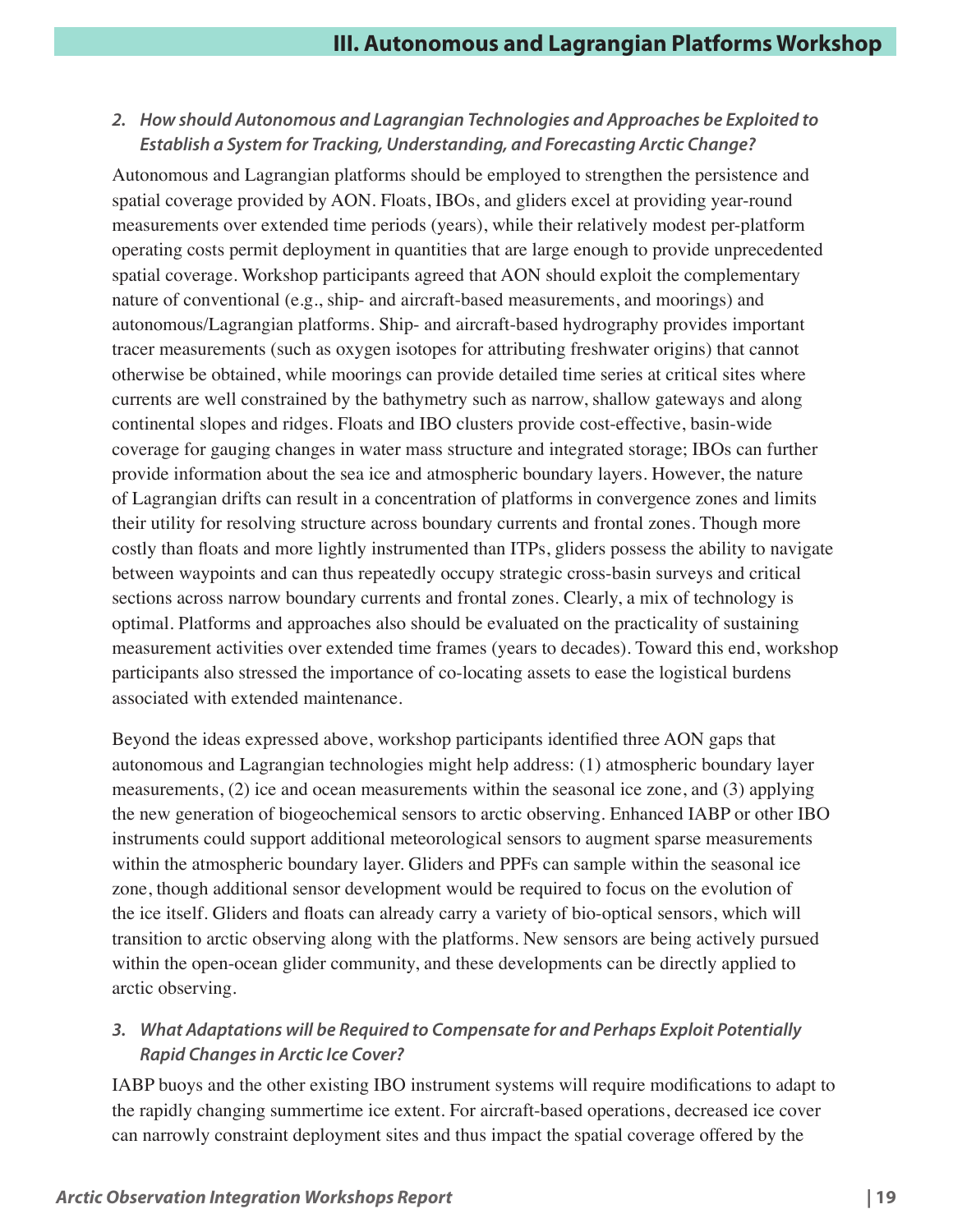drifting array. Existing IABP buoys and ITPs rely on perennial ice at their deployment site and were not designed for open-water operation or to weather the violence of break-up and freezein. The IABP is addressing these issues by: (1) adopting standard air-droppable, open-ocean surface drifters, fitted with pressure sensors, for flexible deployment over ice or open water, (2) implementing an air-droppable, "amphibious" buoy designed to survive break-up and freezein, and (3) negotiating with international partners to gain access to key deployment sites (e.g., the eastern Arctic). Work to modify IBO instrument systems to improve survivability during transition periods and enable continued operation in open water is underway.

Reduced summertime sea ice extent also has interesting implications for floats and gliders, as it provides large open-water expanses for at least a couple of months out of each year. If the trend is consistent, this new open water access might decrease the need for long-range acoustic telemetry, as floats and gliders could depend on at least one annual encounter with an ice-free region for data transmission. Although a low-frequency acoustic navigation array would still be required for geolocation during the ice-covered period, eliminating the need for long-range acoustic communication for data transmission greatly simplifies infrastructure requirements.

### *4. What Technological and Political Challenges Confront these Platform Development Efforts, and how should the Community Prioritize its Efforts?*

Technological challenges include: (1) adapting IABP and other IBO systems buoys for "amphibious" operation, (2) continued refinement of float and glider systems to improve performance and reliability, (3) integration of new sensors, (4) development of autonomous sensors for characterizing the atmospheric boundary layer, and (5) the design and implementation of a low frequency acoustic navigation system, an underwater GPS to support autonomous and Lagrangian platforms for AON. Many of these were discussed above. Of the sensor developments, autonomous atmospheric instruments may prove the most challenging. Beyond relatively simple measurements such as pressure and air temperature, the harsh operating environment dictates that more sophisticated atmospheric observations be conducted using tended sensors.

Although the technologies for implementing the low-frequency acoustic navigation system already exist, technical hurdles remain related to the large power-intensive sources that the array would employ. Workshop participants suggested cabling sources in at least two sites: Barrow, Alaska and Svalbard. Moored sources would rely on large battery packs and likely require servicing once every 1–2 years. Maintenance costs would need to be considered carefully and economies, such as co-locating sources with existing science moorings, identified. Minimizing marine mammal impacts also would be a primary concern.

Political considerations constrain deployment sites for autonomous assets. The IABP lacks coverage in the eastern Arctic and would benefit from improved access to the Russian EEZ. In the lower latitude oceans, the ARGO program has negotiated a blanket agreement that provides permission to sample within the various national EEZs by simply informing the host government of the float's impending entry; advance permission is not required. Could we establish a similar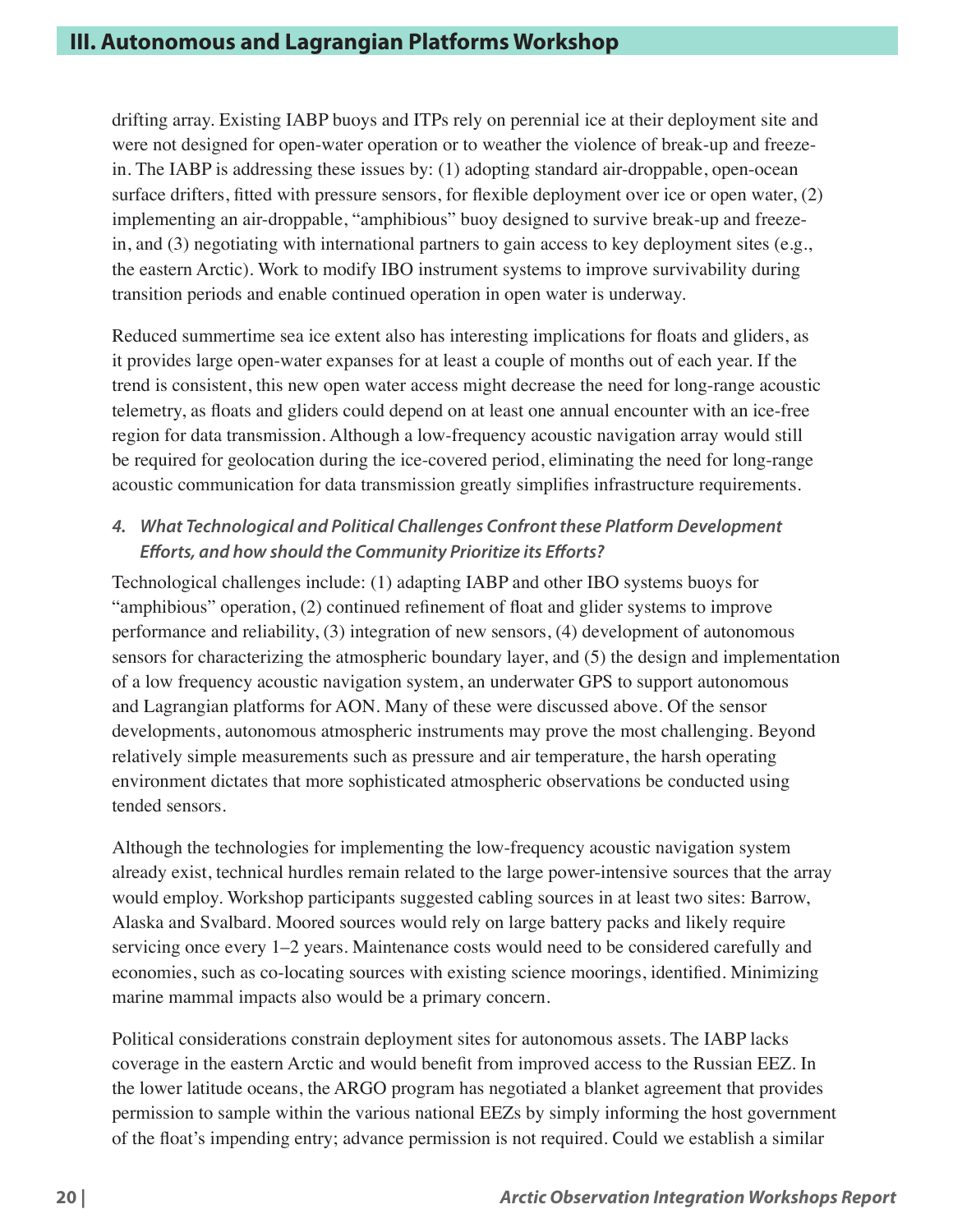agreement for buoys, ITPs, floats, and gliders operating in the Arctic?

International cooperation will be central to the success of the Arctic Observing Network, as the system is larger than any single national science organization could support. Such cooperation will provide the resources needed for the observing system and smooth access for drifting and gliding platforms. The envisioned basin-scale, low-frequency acoustic navigation array will include sources sited in a handful of EEZs, ideally with material support as part of the host country's contribution to the array.

### **Recommendations and Action Items**

### *Short-term (12 months)*

- 1. Sustain the present efforts using existing instrumentation to return detailed arctic atmosphere, ice, and ocean observations from arrays of autonomous instruments beyond the IPY period.
- 2. Refine and implement an "amphibious" International Arctic Buoy Program (IABP) buoy.
- 3. Work for improved access to eastern Arctic for IABP and others.
- 4. Harden Ice-Based Observatory (IBO) instrument designs to improve survivability during sea ice transition states.
- 5. Continue development of floats and gliders for work in ice-covered environments.
- 6. Produce white paper detailing a pilot (2–3 element) low-frequency acoustic navigation array.

#### *Long-term (2–5 years)*

- 1. Implement pilot navigation array and use it to support float and glider operations for the Arctic Observing Network, including a science program that exploits the array.
- 2. Expand plans to provide basin-wide navigation based on the pilot design.
- 3. Define and transition to operational status an arctic-wide atmosphere-ice-ocean observing system that includes IBOs, floats, gliders, and the infrastructure (acoustic navigation) needed to support such operations.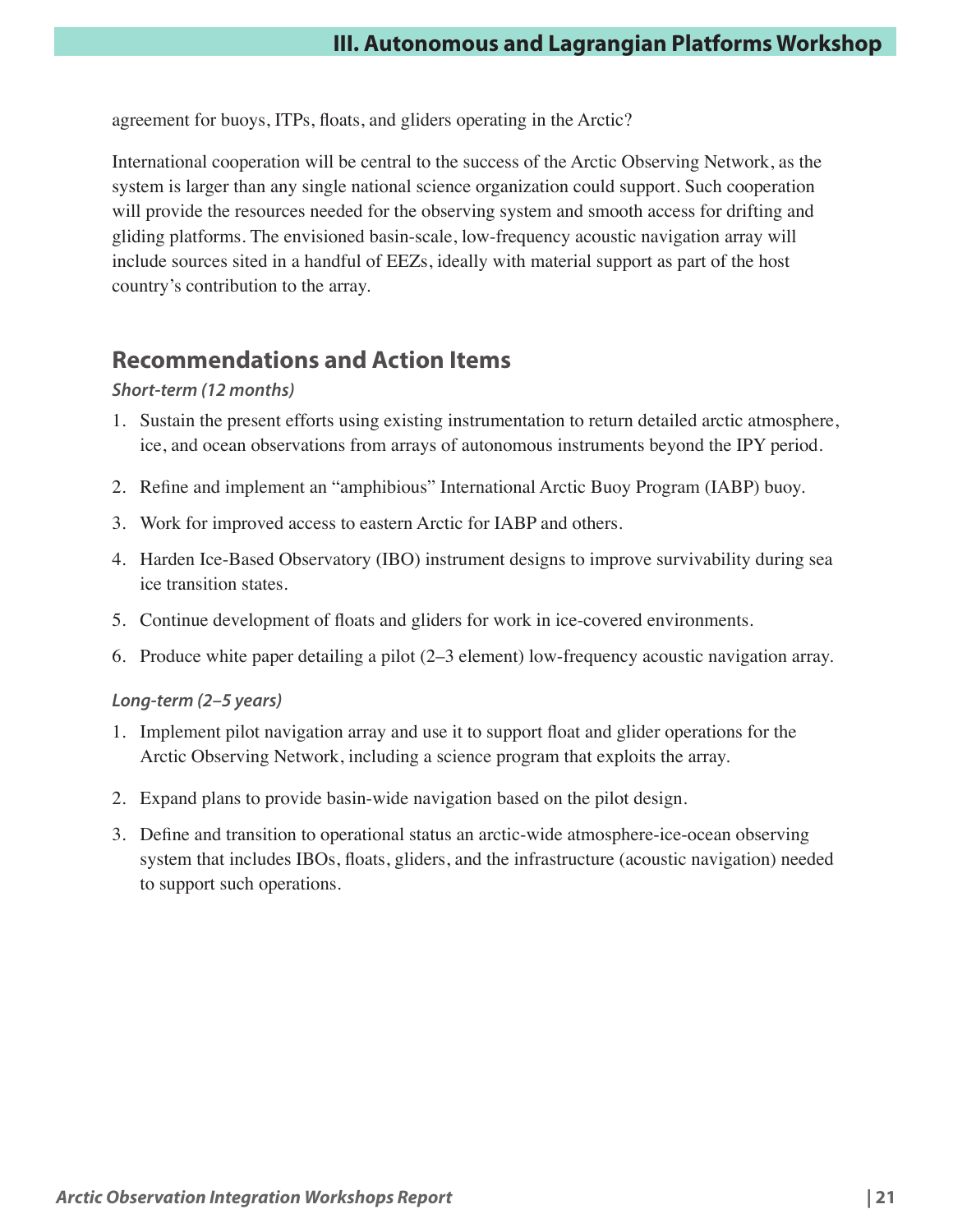### **Overview**

This workshop served as an international forum to exchange information and develop crossdisciplinary integration activities to better understand the reduced sea-ice cover in summer 2007, and to look ahead to summer 2008 and beyond. The workshop was organized as a rapid response to the drastic (1.2 ×106 sq. km) drop in the arctic minimum sea-ice extent observed in September 2007 relative to the previous minimum. The workshop follows upon activities within a working group at an NSF Arctic System Science (ARCSS) Synthesis of Arctic System Science (SASS) workshop in Washington, D.C. in October 2007 (see: http://www.arcus.org/ARCSS/2007\_oct\_ sass/index.html). Participants of the workshop included scientists from SASS and AON projects, and EU DAMOCLES and other international and national invitees, including SEARCH and agency representatives. Workshop participants focused on assessing the efficacy and identifying gaps of current observing and analysis/modeling activities to understand and—to the extent possible—predict arctic sea ice and broader arctic system change.

Plenary presentations and discussion on documenting and understanding changes in several components and sub-systems of the broader arctic system, e.g., sea ice, atmosphere, ocean, terrestrial vegetation, the Greenland Ice Sheet, and the human response to the summer 2007 sea ice minimum were followed by presentatins and discussion on integration and synthesis to improve system understanding using observational and modeling approaches. Three working groups explored in more detail (1) documentation and understanding, (2) understanding and predictability, and (3) science, policy, and human implications of the 2007 sea-ice minimum. Presentations and discussion in the final plenary session addressed working-group findings and identified the next steps, focused on near-term efforts such as synthesis papers and assessing the summer 2008 sea-ice retreat as it develops.

The plenary and working group discussions and outcomes are summarized below. More detailed information on the proposed "2008 Sea Ice Outlook" effort is available in Appendix B. Workshop presentations, working group materials, and additional background information are available for download from the SEARCH website at: http://www.arcus.org/search/ Meetings/2008/aow/index.php.

### **Summary of Plenary Discussions**

Based on workshop presentations and discussions, it was generally agreed that we have (or soon should have, in the case of *in situ* mooring measurements) most of the ice-atmosphereocean observations needed to document how the 2007 sea-ice minimum unfolded. It also was generally agreed that our investigations of summer 2007 based on observations and modeling are substantial, as evidenced by the number of papers on summer 2007 recently published, submitted, or in preparation. Our present understanding, however, is too incomplete and not sufficiently interdisciplinary to predict changes, let alone the response of the arctic system to those changes.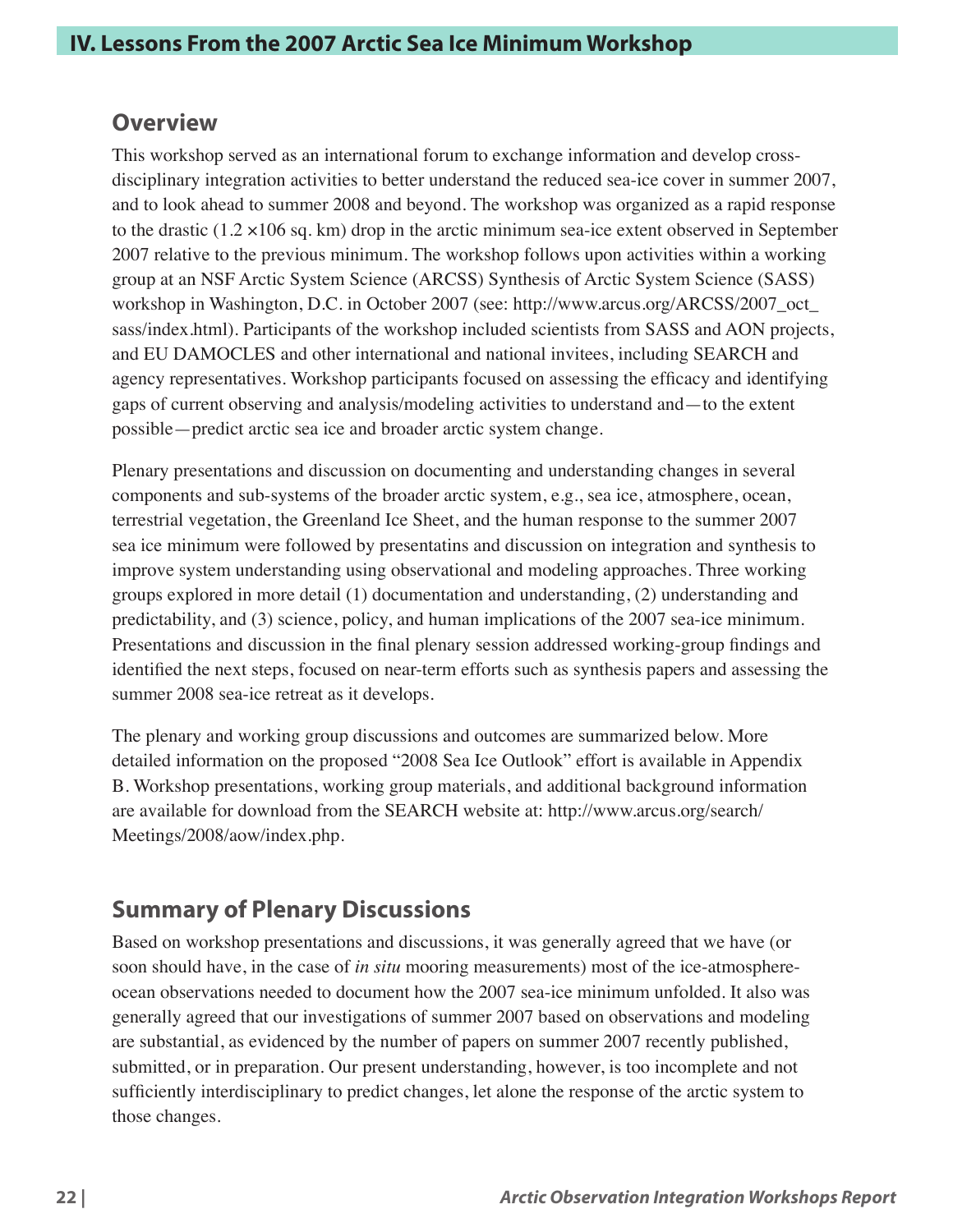### *1. Gaps in Understanding Sea-ice Loss and Related Changes*

The three working groups presented a number of gaps in understanding, which are listed in their respective summaries. In addition, the importance of improved understanding of the role of the ocean in sea-ice loss was discussed, e.g., the mechanisms through which warm Atlantic and Pacific water inflows into the Arctic may affect the sea ice, as well as the oceanic influence on the overlying atmospheric modes-of-variability in the Arctic. Another uncertainty is whether earlier analogs may be found in the 1920–1930's warming and modes-of-variability, including the linkages between sea ice and the Arctic Oscillation. There also was general agreement that the largest uncertainties may be in the nature and magnitude of the feedbacks and linkages between system components, including marine-terrestrial linkages. The need for more extensive datasets on marine and terrestrial ecosystem variables was stressed.

### *2. Integration Efforts to Improve Understanding and Prediction*

The exchange of information across different disciplines and approaches that was made at the workshop appear to be successful in compelling new ideas and potential efforts for integration and collaboration—collaboration beyond the within-institution research papers on summer 2007 that have been produced thus far. Two near-term efforts for integration and synthesis that were proposed are (1) synthesis papers on summer 2007 that are inter-disciplinary and international, and (2) an international, collaborative, integrated outlook for the summer 2008 sea ice (Appendix B).

### **Summary of Working Group Discussions**

### *Working Group 1: Documenting and Understanding Sea Ice Change*

The central issue addressed was identifying the aspects of the summer 2007 sea-ice minimum that we do understand and the key remaining uncertainties, including those that are due to observational gaps.

Basic variables such as sea-ice extent and motion, surface air temperature (SAT), and wind fields are reasonably well observed or estimated for summer 2007 and over the preceding 2–3 decades. Important basic oceanic variables (e.g., heat fluxes) are being measured in part, although the time-series are shorter and measurement strategies are still being assessed. From these observations, the basic conceptual model to understand the summer 2007 event is to distinguish between two categories of processes: (1) long-term processes ("pre-conditioning") and (2) short-term processes (e.g., anomalies or weather events) that are responsible for the interannual variability, which are highly non-linear and can activate or "trigger" a number of positive feedback loops. In terms of pre-conditioning, the story of the summer 2007 event likely started much earlier, in that it was strongly and intrinsically connected to what happened during preceding years.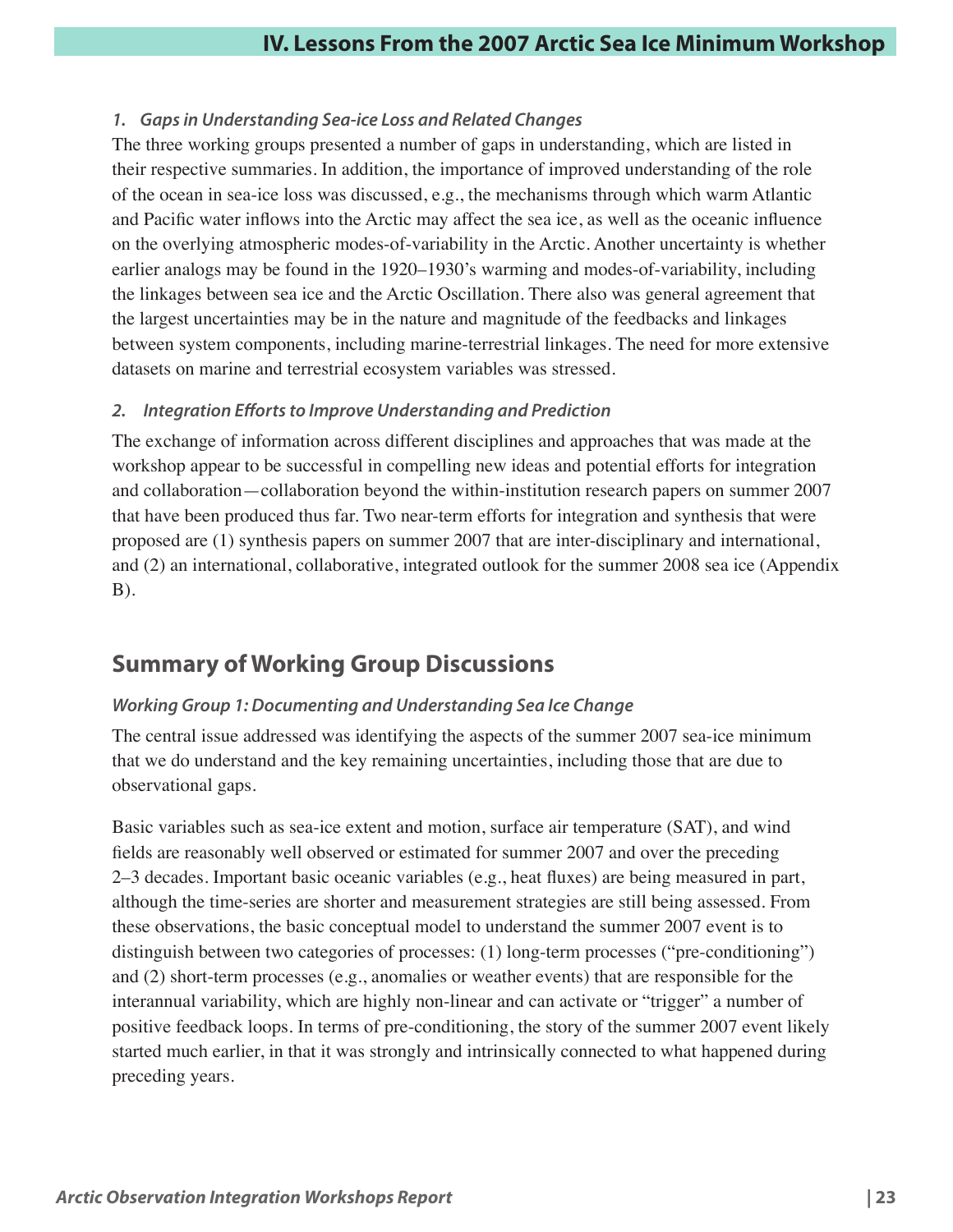Long-term tropospheric warming, characterized mostly by reduced winter cooling and a longer melt season, is most probably related to global greenhouse-gas warming, which together with long-term atmospheric circulation and sea-ice motion patterns has reduced mean sea-ice thickness on the order of one meter compared with 20 years ago. Year-round *in situ* oceanic measurements suggest increases in the input of heat from the south, especially via Fram Strait and more recently via Bering Strait.

In the context of triggers, variability in the Arctic is capable of creating extreme events such as the 2007 summer sea ice minimum. The trigger for summer 2007 was very unusual high pressure over the Beaufort Sea, which provided strong southerly winds blowing from Bering Strait across the North Pole. Due to long-term weakening (thinning), the sea-ice pack is becoming more mobile and more vulnerable, such that the interannual variability has much more severe impacts (and vice versa). This connection between long-term and short-term processes also is due to positive feedbacks between the two types of variability—processes related to the long-term variability becoming more active, and short-term processes becoming more active due to the preconditions created by long-term variability.

Uncertainties and needs with regards to understanding the state of the atmosphere include: (1) improve understanding of (and possibly predict) the atmospheric circulation at the seasonal scale, in particular sea-level pressure (SLP) and SAT, which are critical in summertime; (2) improve understanding of SLP and SAT interactions, including the need to improve SAT observations; and (3) identify the ability of winds to break up the sea-ice cover, thereby enhancing penetration of incoming solar radiation into the ocean and leading to increased sea-ice melting; and (4) improve our knowledge of the various modes of atmospheric circulation and oscillations, including the sensitivity of the polar vortex to external influences (e.g., possible role of tropics and stratosphere).

Sea-ice understanding uncertainties and needs are related to both thermodynamics and dynamics, including: (1) how sea ice (frazil) forms in winter, rejects brines, and enhances the shallow cold halocline and the deep thermocline that protect sea ice from bottom melt during summer; (2) seaice drift, in particular in sea-ice source areas (e.g., Siberian shelves), sinks (e.g., Fram Strait), and regions with extensive rafting and ridging (north of Greenland and Canada); (3) the factors that led to the observed increase in sea-ice mobility, i.e., is it caused by sea-ice mechanics (rheology), sea-ice thinning, or something else?; and (4) distinguishing between specific age classes, in particular for multi-year ice (MYI).

Oceanic understanding uncertainties and needs relate to both required measurements and understanding processes, including: (1) interannual quantification of the oceanic heat fluxes into the Arctic from the Pacific and the Atlantic, (2) quantification of the processes by which this heat may influence the sea ice (e.g., by upward heat flux either by diffusive or eddy processes, or by mechanical, topography-related processes, (3) the pathways for oceanic heat within the Arctic Ocean, and (4) feedbacks between oceanic circulation and inflows and changes in sea-ice cover.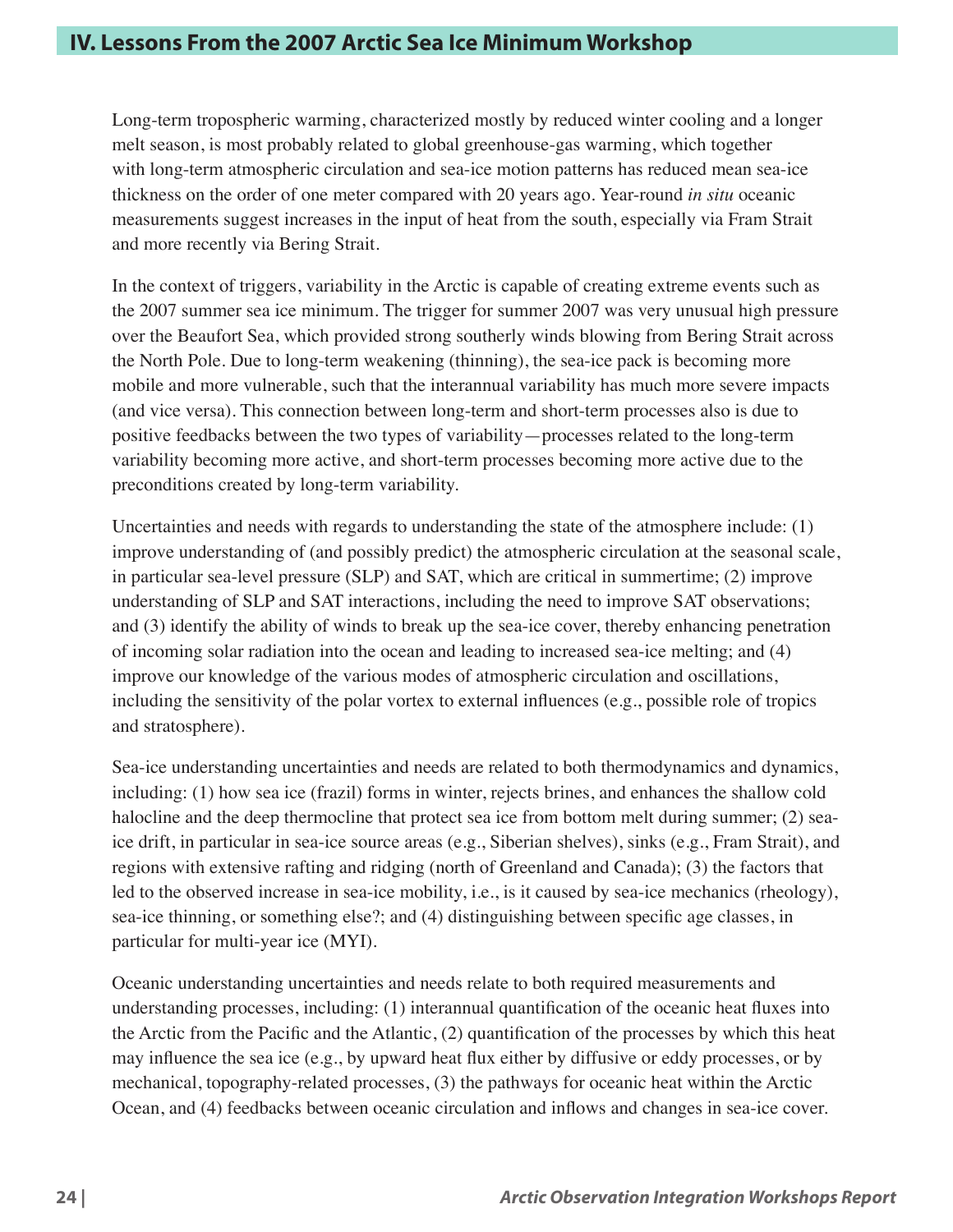### *Working Group 2: Understanding and Predictability*

The emphasis on predictability in this working group was on the seasonal time scale, particularly the upcoming summer 2008 melt season. The initial issue addressed by the working group was to identify the "targets" or components on which prediction should focus. Potential targets for prediction include: (1) geophysical parameters (ice extent, ice thickness/morphology, age distribution); (2) practical aspects of sea ice extent and dynamics (e.g., stability and hazards from perspectives of key user groups); and (3) specific regions to target for prediction (e.g., Arctic as a whole, Northern Sea Route/Northeast Passage, Northwest Passage, and the Chukchi and Beaufort Seas), as well the probability of a particular event. The following data and information was deemed necessary for prediction: (1) sea-ice state (ice extent, ice thickness/morphology, ice age); (2) atmospheric state (seasonal forecasts from NCEP/ECMWF, atmospheric patterns or modesof-variability, clouds); and (3) ocean state (SST, heat content, heat transport, processes of heat exchange, halocline variability, mixed-layer depth, oceanic heat pathways). The stated approach is to combine observations and models and to include experience from past perspectives. The working group addressed predictability limits as related to gaps in our present understanding. These include questions on the precise roles of atmosphere–ocean–ice forcing or preconditioning as well as the response of the ice to changes in atmospheric and oceanic forcing. Another key question concerns ice recovery vs. "tipping points" (which need to be carefully defined); that is, how readily—and under what forcing conditions—can the ice recover from a dramatic or abrupt change such as summer 2007? Further questions include: When, where, and how is the ice– albedo feedback most/least effective? What controls the heat buildup in the upper ocean? What is the role of oceanic heat from subsurface layers? What are the effects of the "memory" of the ocean and ice and how can they be quantified? What elements of the system lead to events such as the record retreat in 2007 and to what extent are they predictable or random? Can an ENSO/ hurricane-type regression method be developed for prediction? What can we learn from other efforts to predict? What are the dynamic feedbacks in the system and how do they act? What is the sea ice thickness in the region north of the Canadian Archipelago (this will require sea ice thickness surveys in spring 2008)? What is the relationship between ice age and thickness and what is the real ice age distribution in the Arctic?

Questions focused on predictability were discussed. There is agreement that the sea-ice cover has very strong interannual variability about a longer trend, with an approximately normal distribution of positive and negative ice anomalies (at least until 2007), implying equal probabilities of extremely heavy or light ice years. In the past, there is no year-to-year correlation apparent in ice extent; however, does this vary regionally, and has this changed with a thinner and dramatically less extensive ice pack? Are ice thickness and age perfectly correlated? If the answers to the previous questions are negative, then prediction needs to be prefaced by acknowledging that past evidence suggests limited predictability, but that extreme events such as that of 2007 may be associated with conditions that hold promise for empirical predictions.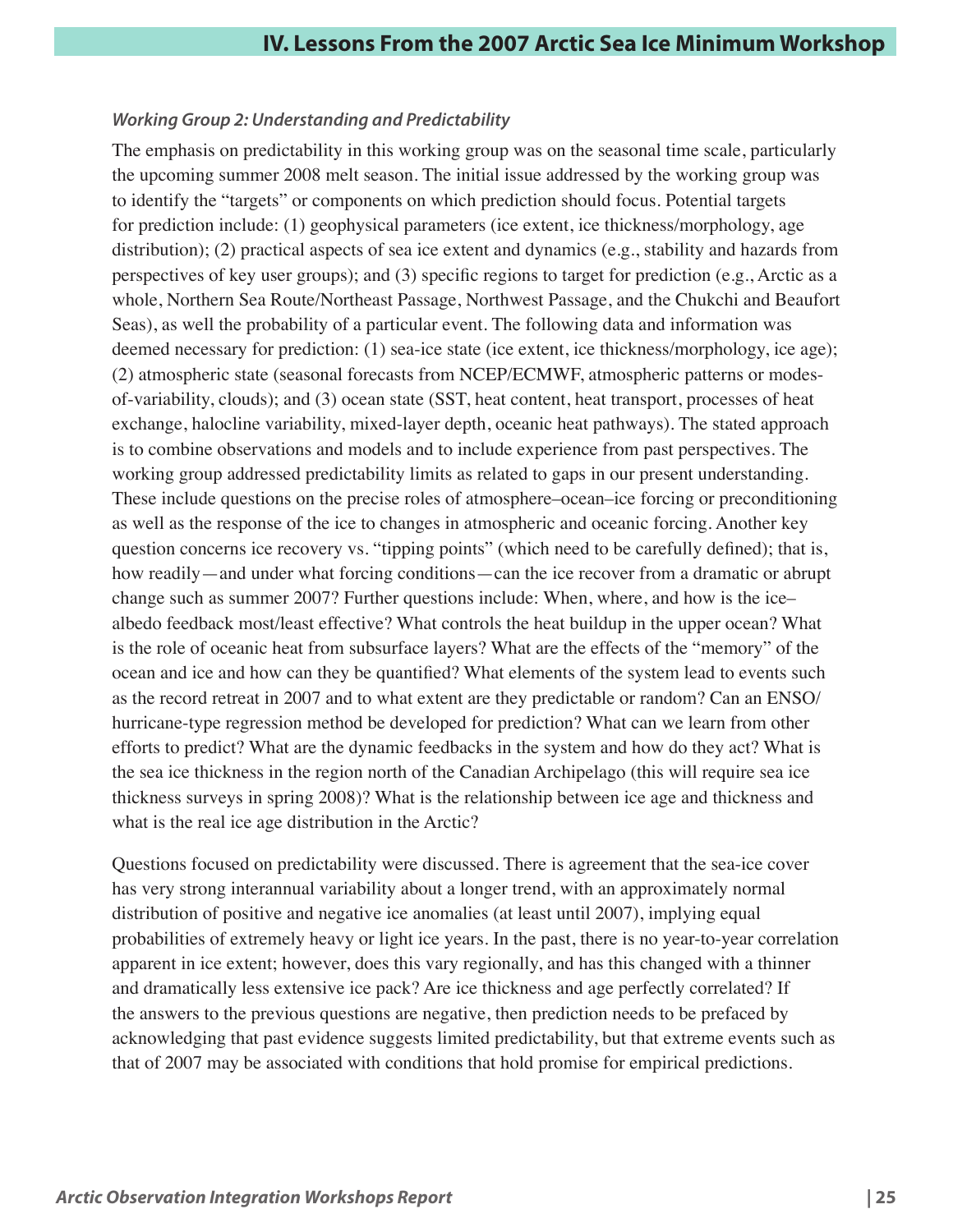The working group developed a process to address the issue of translating our understanding into predictability through a collaborative, integrated outlook for the summer 2008 season (see Appendix B: Proposed 2008 Sea Ice Outlook).

### *Working Group 3: Scientific, Policy, and Human Implications*

The fundamental point of departure for identifying the science, policy, and human implications of faster-than-forecast changes can be found in the following statements posed by the Working Group: (1) results from the Intergovernmental Panel on Climate Change Fourth Assessment Report (IPCC AR4, 2007) combined with the subsequent drastic ice reduction in 2007 provide confidence that arctic climate change is here—and even faster than the IPCC models have predicted; (2) the convergence of rapid climate-change events, socio-economic change, and political change has come to create a kind of "perfect storm," especially for Arctic Peoples; (3) change is so rapid that we need to know what the potential alternate ecosystem states might look like; and (4) the problem needs to be dealt with now on multiple levels, starting with the science that informs decision making and conducting research on components of the system that immediately impact people and with which people interact.

Two key aspects of general science questions were identified. First, assuming that arctic ecosystems will be replaced by subarctic ones, what does that mean specifically with respect to spatial distribution and temporal and seasonal variability? Second, can we predict the cumulative effects of ecosystem change, threshold events, and the ensuing feedbacks? For both questions, there are significant implications for policy and human systems.

### **Recommendations and Action Items**

### *Short-term (12 months)*

- 1. Develop and implement a process that tracks, summarizes, and integrates ongoing developments and provides a consensus outlook for May–September 2008 sea-ice extent and characteristics. Toward this goal, develop an organizational structure and process for collecting information, moderating, and issuing information on a monthly basis (See Appendix B, 2008 Arctic Sea Ice Outlook).
- 2. Summarize retrospectively the results of the 2008 Arctic Sea Ice Outlook. Who got it right and why?
- 3. Plan and hold follow-up workshops in fall 2008 after the upcoming field season and September 2008 ice minimum.
- 4. Develop and submit multi-authored synthesis papers targeted to high-impact journals papers that integrate the impacts on the summer 2007 sea-ice retreat and linkages to multiple components of the arctic system and place the summer 2007 ice retreat in perspective given the eventual outcome of the summer 2008 ice retreat.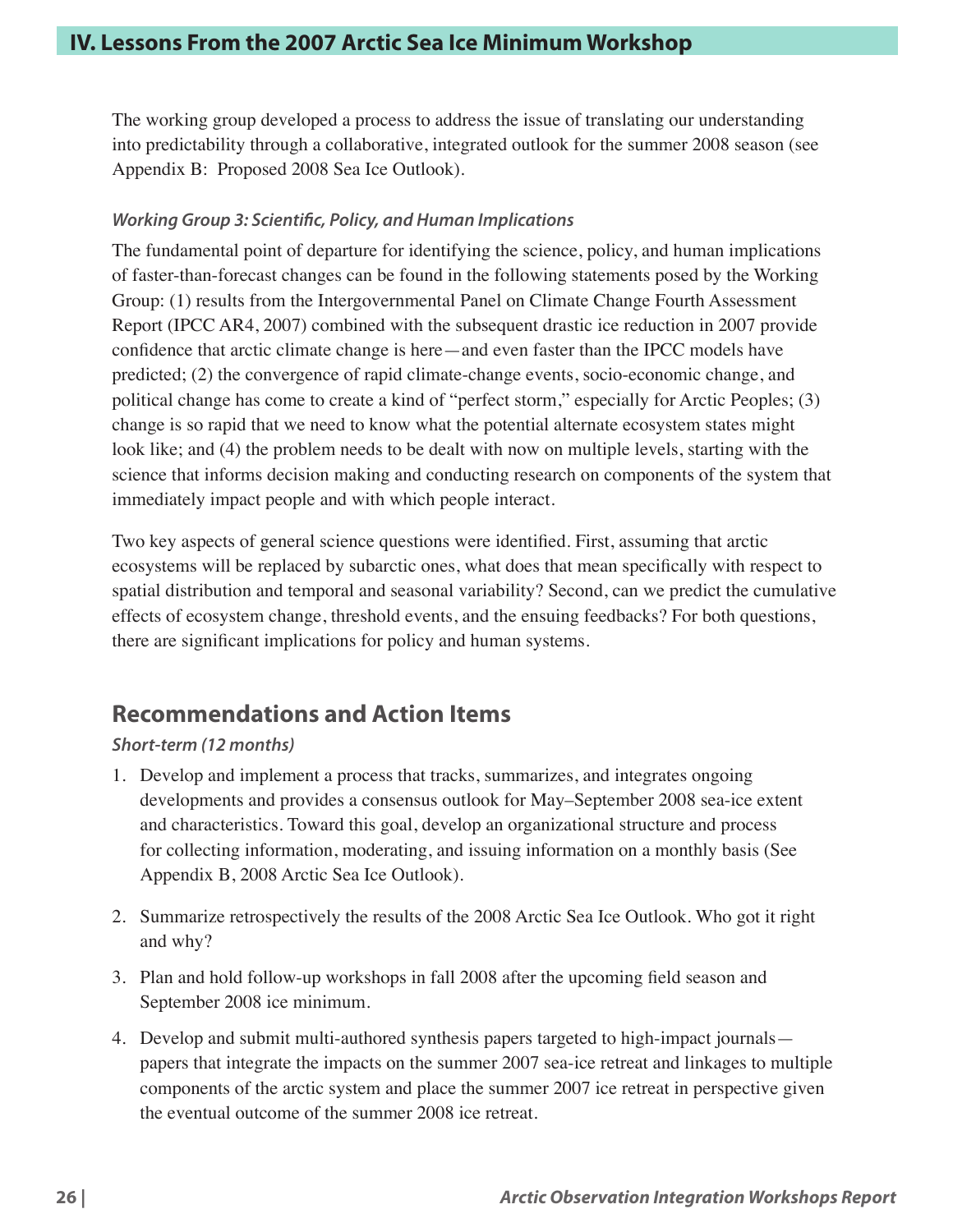- 5. Develop a synthesis paper on existing ecosystem data, including paleo-records and more recent analogs that are useful for ecosystem reconstruction (beyond sediment cores and temperature reconstructions).
- 6. Synthesize existing ecological and human-dimensions information.
- 7. Identify other data sets needed to improve our understanding of potential changes within ecosystems and human systems (e.g., subsistence, tourism, resource extraction, fisheries, etc.) through a follow-up workshop.
- 8. Identify specific information gaps that are pertinent to science, policy, and human implications through a follow-up workshop (as above).
- 9. Undertake modeling efforts in order to explore possible scenarios given the state of our knowledge today, e.g., make preliminary projections for how arctic marine and terrestrial ecosystems might function in the immediate and distant future in order to inform management and policy. Build on ongoing modeling efforts through SEARCH and DAMOCLES (e.g., similar to modeling workshop held October 2007; workshop report at http://www.arcus.org/search/internationalsearch/meetings-and-activities.php).
- 10. Convene follow-up meetings to develop integration and modeling activities.

### *Long-term (2–5 years)*

- 1. Continue observations (AON and other) and integrated analyses of the key parameters for documenting and understanding the sea-ice cover over the next several annual cycles.
- 2. Collect observations that are needed to assist in refining and validating scenarios.
- 3. Undertake data collection and research on the marine and terrestrial components for which there are major gaps in observations and understanding of change (e.g., including marineterrestrial linkages) through research mechanisms such as a specific Announcement of Opportunity.
- 4. Undertake research activities using modeling together with other analytical methods to improve understanding and predictability on seasonal to interannual time scales.
- 5. Develop modeling efforts to explore possible scenarios for how the sea ice may retreat further on long time scales, and the consequent implications.
- 6. Look outside the Arctic for data relevant to understanding human implications.
- 7. Identify components of the arctic system that are more vulnerable to rapid change and the barriers to resilience and adaptation; this will involve research partnerships with local communities.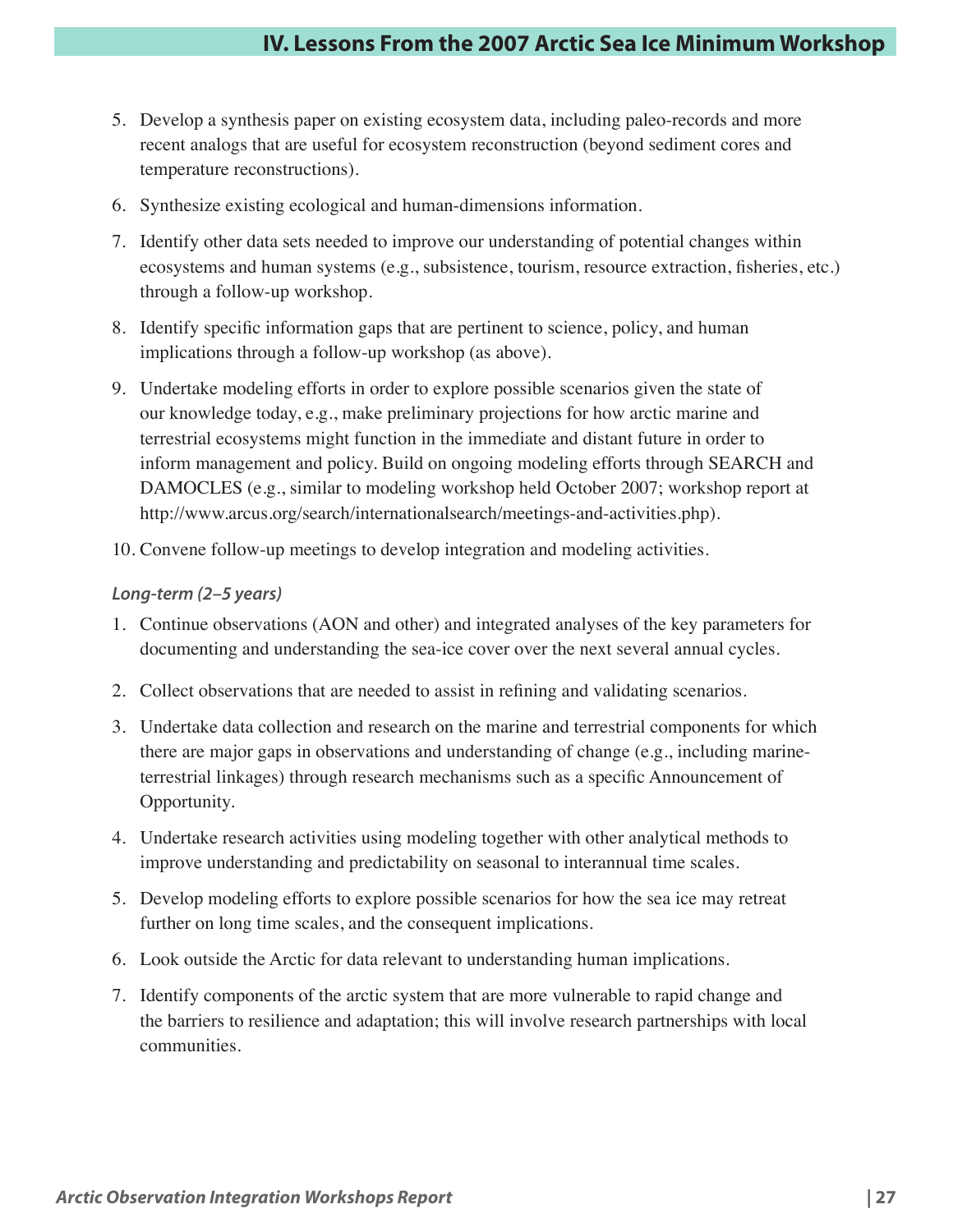The Arctic Observations Integration workshop series achieved stated goals and resulted in vigorous and productive exchange on both organizational issues and scientific content. The international coordination was advanced but coordination efforts must be expanded to include other members of the international community active in arctic research. In this regard, as the International Study of Arctic Change (ISAC) develops, it may provide the mechanism to ensure continuity and expansion of international collaboration.

Three central themes of the meetings were:

- 1. Understanding the extraordinary seasonal retreat of sea ice observed in 2007,
- 2. Integrating different observation efforts into a system that increases our scientific understanding as well as serving broader society and key stakeholder groups, and
- 3. Identifying key scientific and programmatic gaps and next steps for observing, understanding, and responding to arctic environmental change.

Working groups and plenary discussions arrived at a number of promising approaches addressing these challenges using unifying questions (such as the evolution and aftermath of the 2007 record ice minimum) to advance integration of observing system activities. The scientific community and funding agencies clearly have a significant amount of work to do towards developing a sustained, advanced observing system capable of taking the "pulse" of the entire arctic system, while at the same time translating and disseminating information relevant to the scientific community and stakeholders. Workshop discussions identified many steps necessary to achieving this goal, including activities already in place, gaps and next steps, and processes for coordination and integration. The international arctic research community has a long history of successful scientific collaboration and exchange, which were well reflected in the outcomes of the meeting. The challenge now is to expand these efforts to arrive at an effective, integrated approach of observing, understanding, and responding to arctic environmental change.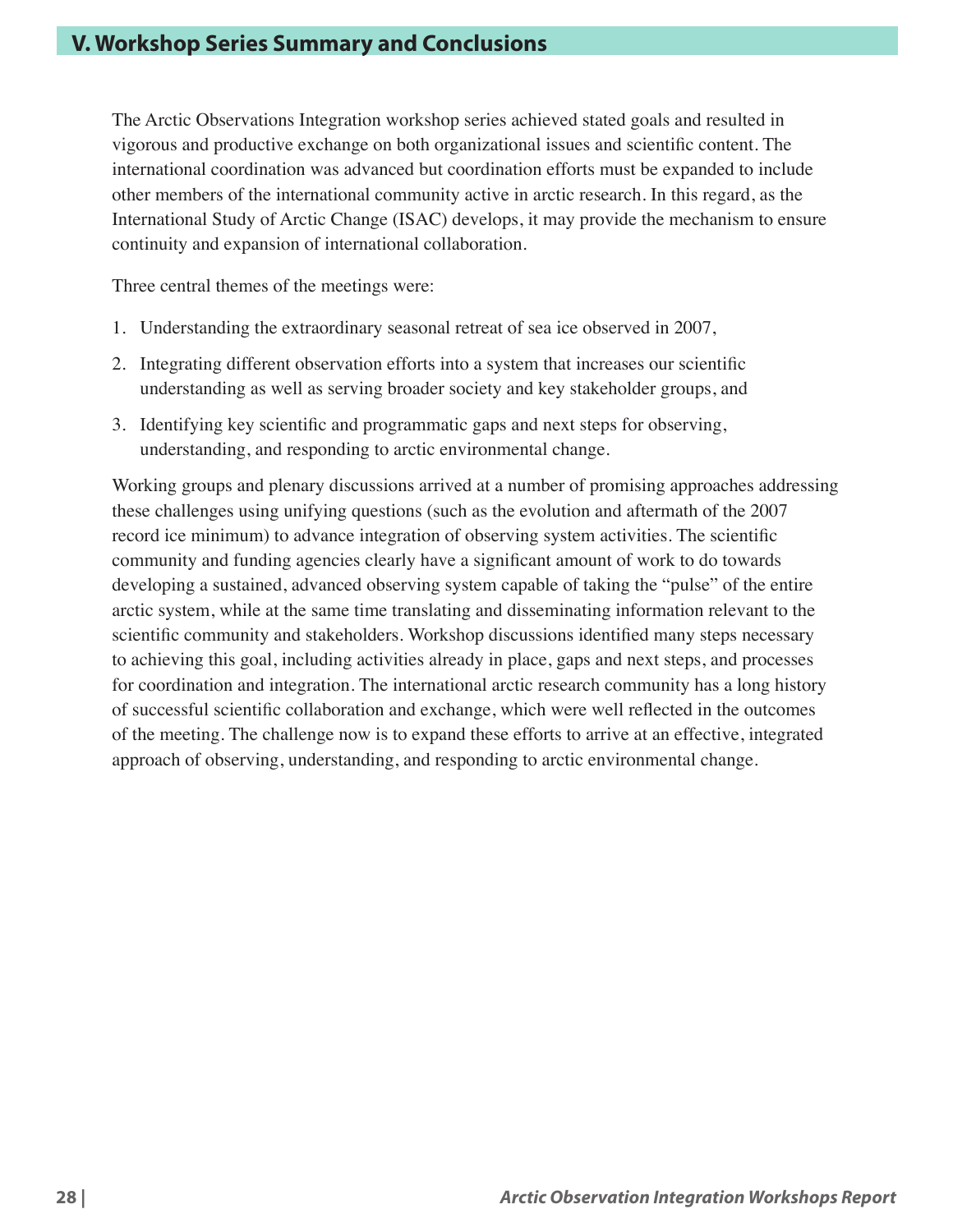Examples of completed Human Activities and Stakeholder Needs Matrix completed by several AON projects.

| Human-Ecosystem<br><b>Interactions</b> | <b>Terrestrial Permafrost</b>             |                                                 |                                                                                    |
|----------------------------------------|-------------------------------------------|-------------------------------------------------|------------------------------------------------------------------------------------|
| Who are the<br>stakeholders?           | Why do they care about<br>[AON category]? | What do they<br>need to know?                   | How can we<br>provide it?                                                          |
|                                        | subsistence - animal<br>distribution      |                                                 |                                                                                    |
|                                        | subsistence - hunters<br>access           |                                                 |                                                                                    |
| Communities                            | travel & safety                           |                                                 |                                                                                    |
|                                        | cultural value                            |                                                 |                                                                                    |
|                                        | infrastructure                            | Understanding<br>changes in<br>permafrost state | websites<br>& outreach<br>$(K-12)$                                                 |
|                                        | resource abundance and<br>distribution    |                                                 |                                                                                    |
|                                        | weather/safety/access                     |                                                 |                                                                                    |
| <b>Fishing Industry</b>                | planning for the future/<br>investments   |                                                 |                                                                                    |
| (small local vs. big)                  | regulations                               |                                                 |                                                                                    |
|                                        | operating costs                           |                                                 |                                                                                    |
|                                        | infrastructure                            |                                                 |                                                                                    |
|                                        | infrastructure                            | impact of warming<br>permafrost on<br>roads     | reports (such as<br>ISER report on<br>infrastructure<br>& climate<br>change in AK) |
| Oil and Gas                            | access window                             | reduced window<br>of tundra access &<br>travel  | publications &<br>joint projects                                                   |
|                                        | development and<br>operating costs        |                                                 |                                                                                    |
|                                        | env hazards, risks                        |                                                 |                                                                                    |
|                                        | eny hazards & risks                       |                                                 |                                                                                    |
|                                        | access window                             |                                                 |                                                                                    |
| Shipping                               | infrastructure                            |                                                 |                                                                                    |
|                                        | operating costs                           |                                                 |                                                                                    |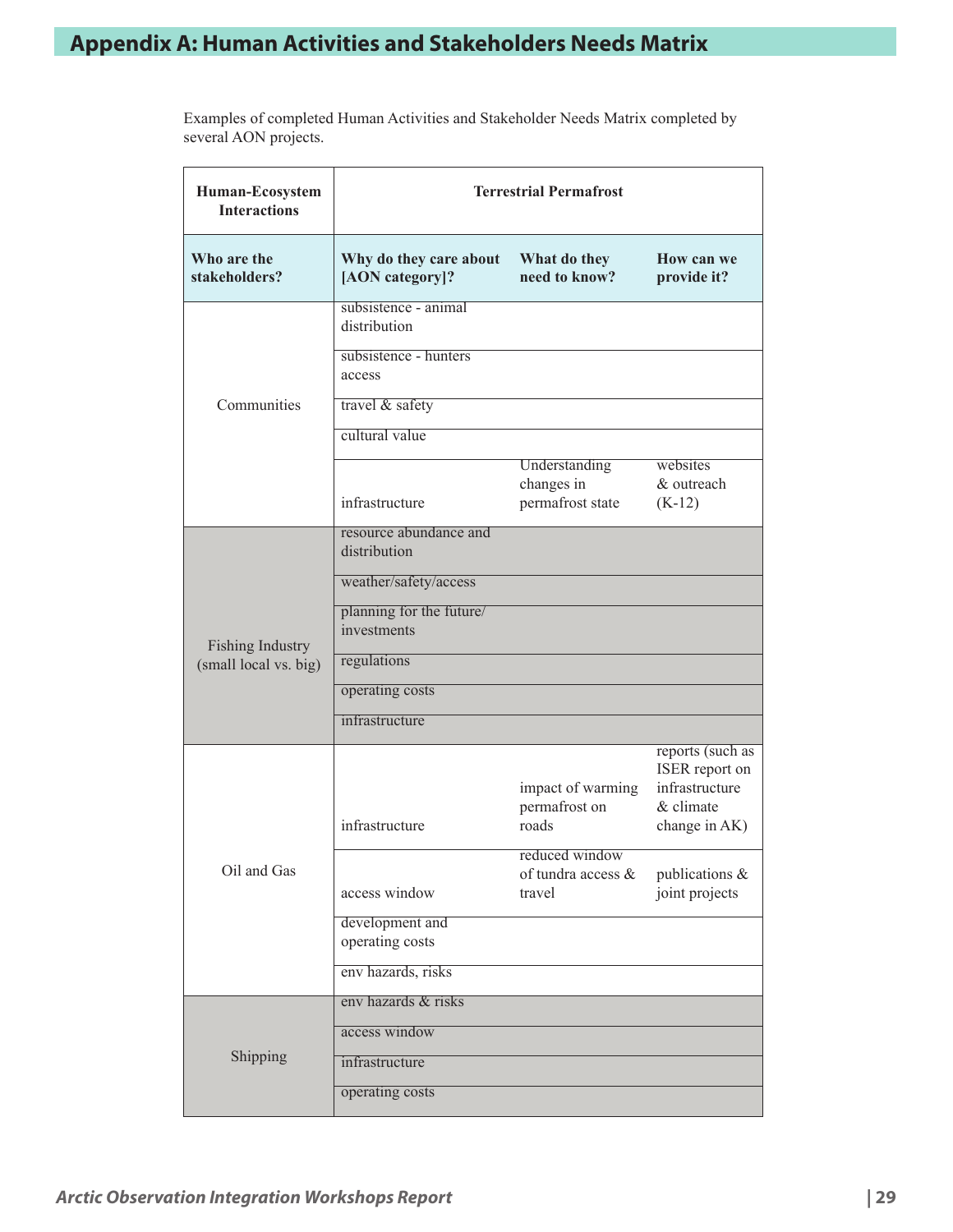| Human-Ecosystem<br><b>Interactions</b>                    | <b>Terrestrial Permafrost</b>                                                            |                                 |                           |
|-----------------------------------------------------------|------------------------------------------------------------------------------------------|---------------------------------|---------------------------|
| Who are the<br>stakeholders?                              | Why do they care about<br>[AON category]?                                                | What do they need<br>to know?   | How can we<br>provide it? |
|                                                           | marine access<br>intact cultures                                                         |                                 |                           |
| Tourism                                                   | pristine environments $\&$<br>wildlife                                                   |                                 |                           |
| <b>Policy Makers</b><br>$&$ Regulators $&$<br>Enforcement | manage resource<br>efficiently for long term<br>social value to multiple<br>stakeholders |                                 |                           |
| Disaster Response                                         | eny hazards & risks data<br>for planning<br>real-time information for<br>response        | risk assessment $\&$<br>zoning  |                           |
|                                                           | climate change                                                                           | rate of change of<br>permafrost | outreach tools            |
| <b>Broader Public</b><br><b>Interests</b>                 | species diversity<br>(charismatic megafauna)<br>romantic notions of<br>wilderness        |                                 |                           |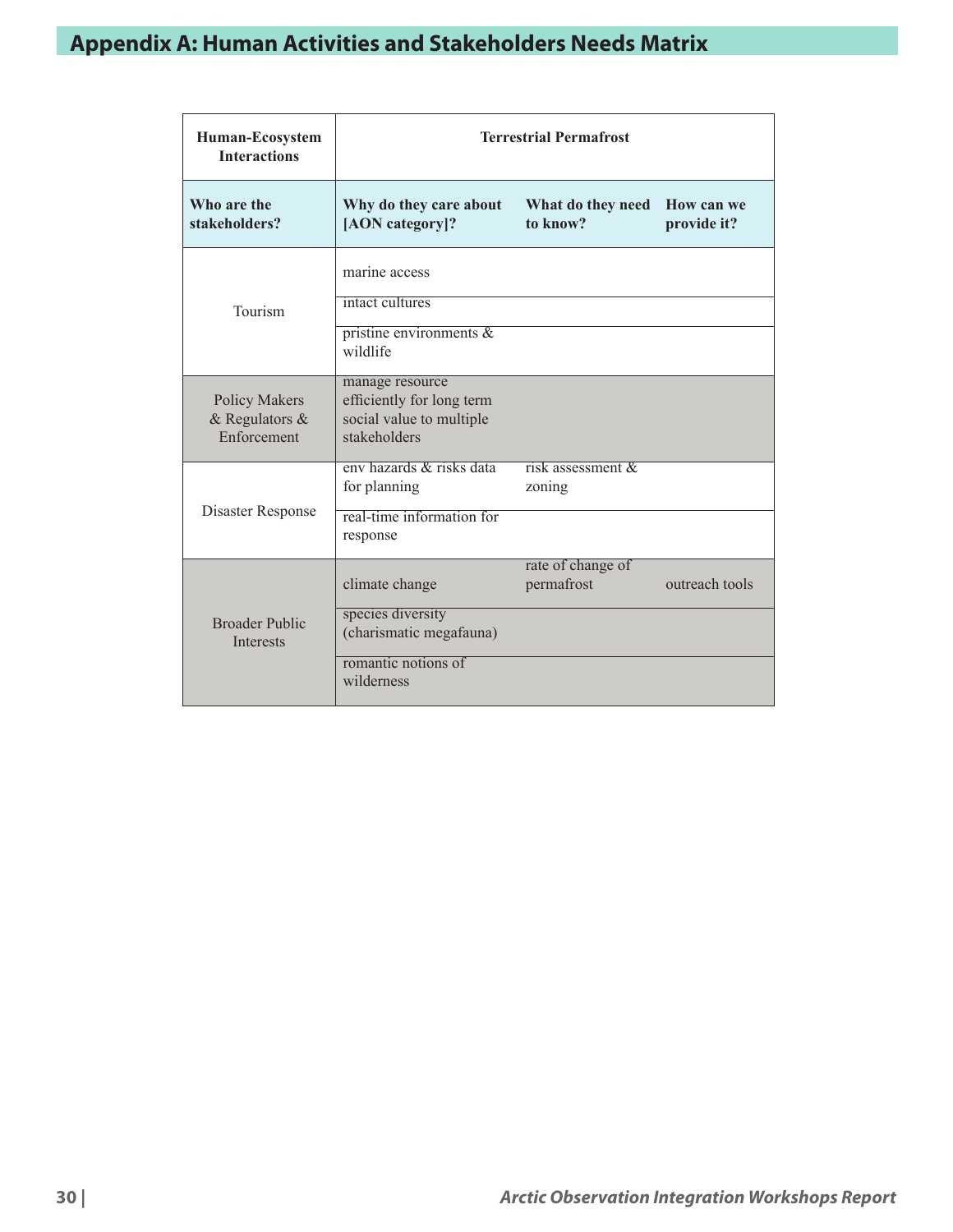| Human-Ecosystem<br><b>Interactions</b>          | Atmosphere (tropospheric-stratospheric coupling)          |                               |                                                                  |
|-------------------------------------------------|-----------------------------------------------------------|-------------------------------|------------------------------------------------------------------|
| Who are the<br>stakeholders?                    | Why do they care about<br>[AON category]?                 | What do they<br>need to know? | How can we<br>provide it?                                        |
|                                                 | subsistence - animal<br>distribution                      |                               |                                                                  |
|                                                 | subsistence - hunters                                     |                               |                                                                  |
| Communities                                     | access<br>travel & safety                                 | Weather<br>forecasting        | Contrib. to<br>forecast fidelity<br>through NWS &<br><b>NASA</b> |
|                                                 | cultural value                                            |                               |                                                                  |
|                                                 | infrastructure                                            |                               |                                                                  |
|                                                 | resource abundance and<br>distribution                    |                               |                                                                  |
| <b>Fishing Industry</b><br>(small local vs big) | weather/safety/access                                     | Weather<br>forecasting        | Contrib. to<br>forecast fidelity<br>through NWS &<br><b>NASA</b> |
|                                                 | planning for the future/<br>investments                   |                               |                                                                  |
|                                                 | regulations                                               |                               |                                                                  |
|                                                 | operating costs<br>infrastructure                         |                               |                                                                  |
|                                                 | infrastructure                                            |                               |                                                                  |
|                                                 | access window                                             |                               |                                                                  |
| Oil and Gas                                     | development and<br>operating costs                        |                               |                                                                  |
|                                                 | env hazards, risks                                        |                               |                                                                  |
|                                                 | env hazards & risks                                       | Weather<br>forecasting        | Contrib. to<br>forecast fidelity<br>through NWS &<br><b>NASA</b> |
| Shipping                                        | access window                                             |                               |                                                                  |
|                                                 | infrastructure                                            |                               |                                                                  |
|                                                 | operating costs                                           |                               |                                                                  |
|                                                 | marine access                                             |                               |                                                                  |
| Tourism                                         | intact cultures<br>pristine environments $\&$<br>wildlife |                               |                                                                  |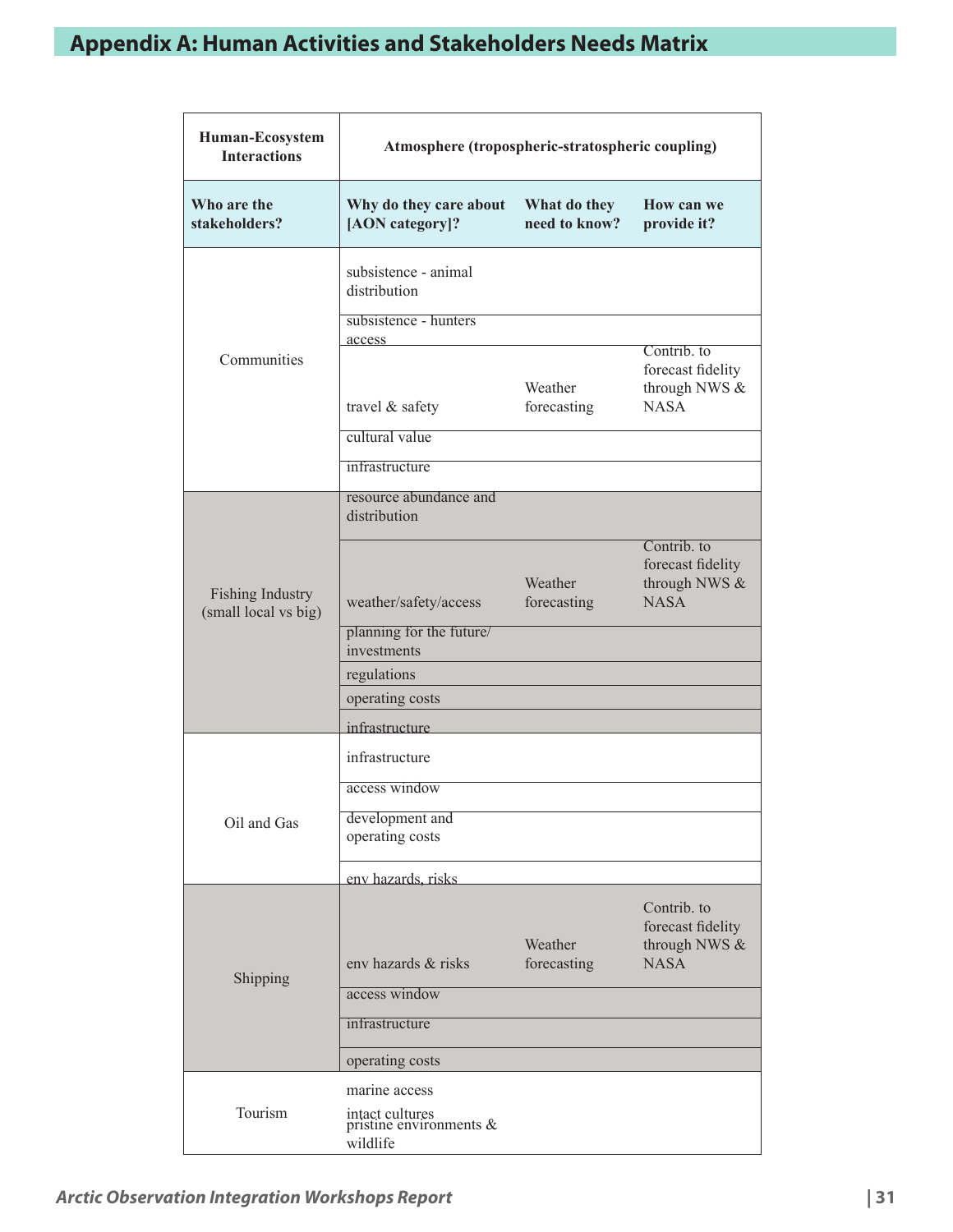| <b>Human-Ecosystem</b><br><b>Interactions</b>      | Atmosphere (tropospheric-stratospheric coupling)                                         |                                                                                  |                                                                  |
|----------------------------------------------------|------------------------------------------------------------------------------------------|----------------------------------------------------------------------------------|------------------------------------------------------------------|
| Who are the<br>stakeholders?                       | Why do they care about<br>[AON category]?                                                | What do they<br>need to know?                                                    | How can we<br>provide it?                                        |
| Policy Makers<br>$&$ Regulators $&$<br>Enforcement | manage resource<br>efficiently for long term<br>social value to multiple<br>stakeholders | need more real-<br>time information<br>and authroity<br>to adjust<br>regulations |                                                                  |
| Disaster Response                                  | eny hazards & risks data<br>for planning<br>real-time information for                    | Weather<br>forecasting                                                           | Contrib. to<br>forecast fidelity<br>through NWS &<br><b>NASA</b> |
|                                                    | response                                                                                 |                                                                                  |                                                                  |
| <b>Broader Public</b><br><b>Interests</b>          | climate change<br>species diversity                                                      | Change in<br>stratosphere<br>(ozone layer) $&$<br>climate change                 | Fingerprints $\&$<br>symptoms of<br>climate change               |
|                                                    | (charismatic megafauna)<br>romantic notions of                                           |                                                                                  |                                                                  |
|                                                    | wilderness                                                                               |                                                                                  |                                                                  |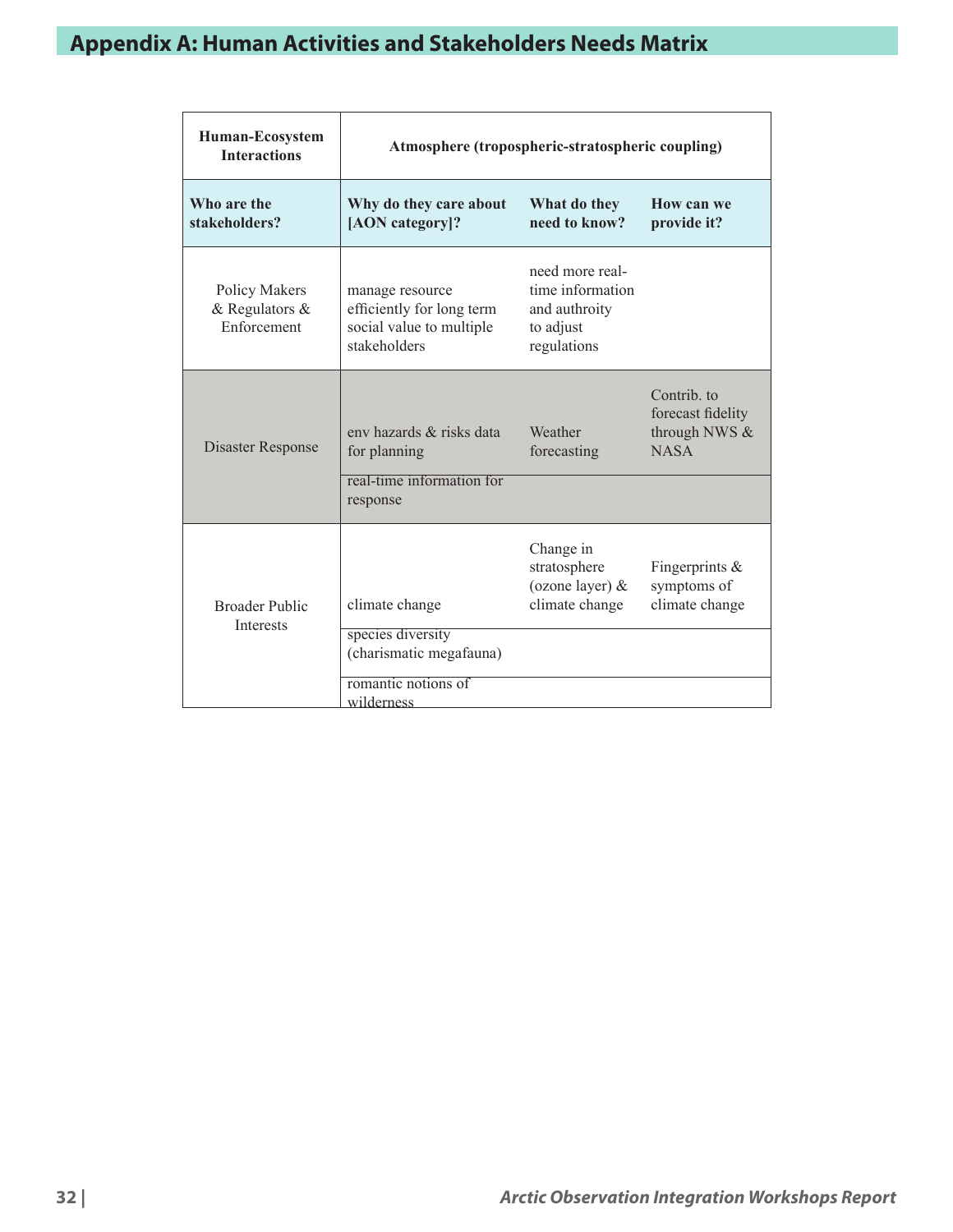| Human-Ecosystem<br><b>Interactions</b>          |                                                                                                                                                                                                                                                                                                                                                                                                                                                                                                                                                                                                  | <b>Terrestrial Ecosystems</b>                                                     |                           |  |
|-------------------------------------------------|--------------------------------------------------------------------------------------------------------------------------------------------------------------------------------------------------------------------------------------------------------------------------------------------------------------------------------------------------------------------------------------------------------------------------------------------------------------------------------------------------------------------------------------------------------------------------------------------------|-----------------------------------------------------------------------------------|---------------------------|--|
| Who are the<br>stakeholders?                    | Why do they care about<br>[AON category]?                                                                                                                                                                                                                                                                                                                                                                                                                                                                                                                                                        | What do they<br>need to know?                                                     | How can we<br>provide it? |  |
| Communities                                     | subsistence - animal<br>distribution<br>subsistence - hunters<br>access<br>travel & safety<br>cultural value<br>infrastructure                                                                                                                                                                                                                                                                                                                                                                                                                                                                   | terrestrial plant<br>availability &<br>community<br>change                        |                           |  |
| <b>Fishing Industry</b><br>(small local vs big) | resource abundance and<br>distribution<br>weather/safety/access<br>planning for the future/<br>investments<br>regulations experiences and the set of the set of the set of the set of the set of the set of the set of the set of the set of the set of the set of the set of the set of the set of the set of the set of the set of the set<br>operating costs experiences and the set of the set of the set of the set of the set of the set of the set of the set of the set of the set of the set of the set of the set of the set of the set of the set of the set of the<br>infrastructure | terrestrial plant<br>communities<br>affect runoff<br>and DOC input                |                           |  |
| Oil and Gas                                     | infrastructure<br>access window<br>development and<br>operating costs<br>env hazards, risks                                                                                                                                                                                                                                                                                                                                                                                                                                                                                                      | terrestrial plant<br>inter-action w/<br>snow cover,<br>impact on<br>tundra access |                           |  |
| Shipping                                        | env hazards & risks<br>access window<br>infrastructure<br>operating costs experiences and the set of the set of the set of the set of the set of the set of the set of the set of the set of the set of the set of the set of the set of the set of the set of the set of the set of the                                                                                                                                                                                                                                                                                                         |                                                                                   |                           |  |
| Tourism                                         | marine access<br>intact cultures<br>pristine environments $\&$<br>wildlife                                                                                                                                                                                                                                                                                                                                                                                                                                                                                                                       | plant<br>community<br>changes $\&$<br>impact on<br>wildlife use                   |                           |  |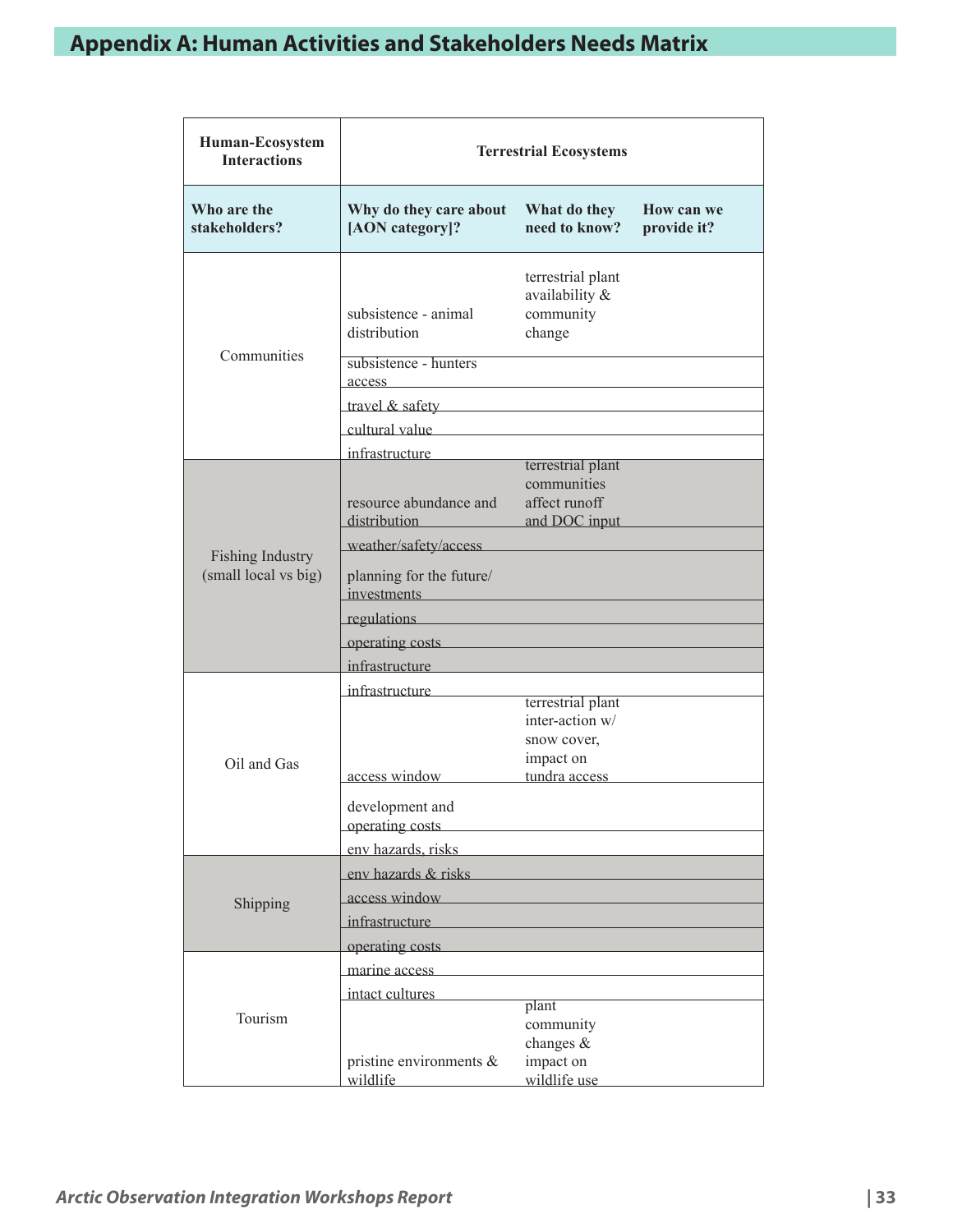| Human-Ecosystem<br><b>Interactions</b>                | <b>Terrestrial Ecosystems</b>                                                            |                                                                                         |                           |
|-------------------------------------------------------|------------------------------------------------------------------------------------------|-----------------------------------------------------------------------------------------|---------------------------|
| Who are the<br>stakeholders?                          | Why do they care<br>about [AON category]?                                                | What do they<br>need to know?                                                           | How can we<br>provide it? |
| <b>Policy Makers</b><br>& Regulators &<br>Enforcement | manage resource<br>efficiently for long term<br>social value to multiple<br>stakeholders | changes in<br>terrestrial plant<br>communities<br>impacting<br>access &<br>wildlife use |                           |
| Disaster Response                                     | eny hazards & risks data<br>for planning                                                 |                                                                                         |                           |
|                                                       | real-time information for<br>response                                                    |                                                                                         |                           |
|                                                       | climate change                                                                           | plant<br>community<br>change impacts<br>wildlife & land<br>use                          |                           |
| <b>Broader Public</b><br><b>Interests</b>             | species diversity<br>(charismatic megafauna)                                             | plant<br>community<br>change impacts<br>wildlife & land<br>use                          |                           |
|                                                       | romantic notions of<br>wilderness                                                        | plant<br>community<br>change impacts<br>wildlife & land<br>use                          |                           |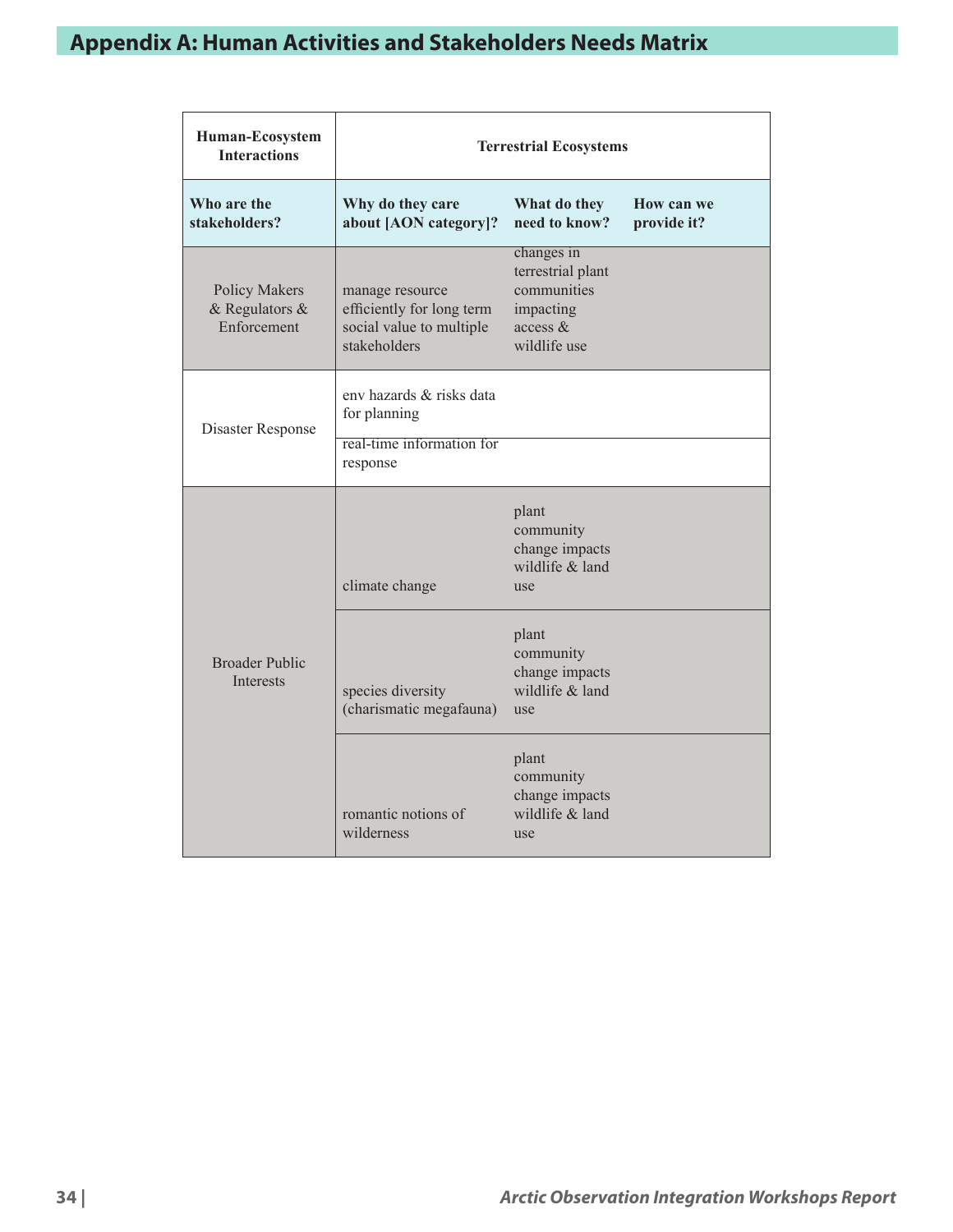| Human-Ecosystem<br><b>Interactions</b>   | <b>Terrestrial Snowcover</b>                 |                                                                         |                                                                                             |
|------------------------------------------|----------------------------------------------|-------------------------------------------------------------------------|---------------------------------------------------------------------------------------------|
| Who are the<br>stakeholders?             | Why do they<br>care about [AON<br>category]? | What do they<br>need to know?                                           | How can we<br>provide it?                                                                   |
|                                          | subsistence - animal<br>distribution         | snow impacts<br>on grazing                                              | SnowNet has<br>expertise to provide<br>maps etc., but not<br>funded to do so                |
|                                          | subsistence - hunters<br>access              | over-snow<br>travel<br>conditions                                       | SnowNet has<br>expertise to provide<br>maps etc., but not<br>funded to do so<br>SnowNet has |
| Communities                              | travel & safety                              | over-snow<br>travel<br>conditions<br>snow is central<br>to travel and   | expertise to provide<br>maps etc., but not<br>funded to do so                               |
|                                          | cultural value                               | hence basic<br>framework of<br>society<br>snow control<br>(snow fences, | SnowNet has<br>expertise to provide<br>maps etc., but not                                   |
|                                          | infrastructure                               | village design)                                                         | funded to do so                                                                             |
|                                          | resource abundance and<br>distribution       |                                                                         |                                                                                             |
|                                          | weather/safety/access                        |                                                                         |                                                                                             |
| Fishing Industry<br>(small local vs big) | planning for the future/<br>investments      |                                                                         |                                                                                             |
|                                          | regulations                                  |                                                                         |                                                                                             |
|                                          | operating costs                              |                                                                         |                                                                                             |
|                                          | infrastructure                               |                                                                         |                                                                                             |
| Oil and Gas                              | infrastructure                               | snow drifting<br>& supply burial<br>incurring snow<br>removal costs     | SnowNet has<br>expertise to provide<br>maps etc., but not<br>funded to do so                |
|                                          |                                              | oversnow travel                                                         | SnowNet has<br>expertise to provide<br>maps etc., but not<br>funded to do so                |
|                                          | access window                                | for exploration<br>reduced                                              | SnowNet has                                                                                 |
|                                          | development and                              | costs where<br>snowroads                                                | expertise to provide<br>maps etc., but not<br>funded to do so                               |
|                                          | operating costs                              | feasible                                                                |                                                                                             |
|                                          | env hazards, risks                           |                                                                         |                                                                                             |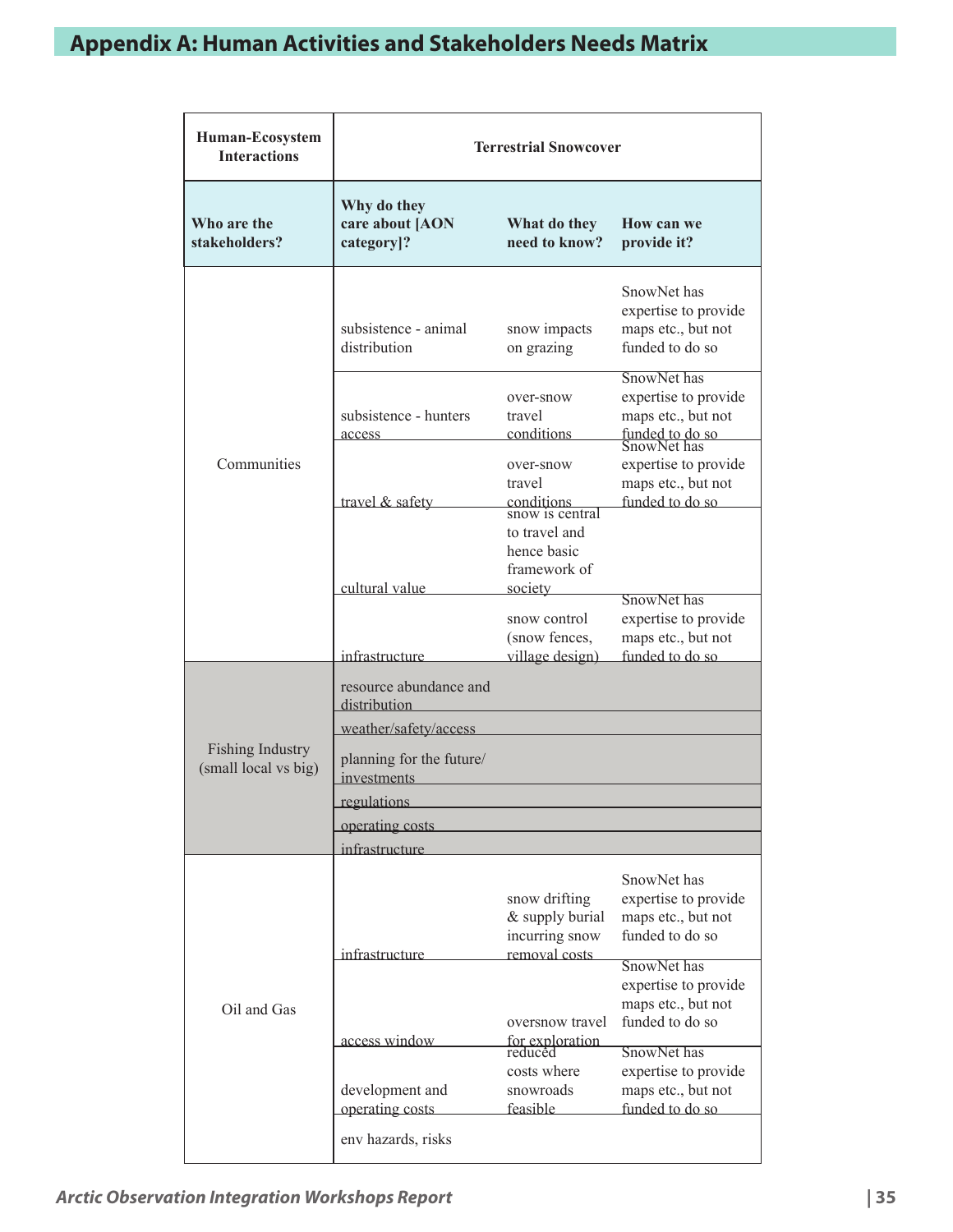| Human-Ecosystem<br><b>Interactions</b>         | <b>Terrestrial Snowcover</b>                                                                        |                                                                          |                           |
|------------------------------------------------|-----------------------------------------------------------------------------------------------------|--------------------------------------------------------------------------|---------------------------|
| Who are the<br>stakeholders?                   | Why do they care<br>about [AON category]?                                                           | What do they<br>need to know?                                            | How can we provide<br>it? |
| Shipping                                       | env hazards & risks<br>access window<br>infrastructure<br>operating costs                           |                                                                          |                           |
| Tourism                                        | marine access<br>intact cultures                                                                    | snow critical<br>but somewhat<br>intangible                              |                           |
|                                                | pristine environments $\&$<br>wildlife                                                              | snowmobile<br>trips for skiing<br>etc.                                   |                           |
| Policy Makers<br>& Regulators &<br>Enforcement | manage resource<br>efficiently for long term<br>social value to multiple<br>stakeholders            | critical<br>component in<br>considerations;<br>current data<br>base poor |                           |
|                                                | eny hazards & risks data<br>for planning                                                            |                                                                          |                           |
| Disaster Response                              | real-time information<br>for response                                                               | blowing snow                                                             |                           |
| <b>Broader Public</b><br><b>Interests</b>      | climate change<br>species diversity<br>(charismatic megafauna)<br>romantic notions of<br>wilderness |                                                                          |                           |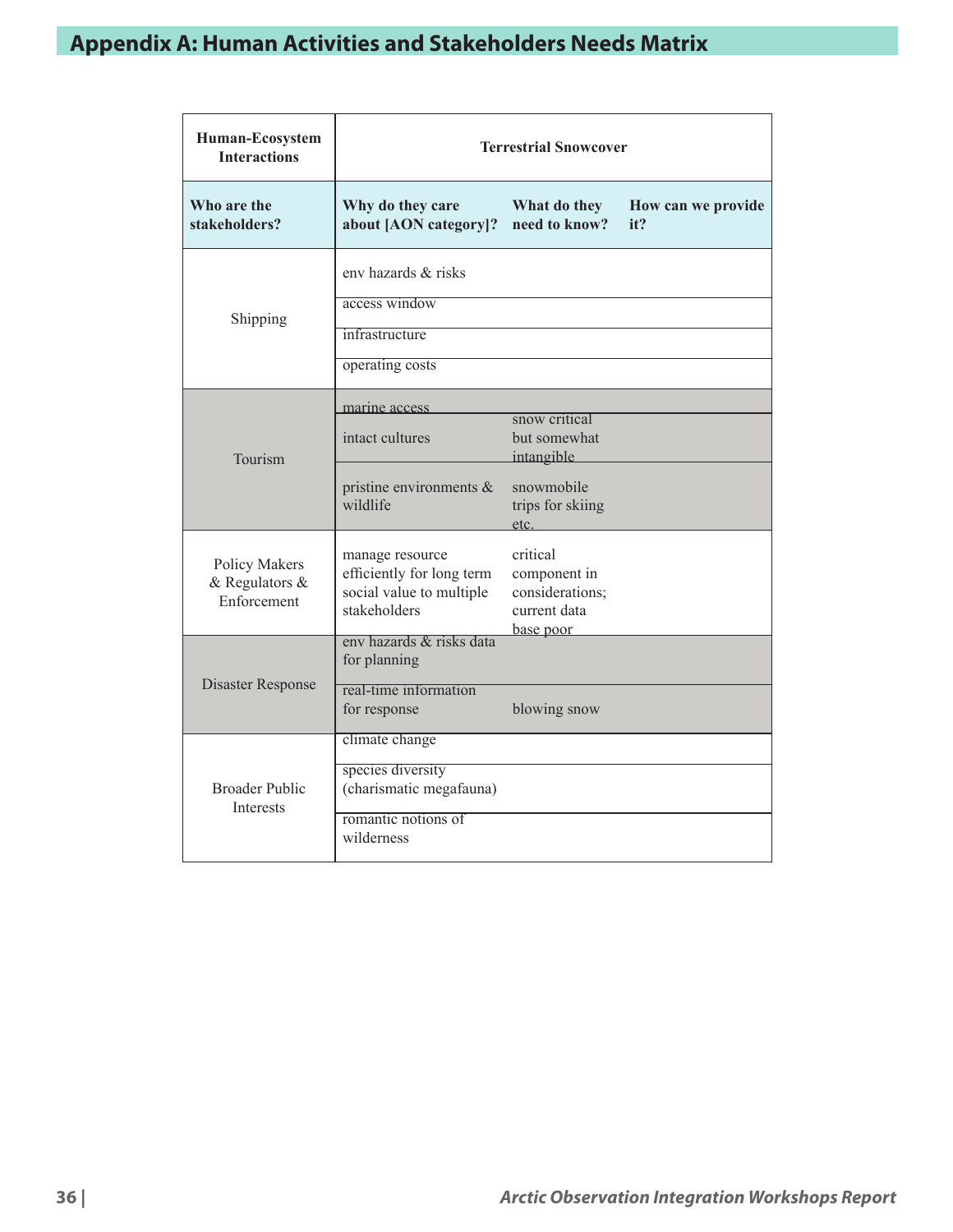| Human-Ecosystem<br><b>Interactions</b>          | <b>Tidewater/Outlet Glaciers</b>             |                                                                       |                                                                             |
|-------------------------------------------------|----------------------------------------------|-----------------------------------------------------------------------|-----------------------------------------------------------------------------|
| Who are the<br>stakeholders?                    | Why do they<br>care about [AON<br>category]? | What do they<br>need to know?                                         | How can we<br>provide it?                                                   |
|                                                 | subsistence - animal<br>distribution         | <b>Distribution</b><br>& density of<br>icebergs across<br>(sub)Arctic | identify proc's<br>controlling calving;<br>develop predictive<br>capability |
|                                                 | subsistence - hunters<br>access              | Distribution<br>& density of<br>icebergs across<br>(sub)Arctic        | identify proc's<br>controlling calving;<br>develop predictive<br>capability |
| Communities                                     | travel & safety                              | <b>Distribution</b><br>& density of<br>icebergs across<br>(sub)Arctic | identify proc's<br>controlling calving;<br>develop predictive<br>capability |
|                                                 | cultural value                               | <b>Distribution</b><br>& density of<br>icebergs across<br>(sub)Arctic | identify proc's<br>controlling calving;<br>develop predictive<br>capability |
|                                                 | infrastructure                               |                                                                       |                                                                             |
|                                                 | resource abundance and<br>distribution       | freshwater<br>imports                                                 | identify proc's<br>controlling calving;<br>develop predictive<br>capability |
| <b>Fishing Industry</b><br>(small local vs big) | weather/safety/access                        | iceberg density<br>& distribution                                     | identify proc's<br>controlling calving;<br>develop predictive<br>capability |
|                                                 | planning for the future/<br>investments      | new fjord area<br>following<br>retreat                                | identify proc's<br>controlling calving;<br>develop predictive<br>capability |
|                                                 | regulations                                  |                                                                       |                                                                             |
|                                                 | operating costs                              |                                                                       |                                                                             |
|                                                 | infrastructure                               |                                                                       |                                                                             |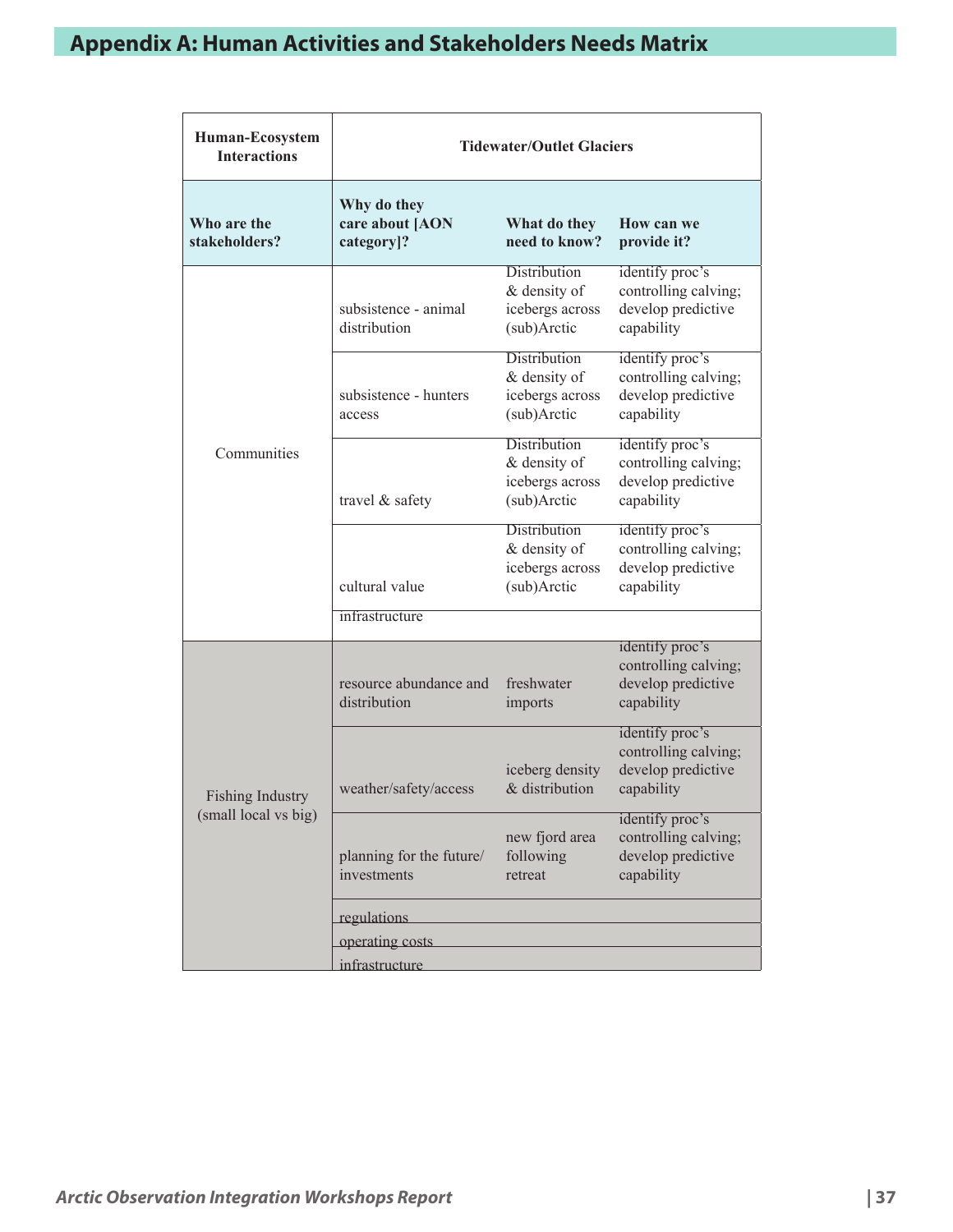| Human-Ecosystem<br><b>Interactions</b>                   | <b>Tidewater/Outlet Glaciers</b>                                                         |                                                                    |                                                                             |
|----------------------------------------------------------|------------------------------------------------------------------------------------------|--------------------------------------------------------------------|-----------------------------------------------------------------------------|
| Who are the<br>stakeholders?                             | Why do they care<br>about [AON category]?                                                | What do they<br>need to know?                                      | How can we provide<br>it?                                                   |
|                                                          | infrastructure                                                                           | iceberg<br>interference<br>with shipping<br>lanes                  | identify proc's<br>controlling calving;<br>develop predictive<br>capability |
| Oil and Gas                                              | access window                                                                            | periodic closure<br>of shipping<br>lanes (Prince<br>William Sound) | identify proc's<br>controlling calving;<br>develop predictive<br>capability |
|                                                          | development and<br>operating costs                                                       | iceberg<br>interference<br>with shipping<br>lanes                  | identify proc's<br>controlling calving;<br>develop predictive<br>capability |
|                                                          | env hazards, risks                                                                       |                                                                    |                                                                             |
| Shipping                                                 | eny hazards & risks                                                                      | iceberg<br>interference<br>with shipping<br>lanes                  | identify proc's<br>controlling calving;<br>develop predictive<br>capability |
|                                                          | access window                                                                            | periodic closure<br>of shipping<br>lanes (Prince<br>William Sound) | identify proc's<br>controlling calving;<br>develop predictive<br>capability |
|                                                          | infrastructure                                                                           | iceberg<br>interference<br>with shipping<br>lanes                  | identify proc's<br>controlling calving;<br>develop predictive<br>capability |
|                                                          | operating costs                                                                          |                                                                    |                                                                             |
|                                                          | marine access                                                                            |                                                                    |                                                                             |
| Tourism                                                  | intact cultures<br>pristine environments $\&$<br>wildlife                                |                                                                    |                                                                             |
| <b>Policy Makers</b><br>& Regulators $\&$<br>Enforcement | manage resource<br>efficiently for long term<br>social value to multiple<br>stakeholders |                                                                    |                                                                             |
| Disaster Response                                        | eny hazards & risks data<br>for planning                                                 | iceberg<br>interference<br>with shipping<br>lanes                  | identify proc's<br>controlling calving;<br>develop predictive<br>capability |
|                                                          | real-time information<br>for response                                                    | iceberg<br>interference<br>with shipping<br><u>lanes</u>           | identify proc's<br>controlling calving;<br>develop predictive<br>capability |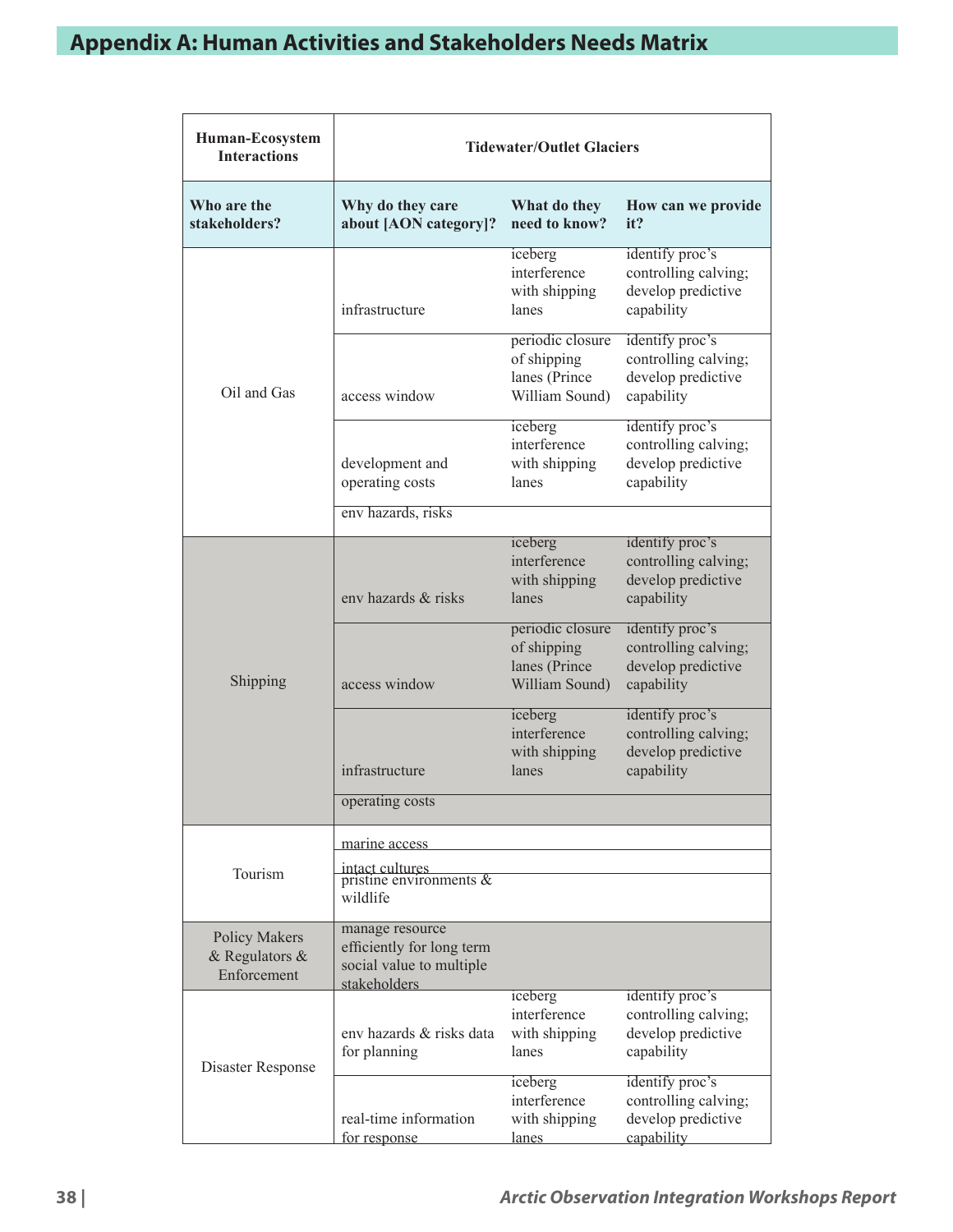| <b>Human-Ecosystem</b><br><b>Interactions</b> | <b>Tidewater/Outlet Glaciers</b>                                                  |                                                                       |                                  |
|-----------------------------------------------|-----------------------------------------------------------------------------------|-----------------------------------------------------------------------|----------------------------------|
| Who are the<br>stakeholders?                  | Why do they care about<br>[AON category]?                                         | What do they<br>need to know?                                         | <b>How can we provide</b><br>it? |
| <b>Broader Public</b>                         | climate change                                                                    | Alaskan<br>tidewater<br>glaciers are<br>major tourist<br>draws        |                                  |
| Interests                                     | species diversity<br>(charismatic megafauna)<br>romantic notions of<br>wilderness | <b>Alaskan</b><br>tidewater<br>glaciers are<br>major tourist<br>draws |                                  |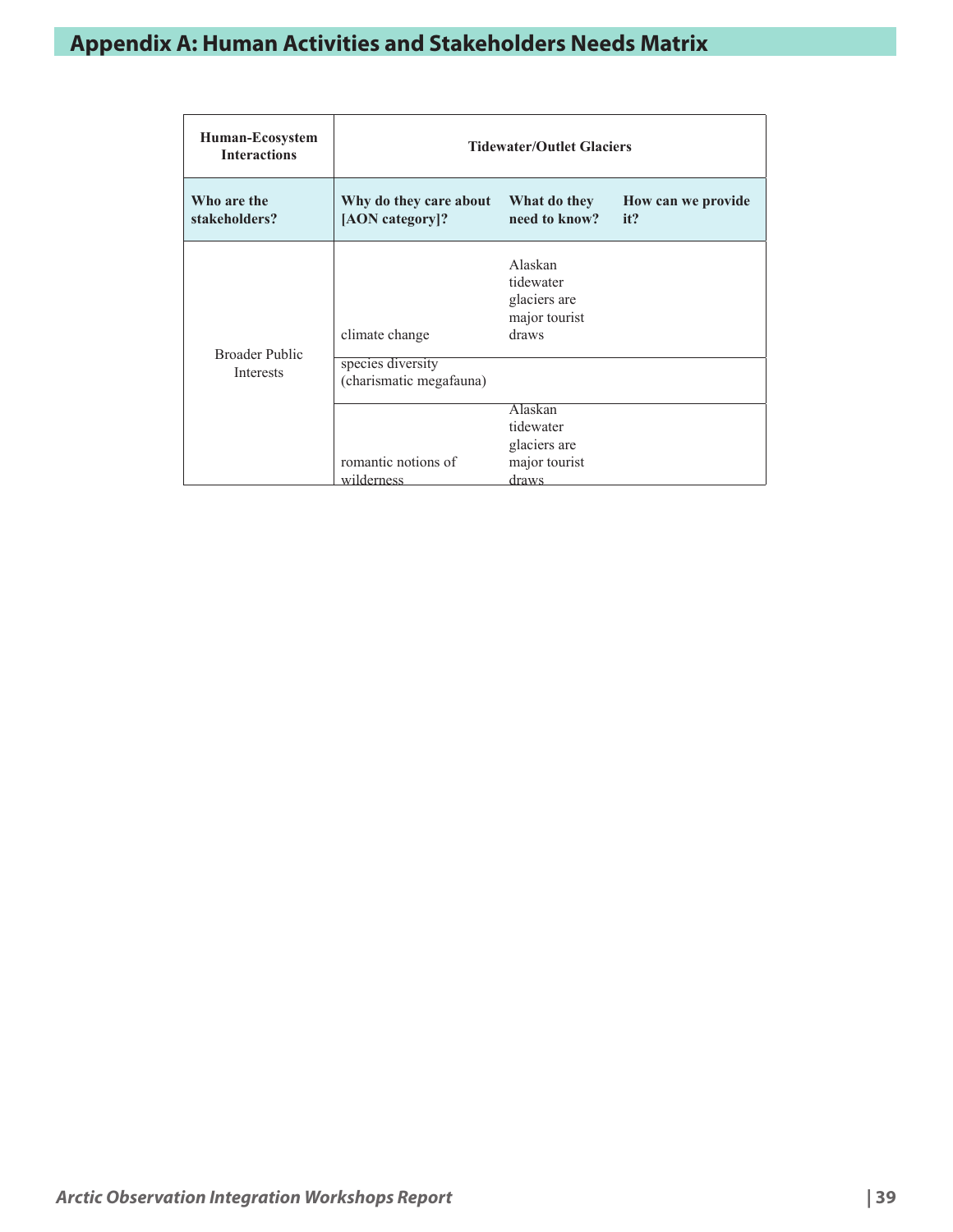| Human-Ecosystem<br><b>Interactions</b>   |                                                                                                                                                                | <b>Sea Ice</b>                                                                                      |                                                                 |
|------------------------------------------|----------------------------------------------------------------------------------------------------------------------------------------------------------------|-----------------------------------------------------------------------------------------------------|-----------------------------------------------------------------|
| Who are the<br>stakeholders?             | Why do they care<br>about [AON category]?                                                                                                                      | What do they<br>need to know?                                                                       | How can we provide<br>it?                                       |
|                                          | subsistence - animal<br>distribution                                                                                                                           |                                                                                                     |                                                                 |
| Communities                              | subsistence - hunters<br>access                                                                                                                                | <b>Persistence</b><br>of ice during<br><i>transition</i><br>period for<br>access to game<br>animals | <b>Remote sensing</b><br>& local obs, trend<br>analysis & model |
|                                          | travel & safety                                                                                                                                                | <b>Shorefast ice</b><br>stability and<br>persistence                                                | <b>Remote sensing,</b><br>mass-balance & tide<br>gauge data     |
|                                          | cultural value                                                                                                                                                 |                                                                                                     |                                                                 |
|                                          | infrastructure                                                                                                                                                 | <b>Sea-ice buffer</b><br>during freeze-<br>up; ice as<br>geologic agent                             | Local obs; hi-res<br>remote sensing;<br>coastal radar           |
| Fishing Industry<br>(small local vs big) | resource abundance and<br>distribution<br>weather/safety/access<br>planning for the future/<br>investments<br>regulations<br>operating costs<br>infrastructure | Persistence<br>of ice during<br>transition<br>period & open<br>water season                         | Remote sensing $&$<br>coastal obs, trend<br>analysis & model    |
| Oil and Gas                              | infrastructure                                                                                                                                                 | <b>Shorefast</b> ice<br>stability and<br>persistence                                                | Remote sensing,<br>mass-balance & tide<br>gauge data            |
|                                          | access window                                                                                                                                                  | Persistence<br>of ice during<br>transition<br>period & open<br>water season                         | Remote sensing &<br>coastal obs, trend<br>analysis & model      |
|                                          | development and<br>operating costs                                                                                                                             |                                                                                                     |                                                                 |
|                                          | env hazards, risks                                                                                                                                             | multiyear &<br>deep-draft ice<br><i>presence</i>                                                    | remote sensing;<br>thickness surveys;<br>buoy drift             |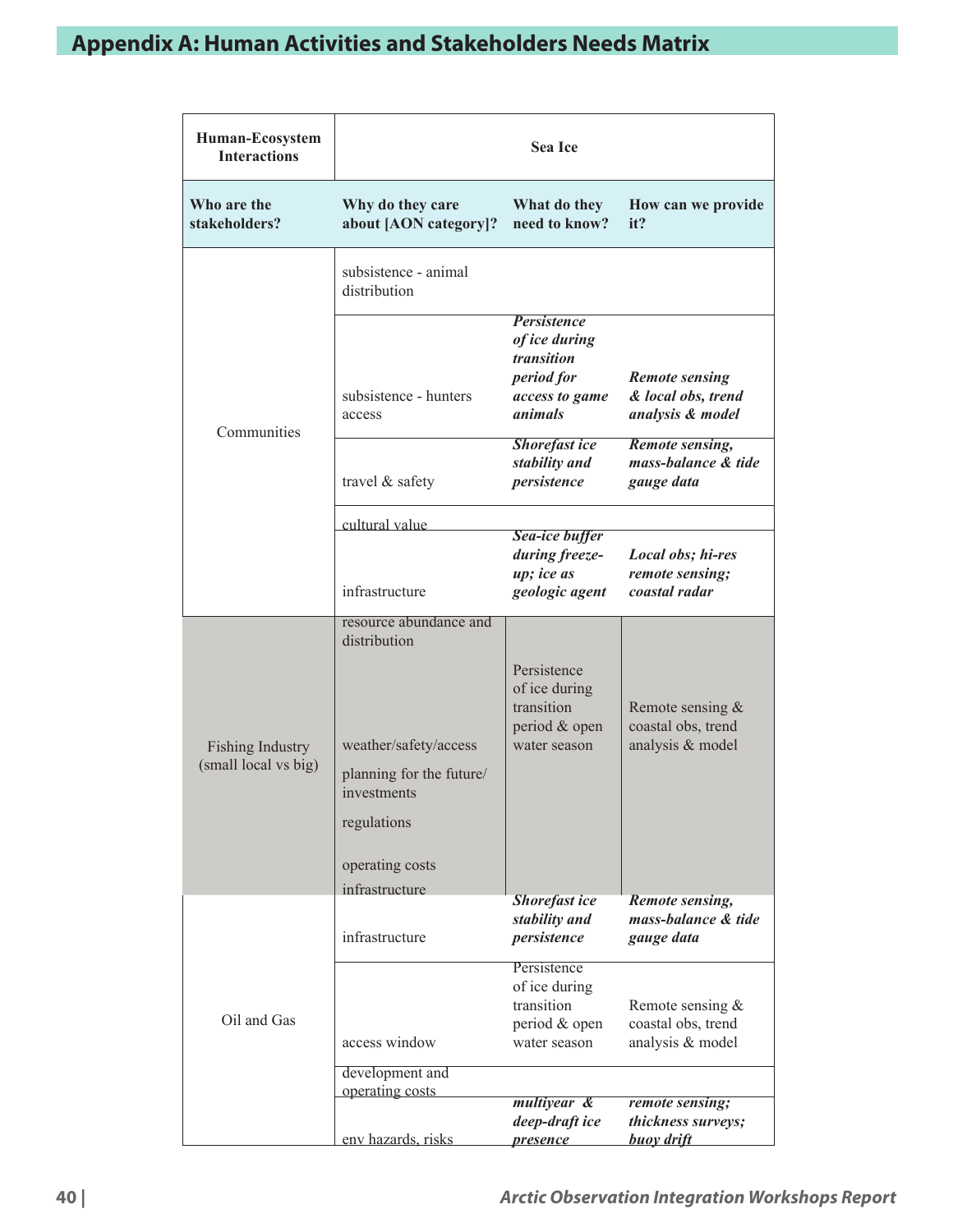| Human-Ecosystem<br><b>Interactions</b>         |                                                                                                        | <b>Sea Ice</b>                                                               |                                                            |
|------------------------------------------------|--------------------------------------------------------------------------------------------------------|------------------------------------------------------------------------------|------------------------------------------------------------|
| Who are the<br>stakeholders?                   | Why do they<br>care about [AON<br>category]?                                                           | What do they<br>need to know?                                                | How can we<br>provide it?                                  |
|                                                | eny hazards & risks                                                                                    | multiyear &<br>deep-draft ice<br>presence                                    | remote sensing;<br>thickness surveys;<br>buoy drift        |
| Shipping                                       | access window                                                                                          | Persistence<br>of ice during<br>transition<br>period & open<br>water season  | Remote sensing &<br>coastal obs, trend<br>analysis & model |
|                                                | infrastructure                                                                                         |                                                                              |                                                            |
| Tourism                                        | operating costs<br>marine access<br>intact cultures                                                    | Persistence<br>of ice during<br>transition<br>period & open<br>water season  | Remote sensing &<br>coastal obs, trend<br>analysis & model |
|                                                | pristine environments &<br>wildlife                                                                    |                                                                              |                                                            |
| Policy Makers<br>& Regulators &<br>Enforcement | manage resource<br>efficiently for long term<br>social value to multiple<br>stakeholders               | <b>Ice regimes</b><br>from<br>perspective<br>of access and<br><b>hazards</b> | Remote sensing &<br>coastal obs, trend<br>analysis & model |
|                                                | eny hazards & risks<br>data for planning                                                               | Climatology of<br>ice conditions                                             | Remote sensing,<br>surveys                                 |
| <b>Disaster Response</b>                       | real-time information<br>for response                                                                  | Ice stability,<br>motion,<br><i>thickness</i>                                | Remote sensing,<br>coastal radar,<br>realtime surveys      |
| <b>Broader Public</b><br><b>Interests</b>      | climate change<br>species diversity<br>(charismatic<br>megafauna)<br>romantic notions of<br>wilderness |                                                                              |                                                            |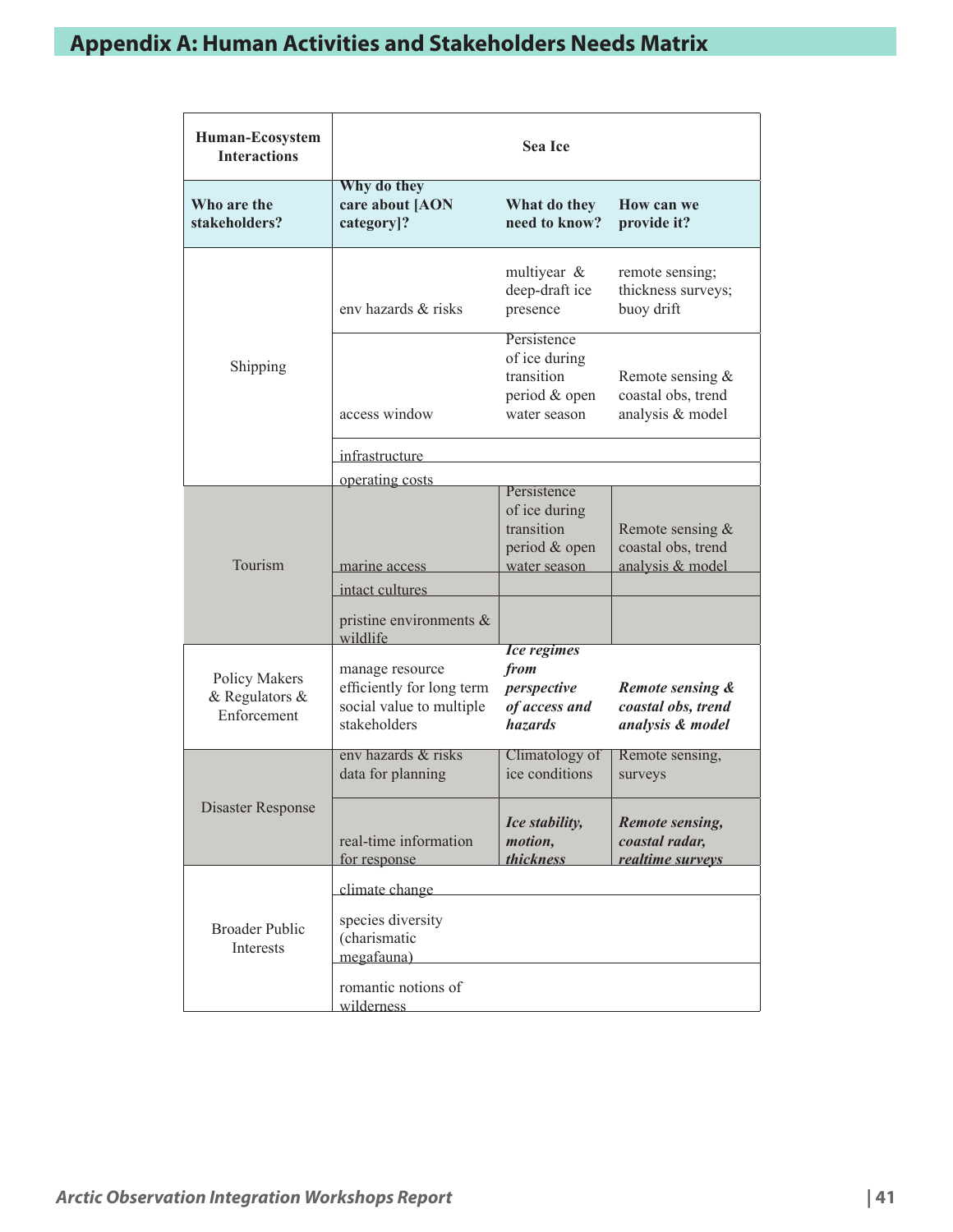**"2008 Arctic Sea Ice Outlook" Overview A Recommendation from the Arctic Observation Integration Workshops 17–20 March 2008, Palisades, NY DRAFT**

### **Background**

The "Arctic Observation Integration Workshops," held 17–20 March in Palisades, NY, examined the series of events that led to the extraordinary arctic summer sea ice minimum in 2007 (see the workshop website at: http://www.arcus.org/search/Meetings/2008/aow/index.php). While a full understanding of this event requires further analysis of data from an international observing network and synthesis and modeling activities, workshop participants identified key aspects and components for understanding this event, as well as the response of other components of the arctic bio-geophysical and human systems.

One major workshop recommendation is to track and—to the extent possible—provide an integrated outlook and summary on the evolving 2008 summer season over the Arctic Ocean's ice pack. Heightened interest from the public, as well as within the arctic research community, suggests that an integrated monthly outlook based on coordinated tracking of the atmosphere, ice, ocean and other components of the arctic sea ice system will advance scientific integration and synthesis. Such an effort also would perform an important service by informing and engaging interested sectors of the public and the arctic stakeholder communities.

### **Description of the "2008 Arctic Sea Ice Outlook"**

The "2008 Arctic Sea Ice Outlook" will provide a means for the international arctic research community to track, evaluate, and anticipate the evolution of the atmosphere–ice–ocean system from May through September 2008. This effort would create an instrument for synthesis of data from arctic observing systems and modeling efforts and provide insight into characteristics of the atmosphere–ice–ocean system. A final evaluation of the monthly outlooks after the summer meltseason will help guide future observations, modeling, and integration efforts. This effort is not a forecast or model-based prediction, but rather a coordinated, collaborative process to help the scientific community understand and anticipate complex phenomena in a method that can also serve the public and stakeholders.

Each monthly outlook would include a statement with a detailed explanation of observed and expected changes of the state of arctic sea ice. Regional information would be derived and/or compiled, as available, to provide perspectives at scales potentially relevant to stakeholders. The outlook would be distributed monthly and made available through a website through a number of international outlet centers. Workshop participants also proposed a meeting of all contributors for a retrospective analysis after the end of the summer season (perhaps defined by the seasonal ice-extent minimum); through this process we hope to improve understanding of variability and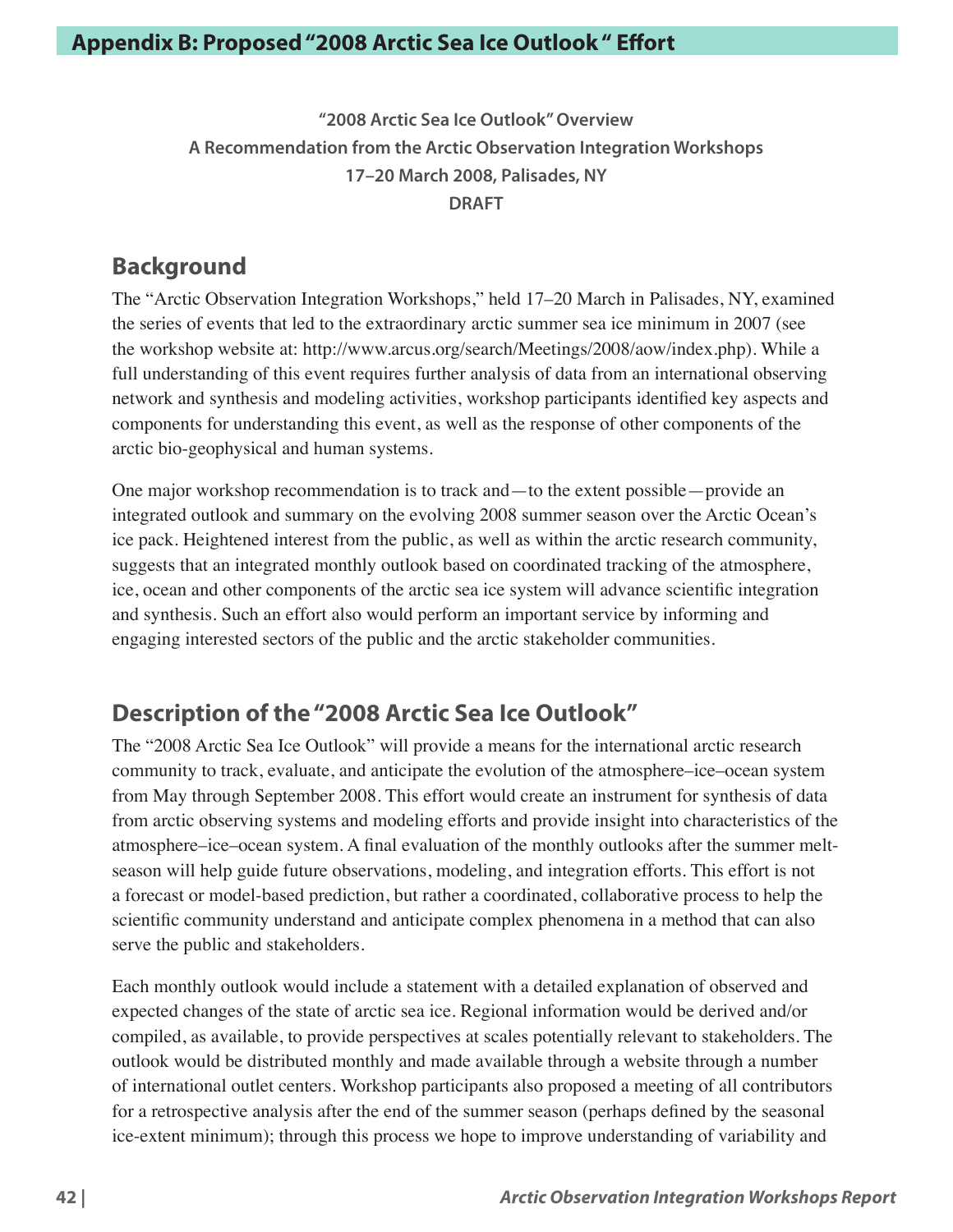change in the arctic atmosphere–ice–ocean system on seasonal-to-decadal timescales. A draft template that would be used to solicit scientific input for the monthly outlook products can be found at the end of this section.

### **Organizational Structure and Process**

The proposed organizational and governance structure would include a Core Integration Group (CIG, approximately six members) to integrate community input and produce draft outlook products as well as an end-of-season summary; an Advisory Group (AG, approximately 20 members) to ensure broad international input and review of products; and a Central Outlet (CO) to facilitate the distribution of final products through U.S. and international outlet centers.

### *Convening the Core Integration Group and Advisory Group*

An open nomination process will solicit recommendations for the Core Integration Group (CIG) and the Advisory Group (AG) from the broad international arctic science community. Final appointments will be made in the form of a task force adopted by the SEARCH Science Steering Committee, in consultation with the Arctic Observation Integration Workshop Organizing Committee, ARCSS Committee, SEARCH for DAMOCLES (S4D) Steering Committee, and other relevant programs and agencies (e.g., the Pacific Arctic Group (PAG), Canadian ArcticNet program, etc.). The CIG and AG will be appointed to ensure diverse disciplinary, geographical, programmatic, and institutional participation. Support for activities will be explored through U.S. and international funding agencies as well as in-kind support from participating institutions. The Arctic Observation Integration Workshop co-chairs and SEARCH SSC chair have requested that the Central Outlet be housed at the current SEARCH Project Office, currently at the Arctic Research Consortium of the U.S. (ARCUS).

### *Soliciting Scientific Input for the "2008 Arctic Sea Ice Outlook"*

Contributions to the "2008 Arctic Sea Ice Outlook" will be solicited from the broad scientific community and integrated on a monthly basis by the CIG, with review by the AG. Principal attention will be paid to ice extent, thickness, and other key characteristics relevant to stakeholder communities. Monthly release dates of the outlook products will be determined by the CIG and AG; the final product(s) will be disseminated by the Central Outlet in collaboration with relevant outlet centers.

### *"2008 Arctic Sea Ice Outlook" Product(s)*

As this is an initial exploratory effort, the details of the type and scope of product(s) to be released will be determined by the CIG, AG, and CO as community scientific input is collected and synthesized. At a minimum, however, it is expected that a short document synthesizing the outlook of the seasonal evolution of the arctic sea ice cover will be produced monthly, with an online forum for community discussion. Additional components, tools, and products related to the "2008 Arctic Sea Ice Outlook" may be contributed by collaborating organizations and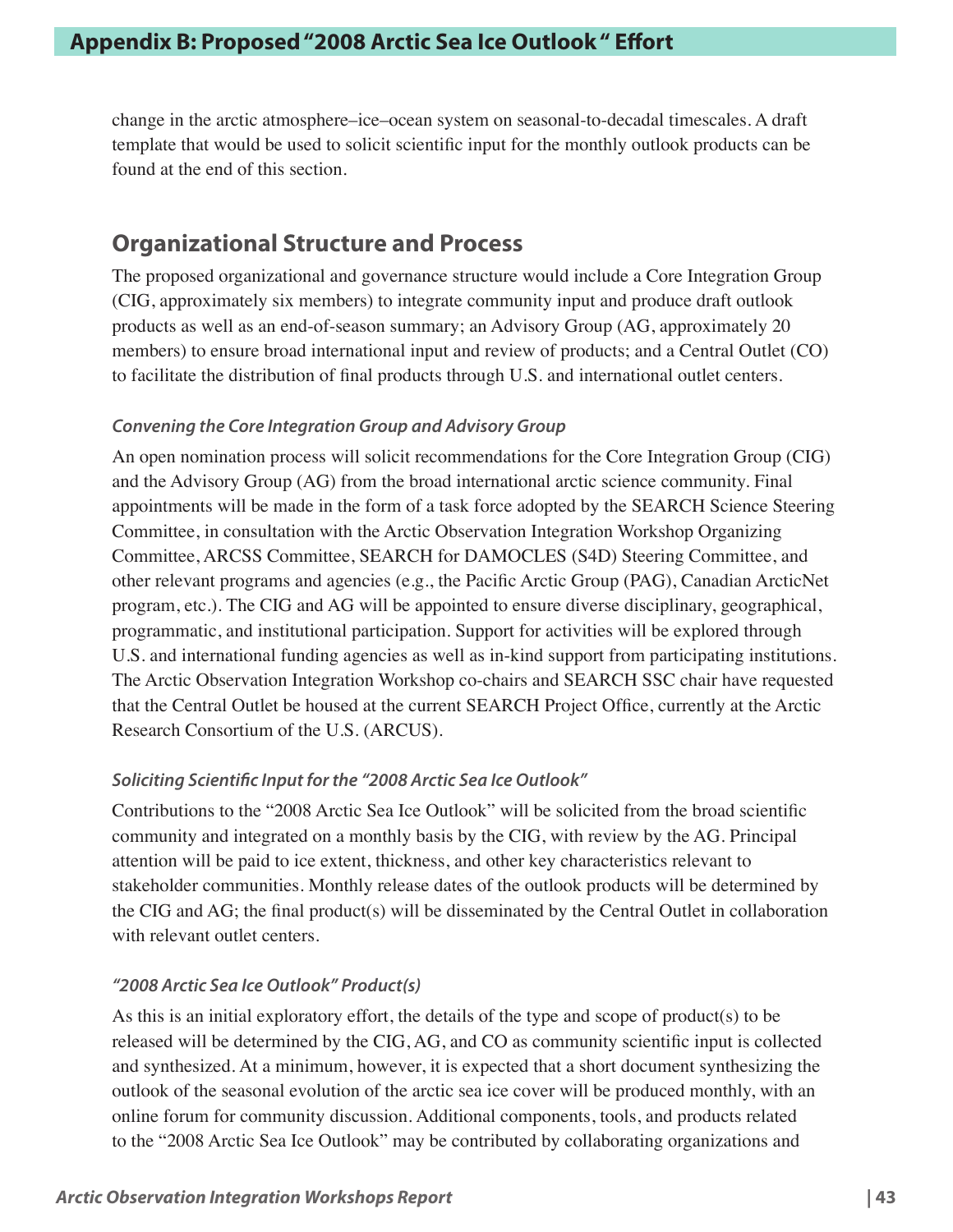institutions, as appropriate. In addition, a final seasonal review will identify outcomes of the process and make recommendations to guide future arctic sea ice observations, modeling, and integration efforts.

### **Action Items and Next Steps**

CIG = Core Integration Group

 $AG =$  Advisory Group

 $CO = Central$  Outlet

- 1. Arctic Observation Integration Workshop Organizing Committee invite nominations for the CIG and AG.
- 2. CIG and AG appointed and adopted as a task force by SEARCH Science Steering Committee, in consultation with Workshop Organizing Committee, ARCSS Committee, SEARCH for DAMOCLES (S4D) Steering Committee, and other relevant programs and agencies.
- 3. CIG and AG finalize the implementation plan for producing "2008 Arctic Sea Ice Outlook" products and associated tools, in consultation with international Outlet Centers.
- 4. CIG, AG, and CO, in consultation with Outlet Centers, prepare and distribute first call for scientific input to Outlook (see Appendix A for draft template form), and develop related tools for producing and distributing Outlook product(s), including a web-based interface to provide a forum for discussion as the season progresses.
- 5. First outlook summary prepared and released for late May 2008 through integration and review of broader input. Subsequent summary outlooks prepared and released on monthly basis.
- 6. After end of season, review and assess "2008 Arctic Sea Ice Outlook."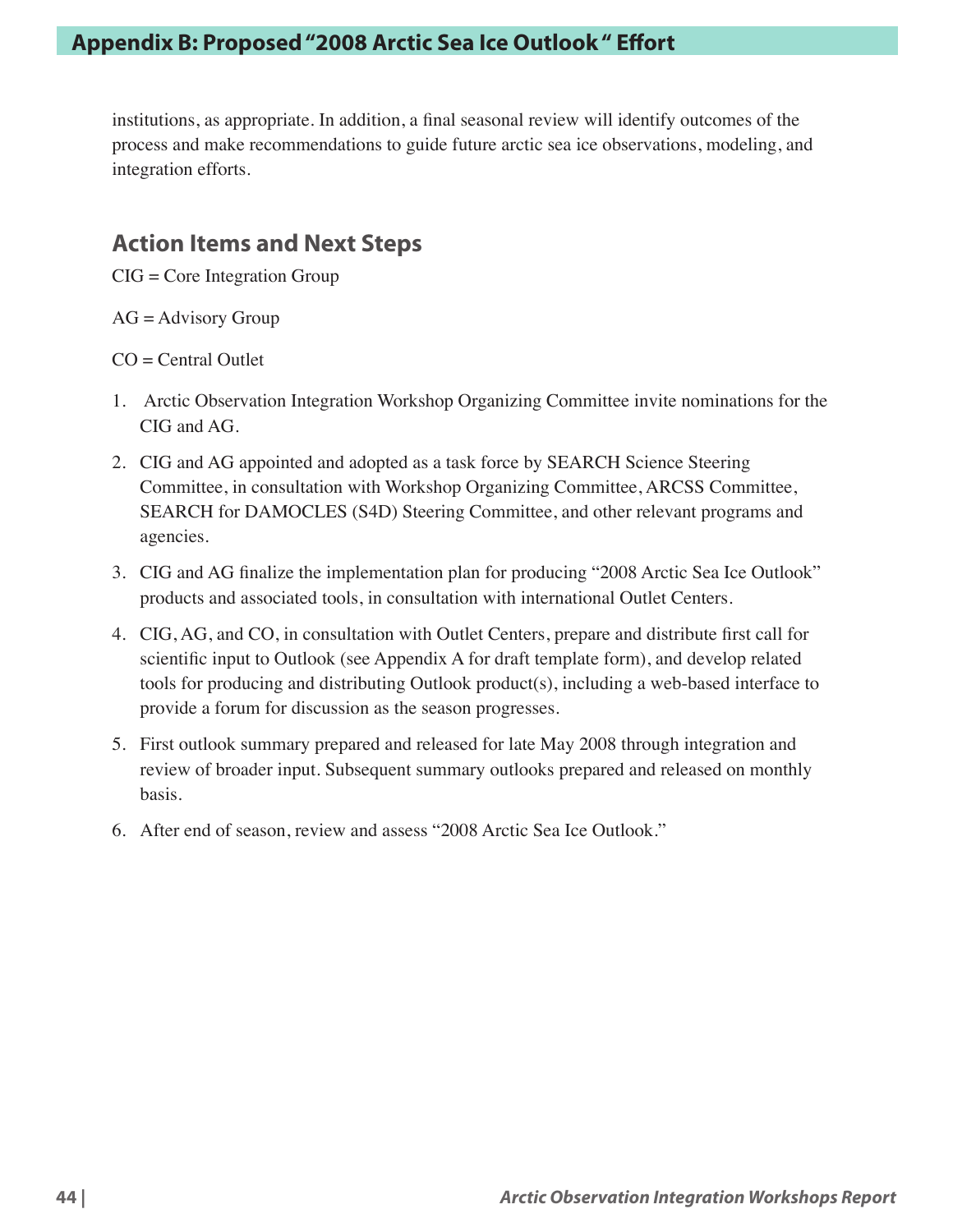### **Draft Template for Soliciting Scientific Input to the "2008 Arctic Sea Ice Outlook"**

Please keep submission to a maximum of 5 pages, including figures.

- 1. What will the sea ice extent be at the September 2008 minimum?
	- a. What will the sea ice situation be in September for:
		- i. Arctic as a whole
		- ii. North Pole
		- iii. Chukchi/Beaufort Sea
		- iv. Barents Sea
		- v. Northern Sea Route
		- vi. Northwest Passage
- b. How will the sea ice situation evolve over the course of the summer (May–September) for:
	- i. Bering/Chukchi/Beaufort Sea
	- ii. Barents Sea
	- iii. Northern Sea Route
	- iv. Northwest Passage
- 2. On what information and data is your outlook based?
- 3. What information do you lack that might improve your outlook?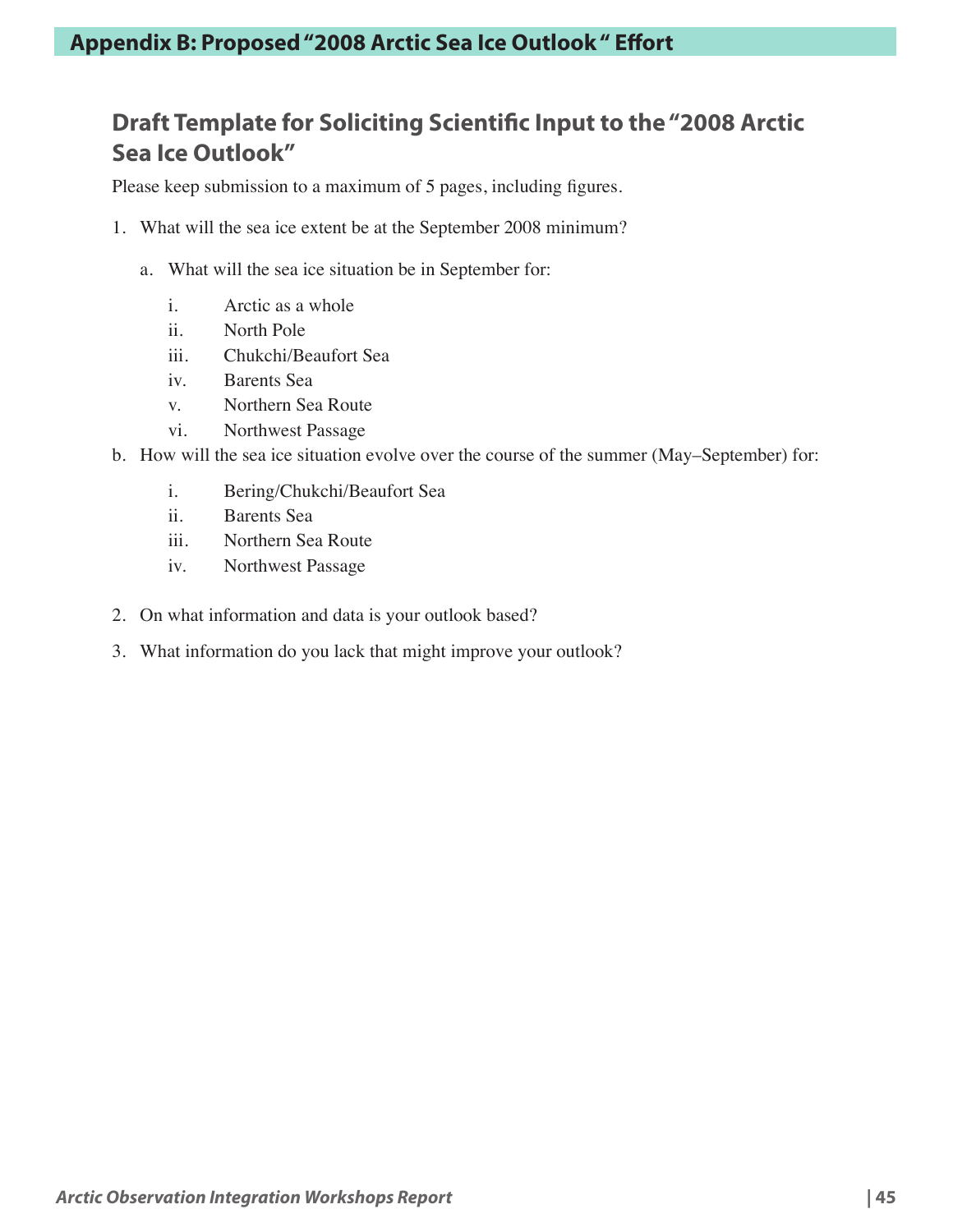### **Arctic Observation Integration Workshops 17–20 March 2008 IBM Palisades Conference Center Palisades, New York Final Agenda**

#### **Monday, 17 March 2008**

*Continental breakfast available starting at 7:30 a.m. (Coffee Pavilion A390). Full breakfast available 6:30–8:30 a.m. (Hearth Dining Room) for participants staying at the IBM Center.* 

8:15 a.m. Introduction and Workshop Goals *Hajo Eicken, University of Alaska Fairbanks Peter Schlosser, Lamont-Doherty Earth Observatory* 

8:30 a.m. AON Progress and Development, Brief SAON Update

*Martin Jeffries, NSF AON Program Director* 

#### **AON Project Presentations**

10-minute talks, with time for questions and discussion after each group of projects (PIs with two projects are given additional time). Presenters are asked to limit the presentation to four (4) slides:

- 1) Title and Project Team Members
- 2) Project Status and Progress
- 3) Coordination and Integration Plans
- 4) Future Directions and Planning for the 2008 Season

#### **Human Dimensions Project:**

- 8:45 a.m. Is the Arctic Human Environment Moving to a New State?  *Larry Hamilton, University of New Hampshire Sharman Haley, University of Alaska Anchorage*  8:55 a.m. Brief Discussion: Developing AON Human Dimensions research and coordinating networked observations **Atmosphere Projects:**  9:05 a.m. Core Atmospheric Measurements at Summit, Greenland Environmental Observatory *Joe McConnell, Desert Research Institute* 9:15 a.m. Pan-Arctic Studies of the Coupled Tropospheric, Stratospheric, and Mesospheric Circulation *Richard Collins, University of Alaska Fairbanks* 9:25 a.m. Development of Data Products for the University of Wisconsin High Spectral Resolution Lidar *Ed Eloranta, University of Wisconsin-Madison*
- 9:35 a.m. Cloud Properties Across the Arctic Basin from Surface and Satellite Measurements – An Existing Arctic Observing Network *Matthew Shupe, University of Colorado*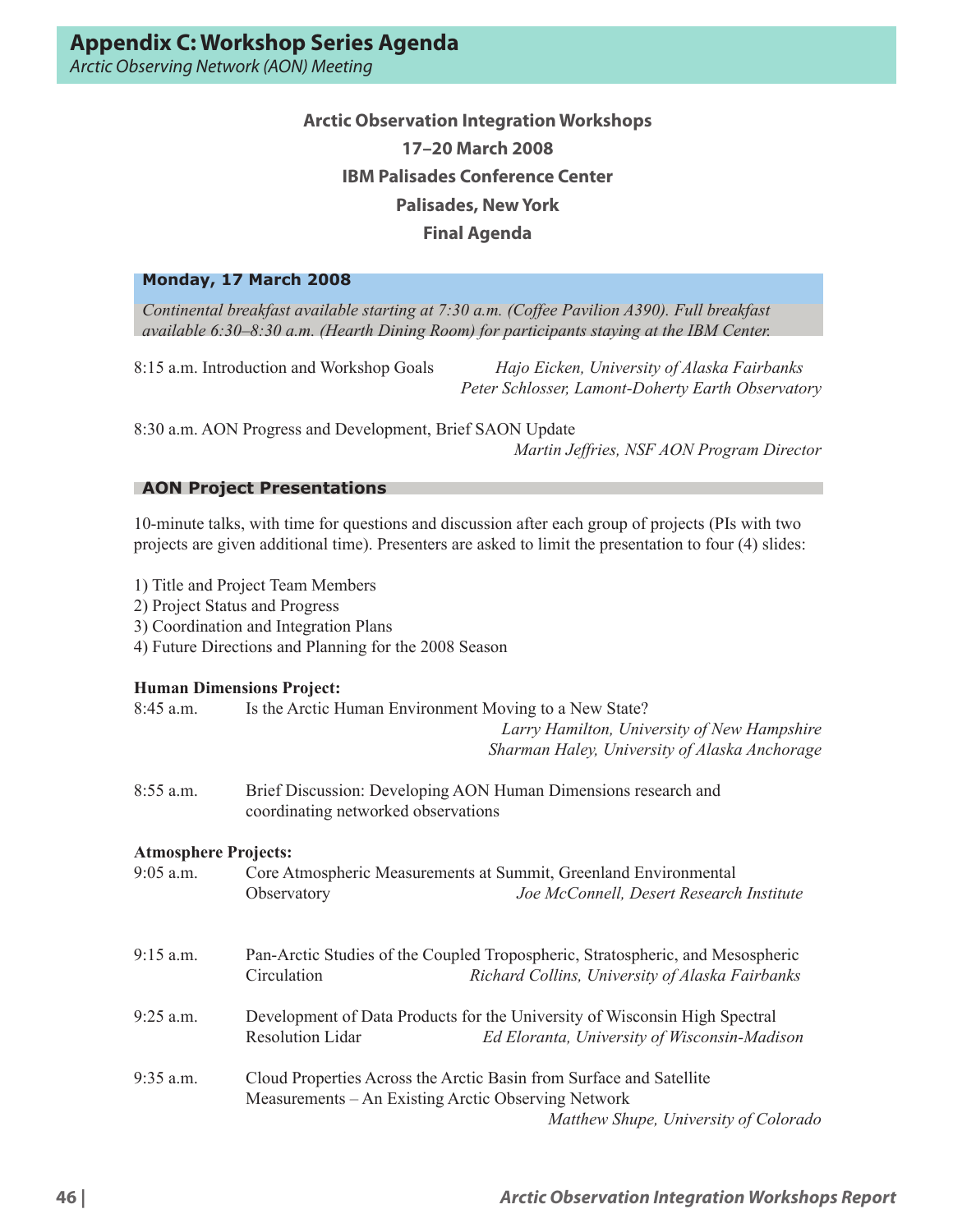|  |  |  | 9:45 a.m. Brief Discussion: Coordinating & Integrating Atmosphere Observations |  |
|--|--|--|--------------------------------------------------------------------------------|--|
|--|--|--|--------------------------------------------------------------------------------|--|

### **Ocean and Sea Ice Projects:**

| 10:00 a.m.   | The State of the Arctic Sea Ice Cover: An Integrated Seasonal Ice Zone<br><b>Observing Network (SIZONET)</b><br>Hajo Eicken, University of Alaska Fairbanks                                                                                                                                                                      |
|--------------|----------------------------------------------------------------------------------------------------------------------------------------------------------------------------------------------------------------------------------------------------------------------------------------------------------------------------------|
| 10:10 a.m.   | Ice Mass Balance Buoy Network: Coordination with DAMOCLES<br>Don Perovich, CRREL                                                                                                                                                                                                                                                 |
| 10:20 a.m.   | Design and Initialization of an Ice-Tethered Array Contributing to the Arctic<br>Observing Network [and] Towards an Arctic Observing Network: An Array of<br>Ice-Tethered Profilers to Sample the Upper Ocean Water Properties During the<br><b>International Polar Year</b><br>John Toole, Woods Hole Oceanographic Institution |
| $10:35$ a.m. | <b>BREAK</b>                                                                                                                                                                                                                                                                                                                     |
| 10:50 a.m.   | Ocean-Ice Interaction Measurements Using Autonomous Ocean Flux Buoys in<br>the Arctic Observing System [and] Toward Developing an Arctic Observing<br>Network: An Array of Surface Buoys to Sample Turbulent Ocean Heat and Salt<br>Fluxes During the IPY<br>Bill Shaw, Naval Postgraduate School                                |
| $11:05$ a.m. | The Collaborative O-Buoy Project: Deployment of a Network of Arctic Ocean<br>Chemical Sensors for the IPY and Beyond<br>Don Perovich, CRREL                                                                                                                                                                                      |
| $11:15$ a.m. | Coordination, Data Management, and Enhancement of the International Arctic<br>Buoy Programme (IABP)<br>Ignatius Rigor, University of Washington                                                                                                                                                                                  |
| 11:25 a.m.   | A Modular Approach to Building an Arctic Observing system for the IPY and<br>Beyond in the Switchyard Region of the Arctic Ocean<br>Peter Schlosser, Lamont-Doherty Earth Observatory                                                                                                                                            |
| 11:35 a.m.   | The Beaufort Gyre System: The Flywheel of the Arctic<br>Andrey Proshutinsky, Woods Hole Oceanographic Institution                                                                                                                                                                                                                |
| 11:45 a.m.   | Observing the Dynamics of the Deepest Waters in the Arctic Ocean<br>Mary-Louise Timmermans, Woods Hole Oceanographic Institution                                                                                                                                                                                                 |
| $11:55$ a.m. | North Pole Station: A Distributed Long-Term Environmental Observatory (and)<br>Aerial Hydrographic Surveys for IPY and Beyond: Tracking Change and<br>Understanding Seasonal Variability<br>Jamie Morison, University of Washington                                                                                              |
| $12:10$ p.m. | An Innovative Observational Network for Critical Arctic Gateways:<br>Understanding Exchanges through Davis and Fram Straits<br>Craig Lee, University of Washington                                                                                                                                                               |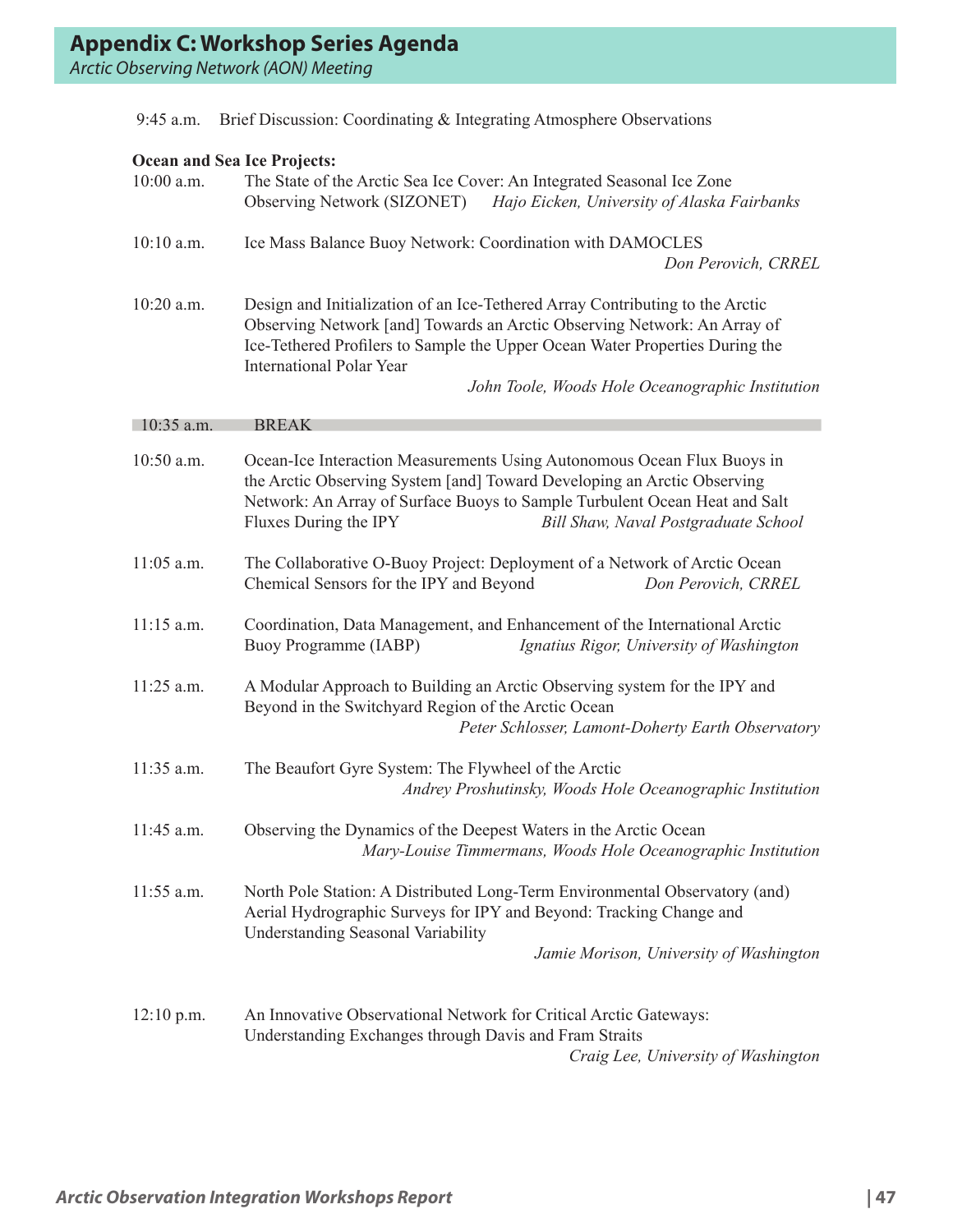| 12:20 p.m.  | Comparison of Water Properties and Flows in the U.S. and Russian Channels of<br>the Bering Strait - 2005 to 2006 [and] The Pacific Gateway to the Arctic-<br>Quantifying and Understanding Bering Strait Oceanic Fluxes<br>Rebecca Woodgate, University of Washington                                                                                           |
|-------------|-----------------------------------------------------------------------------------------------------------------------------------------------------------------------------------------------------------------------------------------------------------------------------------------------------------------------------------------------------------------|
| 12:35 p.m.  | Bering Sea Sub-Network: International Community-Based Observation Alliance<br>for Arctic Observing Network (BSSN)<br>Victoria Gofman, Aleut International Association                                                                                                                                                                                           |
| 12:45 p.m.  | Brief Discussion: Coordinating Ocean and Sea Ice Observations                                                                                                                                                                                                                                                                                                   |
| $1:00$ p.m. | <b>LUNCH</b> (Hearth Dining Room)                                                                                                                                                                                                                                                                                                                               |
| $2:00$ p.m. | <b>Hydrology/Cryosphere Projects:</b><br>Thermal State of Permafrost (TSP): The U.S. Contribution to the International<br>Permafrost Observation Network [and] Development of a Network of Permafrost<br>Observatories in North America and Russia: The US Contribution to the<br>International Polar Year<br>Jerry Brown, International Permafrost Association |
| $2:15$ p.m. | A Prototype Network for Measuring Arctic Winter Precipitation and Snow Cover<br>(Snow-Net) [and] Long-term Measurements and Observations for the<br>International Arctic Research Community on the Kuparuk River Basin, Alaska<br>Matthew Sturm, CRREL                                                                                                          |
| $2:35$ p.m. | Arctic Great Rivers Observatory<br>Peter Raymond, Yale University                                                                                                                                                                                                                                                                                               |
| 2:45 p.m.   | Columbia Glacier Project<br>Tad Pfeffer, University of Colorado Boulder                                                                                                                                                                                                                                                                                         |
| $2:55$ p.m. | Brief Discussion: Coordinating Hydrology/Cryosphere Observations                                                                                                                                                                                                                                                                                                |
| $3:10$ p.m. | <b>Terrestrial Ecosystem Projects:</b><br>Study of Arctic Ecosystem Changes in the IPY using the International Tundra<br>Experiment<br>Steve Oberbauer, Florida International University                                                                                                                                                                        |
| 3:20 p.m.   | Carbon, Water, and Energy Balance of the Arctic Landscape at Flagship<br>Observatories and in a PanArctic Network<br>Gus Shaver, Marine Biological Laboratory<br>Donie Bret-Harte, University of Alaska Fairbanks                                                                                                                                               |
| $3:30$ p.m. | Brief Discussion: Coordinating Terrestrial Ecosystem Observations                                                                                                                                                                                                                                                                                               |
| $3:45$ p.m. | <b>BREAK</b>                                                                                                                                                                                                                                                                                                                                                    |
|             | <b>Data Management and Coordination:</b>                                                                                                                                                                                                                                                                                                                        |
| $4:05$ p.m. | Exchange for Local Observations and Knowledge in the Arctic (ELOKA)<br>Mark Parsons, National Snow and Ice Data Center                                                                                                                                                                                                                                          |
| $4:15$ p.m. | Cooperative Arctic Data and Information Service (CADIS)                                                                                                                                                                                                                                                                                                         |
|             | Update on CADIS activities and portal development<br>$\bullet$<br>Issues on data sharing, collaboration, and integration<br>James Moore, NCAR Earth Observing Laboratory, and CADIS Team                                                                                                                                                                        |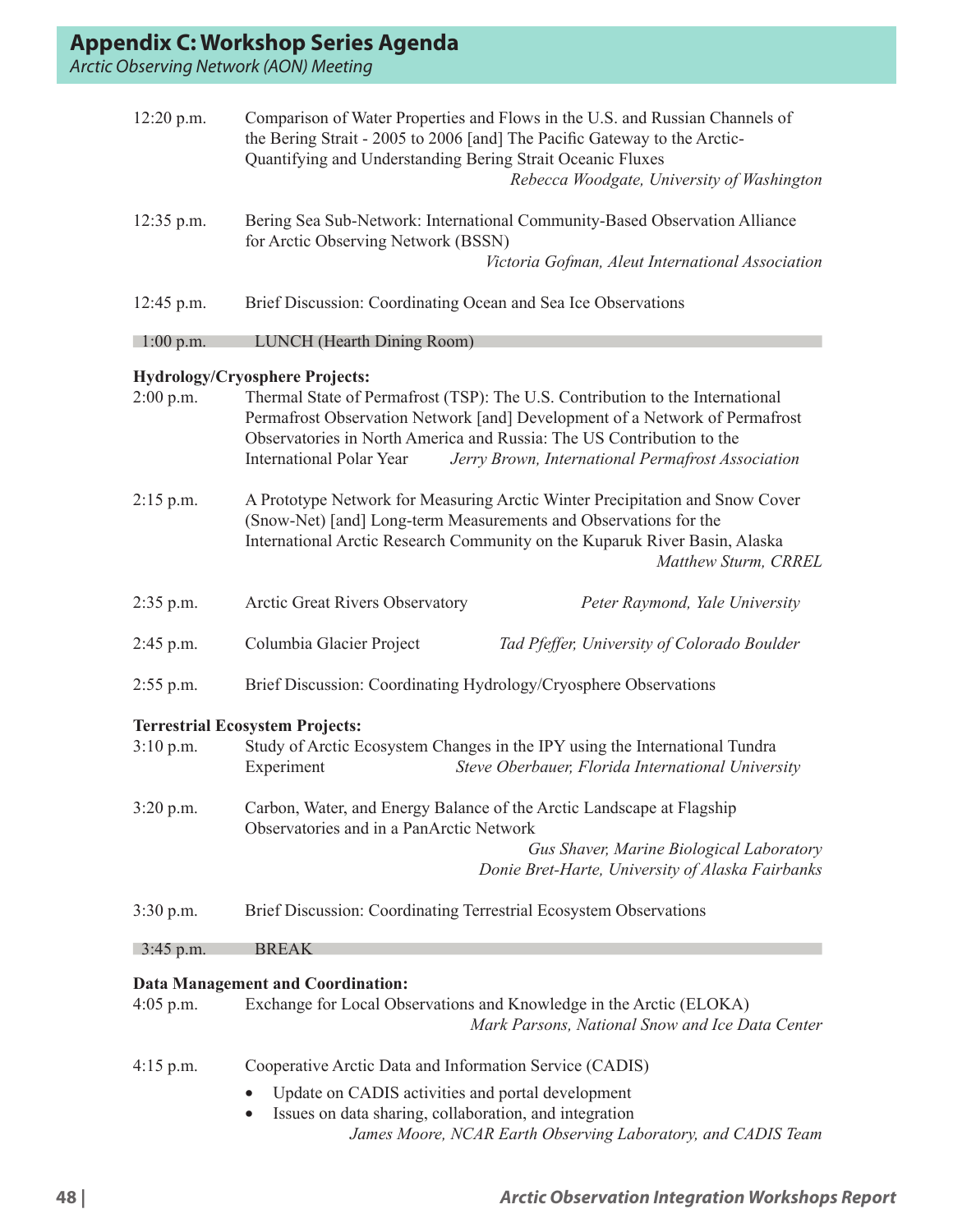| $5:15$ p.m.         | Review of discussions, plan for any evening working groups, goal for Tuesday                                                                                                                                                            |
|---------------------|-----------------------------------------------------------------------------------------------------------------------------------------------------------------------------------------------------------------------------------------|
| $6:00 \text{ p.m.}$ | <b>DINNER</b> (Hearth Dining Room)                                                                                                                                                                                                      |
| $7:00$ p.m.         | Working group(s) addressed topics identified during the day. Working group topics<br>included:                                                                                                                                          |
|                     | Data management and integration<br>1.<br>Observing system/network design, and coordination and integration through<br>2.<br>observations and modeling<br>Interactions between human activities and sea, land, ice, and atmosphere<br>3. |
|                     | Tuesday, 18 March 2008                                                                                                                                                                                                                  |
| 8:30 a.m.           | Welcome, review of Monday's discussions, and goal for the day<br>Martin Jeffries, Hajo Eicken, Peter Schlosser                                                                                                                          |
|                     | <b>International Observing Programs and Efforts</b>                                                                                                                                                                                     |
| 8:35 a.m.           | International Study of Arctic Change (ISAC)<br>Maribeth Murray, University of Alaska Fairbanks                                                                                                                                          |
| 8:50 a.m.           | Developing Arctic Modeling and Observing Capabilities for Long-term<br><b>Environmental Studies (DAMOCLES)</b><br>Jean-Claude Gascard, Université Pierre et Marie Curie                                                                 |
| $9:05$ a.m.         | Nansen and Amundsen Basins Observational System (NABOS)<br>Igor Polyakov, International Arctic Research Center (IARC)                                                                                                                   |
| $9:20$ a.m.         | ArcticNet and Canadian Arctic Research Efforts<br>Martin Fortier, Université Laval                                                                                                                                                      |
| 9:35 a.m.           | Japanese Arctic Research Efforts<br>Koji Shimada, Japan Agency for Marine-Earth Science and Technology                                                                                                                                  |
| 9:50 a.m.           | U.S. Agency Activities:<br>John Calder, Arctic Research Office, NOAA<br>Peter Murdoch, U.S. Geological Survey<br>Lee Koss, BLM-Alaska State Office<br>John Farrell, U.S. Arctic Research Commission                                     |
|                     | Dan Lubin, NSF Office of Polar Programs, Cyberinfrastructure Program Manager                                                                                                                                                            |
| $10:20$ a.m.        | <b>BREAK</b>                                                                                                                                                                                                                            |

#### **Integrating Multidisciplinary Observations in a Changing Arctic**

10:40 a.m. Reports from Monday evening break-out groups (10-minute presentations):

• *Working Group 1:* AON as a "Collaboratory"; Use of cyberinfrastructure; Data Management; Communications and information dissemination

*Rapporteur: Jim Moore*

• *Working Group 2:* Observing system/network design; Coordination/integration through observations and modeling

*Rapporteur: David Holland*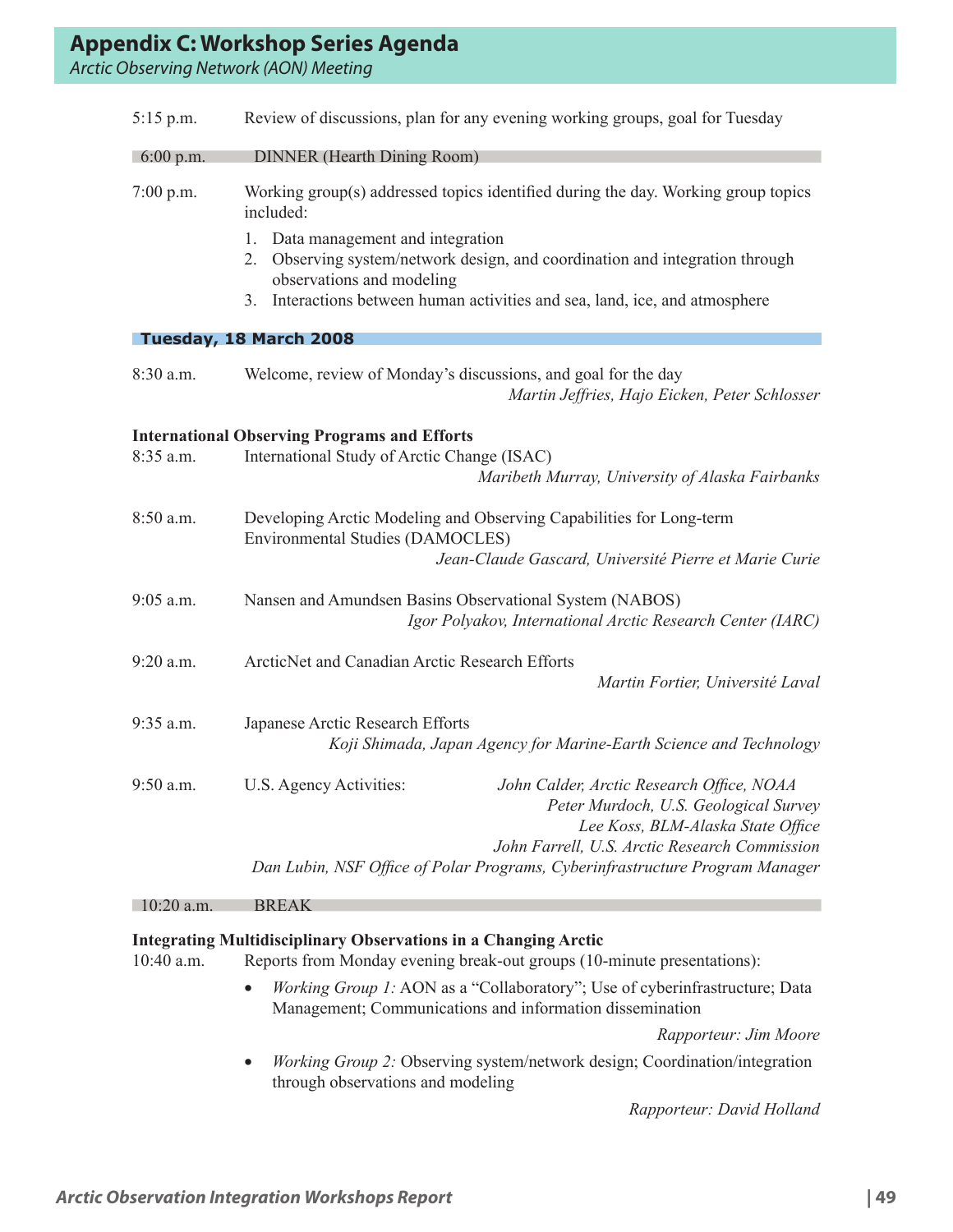|              | Working Group 3: Interactions between human activities and ice, ocean,<br>$\bullet$<br>atmosphere, and land<br>Rapporteur: Sharman Haley                                                    |
|--------------|---------------------------------------------------------------------------------------------------------------------------------------------------------------------------------------------|
| $11:10$ a.m. | Discussions on next steps for developing an integrated multidisciplinary network<br>out of individual projects and efforts:                                                                 |
|              | Gaps in meeting the scientific objectives for observing, understanding, and<br>responding to change, and how they can be addressed                                                          |
|              | Plans for integration and coordination among AON projects<br>Plans and next steps for integration and coordination between AON and other<br>$\bullet$<br>national and international efforts |
|              | Data coordination issues<br>$\bullet$                                                                                                                                                       |
|              | Specific needs given the rapid and unexpected changes in 2007                                                                                                                               |
|              | Specific needs for the 2008 observing season and for the longer-term                                                                                                                        |
| $12:00$ p.m. | LUNCH (Hearth Dining Room) (Chairs and Rapporteurs Meet for Lunch)                                                                                                                          |
| $1:00$ p.m.  | Conclusions, Recommendations, and Next Steps:                                                                                                                                               |
|              | Martin Jeffries, Hajo Eicken, Peter Schlosser                                                                                                                                               |
|              | What are the priorities and next steps for meeting the observing, understanding,<br>and responding to change scientific objectives?                                                         |
|              | What are the priorities for integration and coordination among AON projects?<br>$\bullet$                                                                                                   |
|              | What are the priorities for international integration and coordination?<br>$\bullet$                                                                                                        |
|              | What are the achievable action items that can be accomplished in the next 12<br>$\bullet$<br>months?                                                                                        |
|              | What can AON produce as a lasting legacy of IPY?<br>$\bullet$                                                                                                                               |
|              | Workshop product/publication, timeline, and assignments<br>$\bullet$                                                                                                                        |
| $2:00$ p.m.  | <b>AON</b> Meeting Adjourns                                                                                                                                                                 |
|              | <b>Concurrent Afternoon Sessions:</b>                                                                                                                                                       |

| $2:00$ p.m. | Lagrangian Platform Workshop begins (Room A350)              |
|-------------|--------------------------------------------------------------|
| $2:00$ p.m. | CADIS portal training for AON PIs (Room A230 on $2nd$ floor) |
| $2:00$ p.m. | AON working groups, as needed (Rooms A360, B340, C370)       |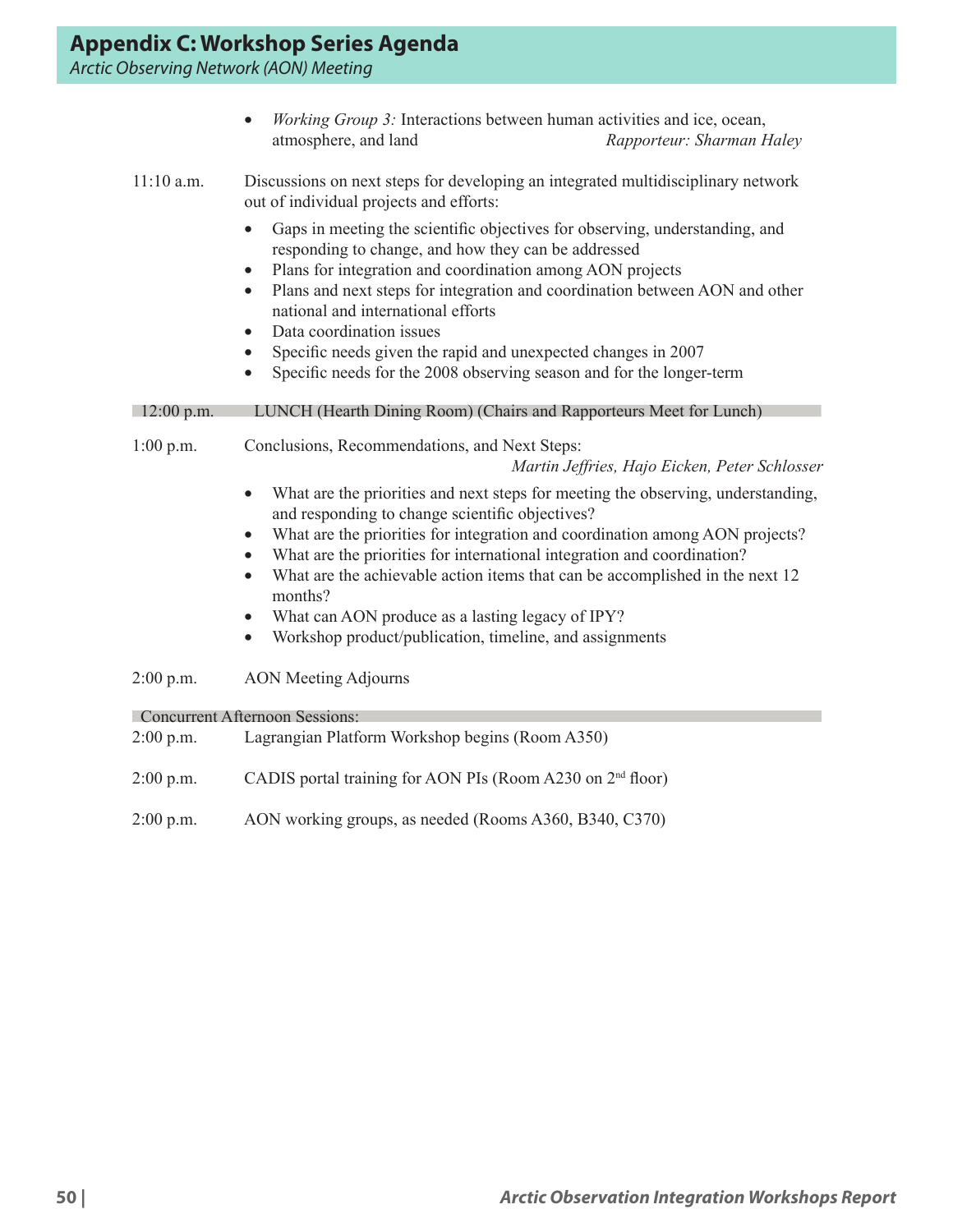#### 2:00 p.m. Introduction *Craig Lee, University of Washington*

Welcome, agenda overview and workshop charge. Emphasize objectives, tasks and products.

#### 2:10 p.m. Science Drivers and Fit within AON

#### *Jean-Claude Gascard, Université Pierre et Marie Curie*

- (1) Autonomous and Lagrangian platforms in the context of AON. What science questions might these platforms contribute to, what critical measurements might they allow? How can they help measure change, and where do they fit within the existing suite of platforms and approaches (e.g. hydrography, moorings)?
- (2) Science drivers/key measurements:
	- (a) Surface albedo
	- (b) Ice thickness distribution
	- (c) Persistent (year-round, multi year), full-depth, extensive measurements of watermass variability. Quantify broad changes in heat and freshwater storage, vertical stratification.
	- (d) Long-term characterization of watermass and velocity structure across key frontal regions, slope-shelf interfaces.
- 2:25 p.m. Current state of the technology (introduced and moderated by Lee)
	- (1) What's working today, and how is it used? What are the major technological and development hurdles?
	- (2) 5-minute summaries of state of play in:
		- (a) Arctic buoy program Rigor
		- (b) ITPs (WHOI ITP and POPS) Gascard/Toole
		- (c) Floats (PPF and DAMOCLES) Gascard/Toole
		- (d) Gliders and AUVs Lee
		- (e) Navigation and communications Lee

#### 3:00 p.m. BREAK

3:15 p.m. Discussion (moderated by Lee and Gascard) Try to touch on the following broad topics:

- (1) How could these platforms be exploited to track, understand, and ultimately forecast arctic change? Are they appropriate tools for this task? How might they be employed? How will these platforms complement conventional approaches and technologies?
- (2) How should these technologies be adapted in response to the changing Arctic? Specifically, how might these platforms and approaches be changed to compensate for and exploit changes in arctic ice cover?
- (3) Identify technological challenges and development goals for enhancing the utility of autonomous Lagrangian platforms in the Arctic. Identify political and international coordination issues that will need to be addressed. How would the resulting systems fit within the larger scheme of arctic observing?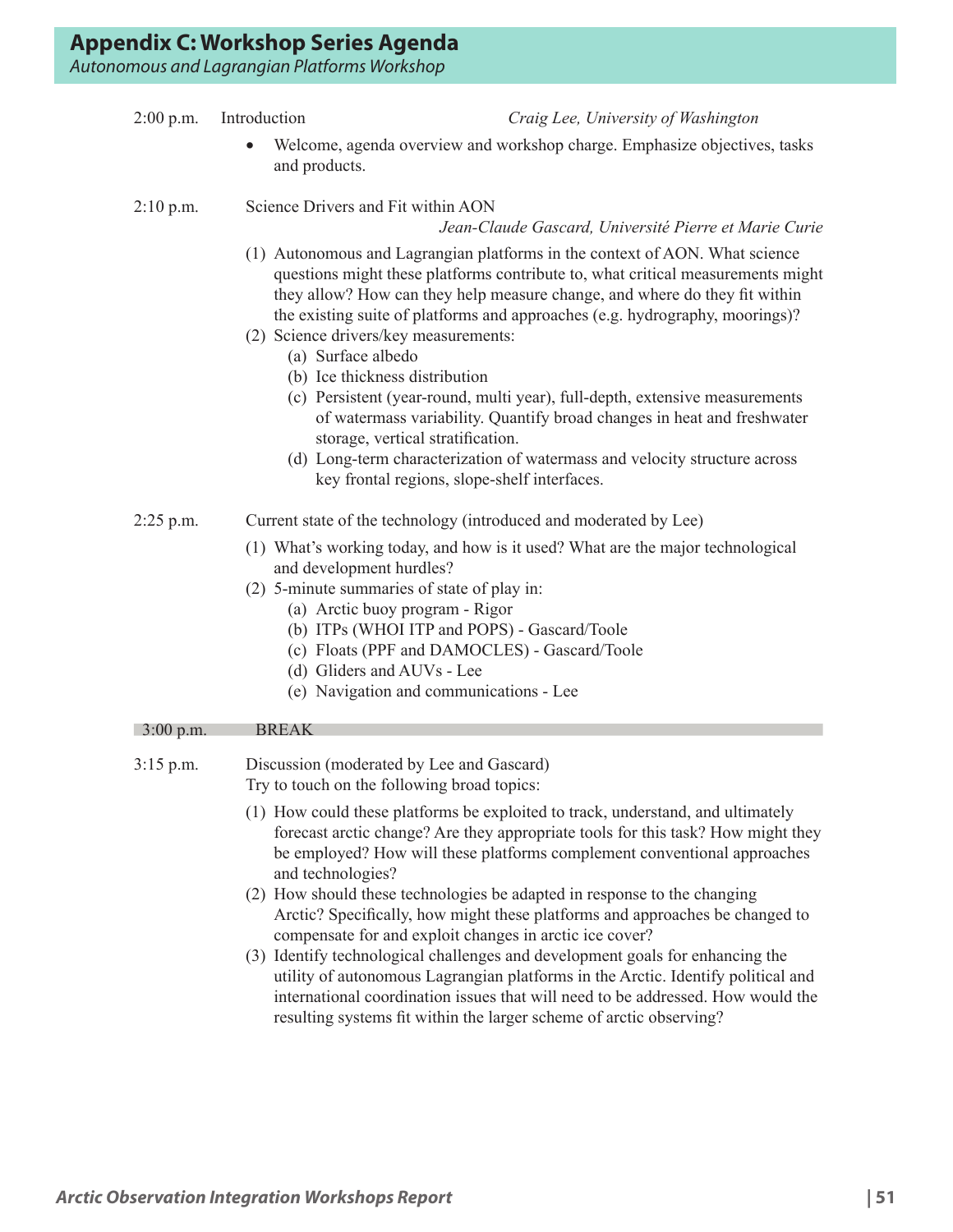| $5:00$ p.m. | Recommendations and Next Steps (moderated by Lee and Gascard)                                                                                                                                                                                                               |
|-------------|-----------------------------------------------------------------------------------------------------------------------------------------------------------------------------------------------------------------------------------------------------------------------------|
|             | (1) What are immediate, mid- and long-term strategies to improve observational<br>system design?                                                                                                                                                                            |
|             | (2) What specific efforts should be directed toward developing autonomous and<br>Lagrangian systems and/or supporting technologies to provide long-term<br>operation in the changing Arctic?<br>(3) Discussion of workshop product(s), next steps, and writing assignments. |
| 6:00 p.m.   | Dinner (Hearth Dining Room)                                                                                                                                                                                                                                                 |
|             | Organizing Committee meet for dinner together in the Hearth Dining Room                                                                                                                                                                                                     |
| $7:00$ p.m. | Working $group(s)$ as needed                                                                                                                                                                                                                                                |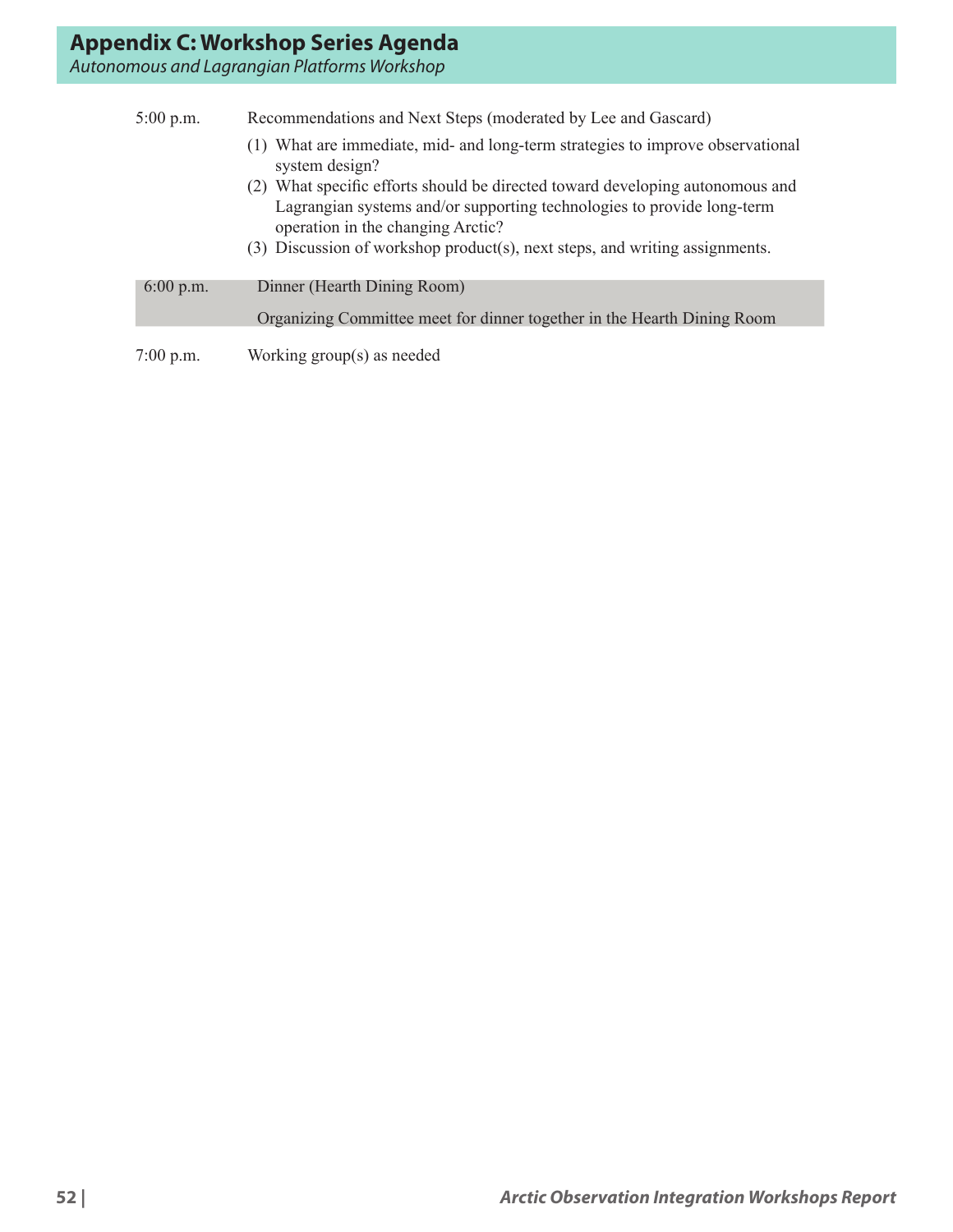*Lessons from the 2007 Arctic Sea Ice Minimum Workshop*

#### **Wednesday, 19 March**

*Continental breakfast available starting at 7:30 a.m each morning (Coffee Pavilion A390). Full breakfast available 6:30–8:30 a.m for participants staying at the venue (Hearth Dining Room).* 8:30 a.m. Introduction, Background and Workshop Goals *Martin Miles, Environmental Systems Analysis Research Center (ESARC) Jean-Claude Gascard, Université Pierre et Marie Curie* **I. 2007 CHANGES IN COMPONENTS OF THE ARCTIC SYSTEM** 

**Sea Ice Changes:** 

8:45 a.m. Sea-Ice Changes Observed in 2007/8 and Leading-up

 *Ignatius Rigor, University of Washington Jean-Claude Gascard, Université Pierre et Marie Curie Martin Miles, ESARC Hajo Eicken, University of Alaska Fairbanks* 

Discussion

#### **Atmospheric Changes:**

9:30 a.m. Arctic Temperature and Modes-of-Variability *Jim Overland, NOAA PMEL Jean-Claude Gascard, Université Pierre et Marie Curie* 

Radiation and its Role in Sea-Ice Melt *Don Perovich, CRREL* 

Discussion

10:30 a.m. BREAK

#### **Ocean Changes:**

11:00 a.m. Ocean Changes Observed in 2007 and Leading-up

*Rebecca Woodgate, University of Washington Jean-Claude Gascard, Université Pierre et Marie Curie Igor Polyakov, International Arctic Research Center (IARC) Koji Shimada, Japan Agency for Marine-Earth Science and Technology (JAMSTEC)* 

**Discussion** 

12:00 p.m. LUNCH (Hearth Dining Room)

### **Terrestrial Ecosystem Changes:**

1:00 p.m. Recent Changes in Circum-Arctic Vegetation: Greening of the Arctic *Skip Walker, University of Alaska Fairbanks* 

### **Marine and Terrestrial Changes – Other:**

1:15 p.m. Recent Changes in the Greenland Ice Sheet

*Mark Fahnestock, University of New Hampshire*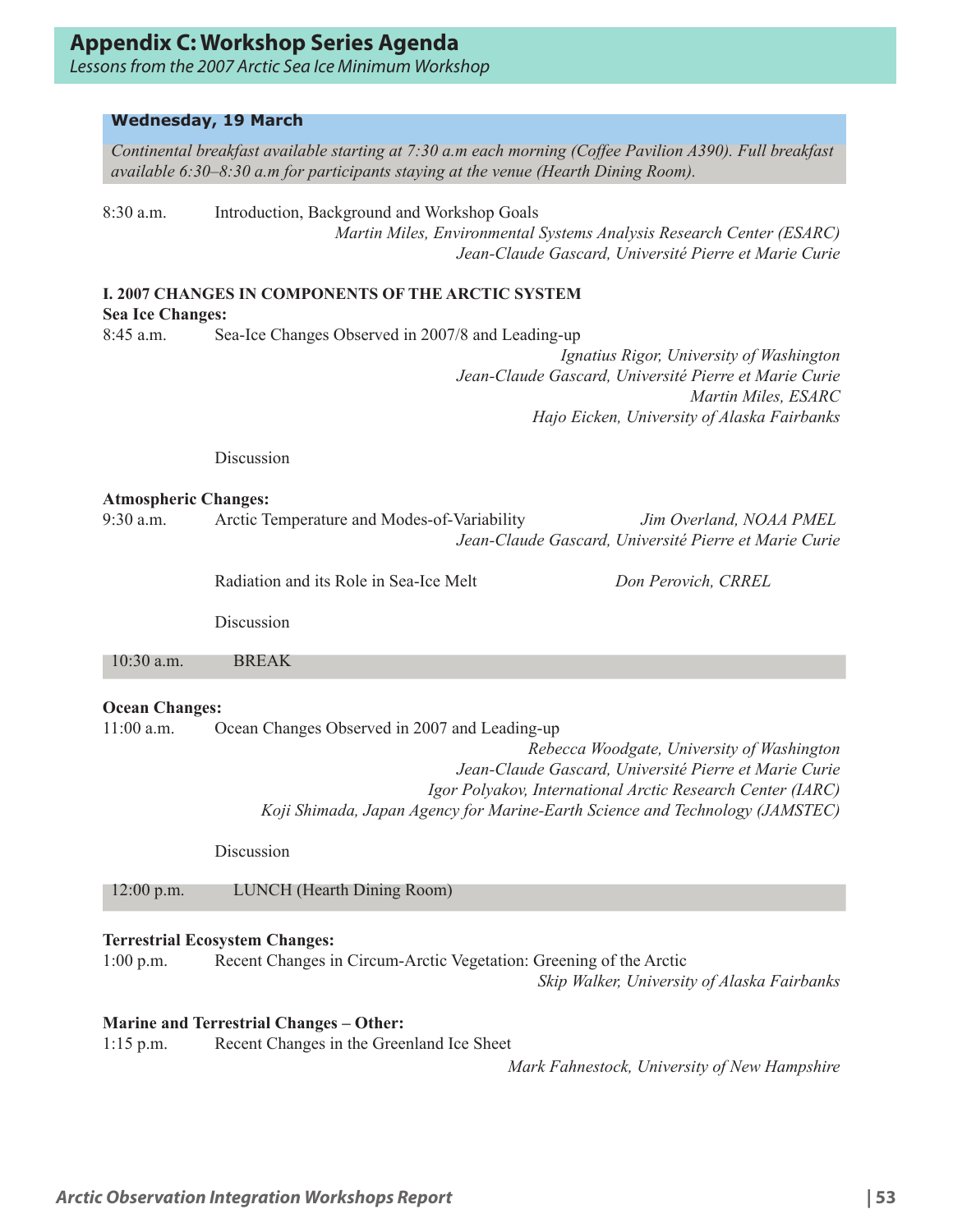*Lessons from the 2007 Arctic Sea Ice Minimum Workshop*

#### **Human System Changes:**

1:30 p.m. Human Response to the Recent Sea-Ice and Climate-System Changes  *Maribeth Murray, University of Alaska Fairbanks* 

Brief Discussion

#### **II. SYNTHESIS OF 2007 ARCTIC-SYSTEM CHANGES:**

| Synthesis Overview                                           | Martin Miles (ESARC)                                           |
|--------------------------------------------------------------|----------------------------------------------------------------|
|                                                              | Hajo Eicken, University of Alaska Fairbanks                    |
| Presentations and Discussion (Plenum, with break-out groups) |                                                                |
|                                                              | Cecilia Bitz, University of Washington                         |
|                                                              | Frank Kauker, Ocean Atmosphere System                          |
|                                                              | Ralf Döscher, Swedish Meterological and Hydrological Institute |
|                                                              | Jinlun Zhang, University of Washington                         |
|                                                              |                                                                |

Discussion

| 3:00 p.m.   | <b>BREAK</b>                                                                                                                                                                                                                                                                                                                                                                                                                                                                                                                                                                                                                                                                               |
|-------------|--------------------------------------------------------------------------------------------------------------------------------------------------------------------------------------------------------------------------------------------------------------------------------------------------------------------------------------------------------------------------------------------------------------------------------------------------------------------------------------------------------------------------------------------------------------------------------------------------------------------------------------------------------------------------------------------|
| $3:30$ p.m. | <b>Working Groups:</b><br>Through modeling and data analysis activities – including retrospective analyses of<br>the long-term observational record – how well do we understand 2007? What are the<br>gaps in observing and understanding sea-ice loss and related changes?<br>2. What do modeling and data analysis tell us about overall system behavior that is<br>relevant for predicting sea ice – on seasonal to decadal time scales – and related<br>arctic changes? How does the "tipping point" concept factor in?<br>What are the science / policy / human implications of the unexpected, faster-than-<br>3.<br>forecast changes? What does this mean for responding to change? |
| 6:00 p.m.   | Dinner (Hearth Dining Room)                                                                                                                                                                                                                                                                                                                                                                                                                                                                                                                                                                                                                                                                |
| $7:00$ p.m. | <b>Working Groups Continue</b>                                                                                                                                                                                                                                                                                                                                                                                                                                                                                                                                                                                                                                                             |
|             | <b>Thursday, 20 March</b>                                                                                                                                                                                                                                                                                                                                                                                                                                                                                                                                                                                                                                                                  |
|             | III. LESSONS FROM 2007: GAPS & NEEDS FOR UNDERSTANDING ARCTIC CHANGE                                                                                                                                                                                                                                                                                                                                                                                                                                                                                                                                                                                                                       |

8:30 a.m. Welcome, review of Wednesday discussions, and today's goal

 *Martin Miles (ESARC) Jean-Claude Gascard, Université Pierre et Marie Curie* 

9:00 a.m. Working Group Reports

10:30 a.m. Conclusions, recommendations, and next steps:

- Given the unexpected changes witnessed in 2007, what are the priorities for observing, understanding, and responding to change activities?
- How should these priorities be addressed? What are the next steps?
- Discussion of workshop products (synthesis papers and other products), next steps, and writing assignments.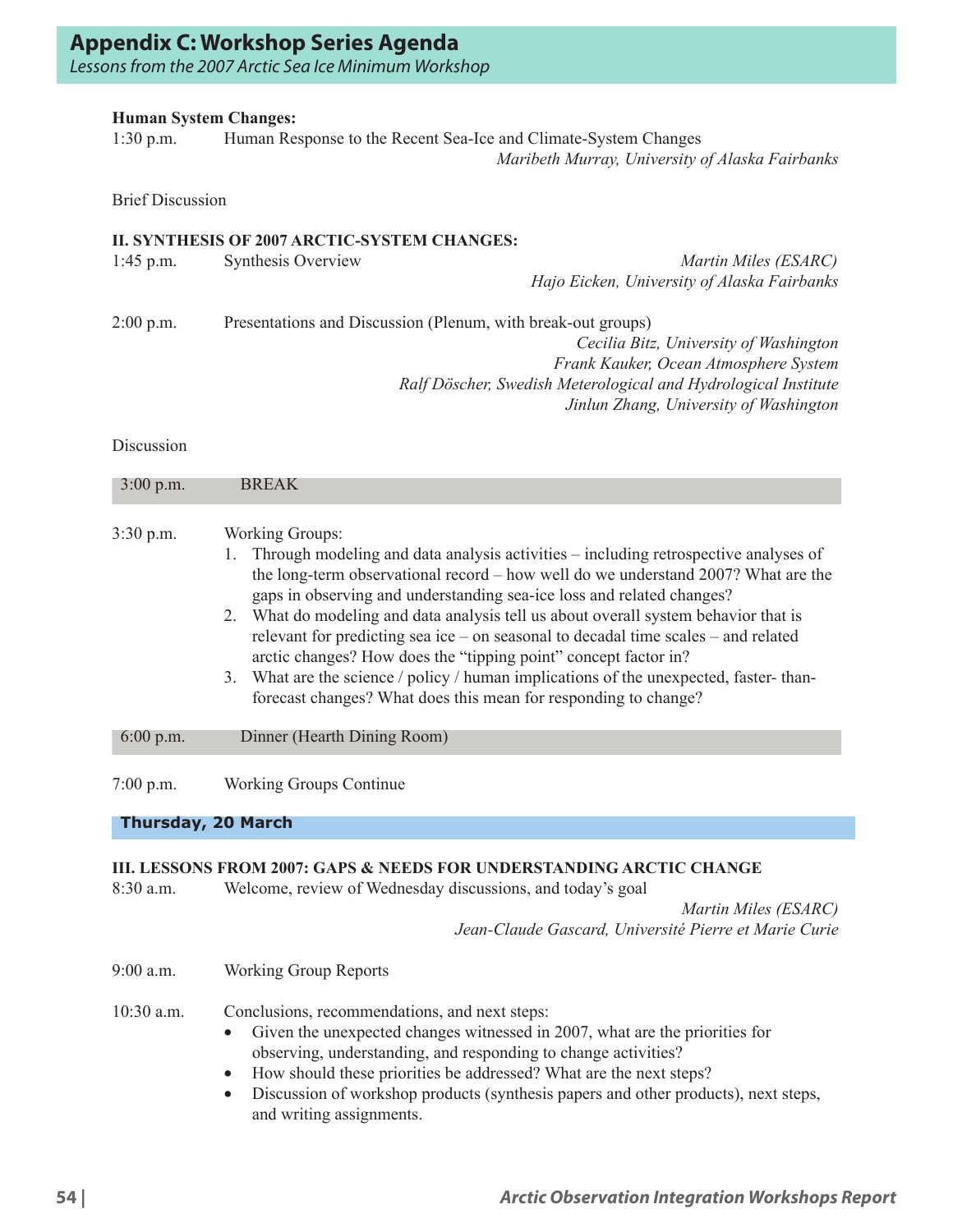12:00 p.m. Workshop Series Conclusions and Recommendations: Summary of the week's discussions, achievements, and next steps

| $12:30$ p.m.                                 | Workshop Series Adjourns                                                   |
|----------------------------------------------|----------------------------------------------------------------------------|
| $12:30$ p.m.                                 | LUNCH (Hearth Dining Room) (Possible Organizing Committee Meeting)         |
| $1:30 \text{ p.m.} -$<br>$4:00 \text{ p.m.}$ | Meeting rooms available for continued working groups and other discussions |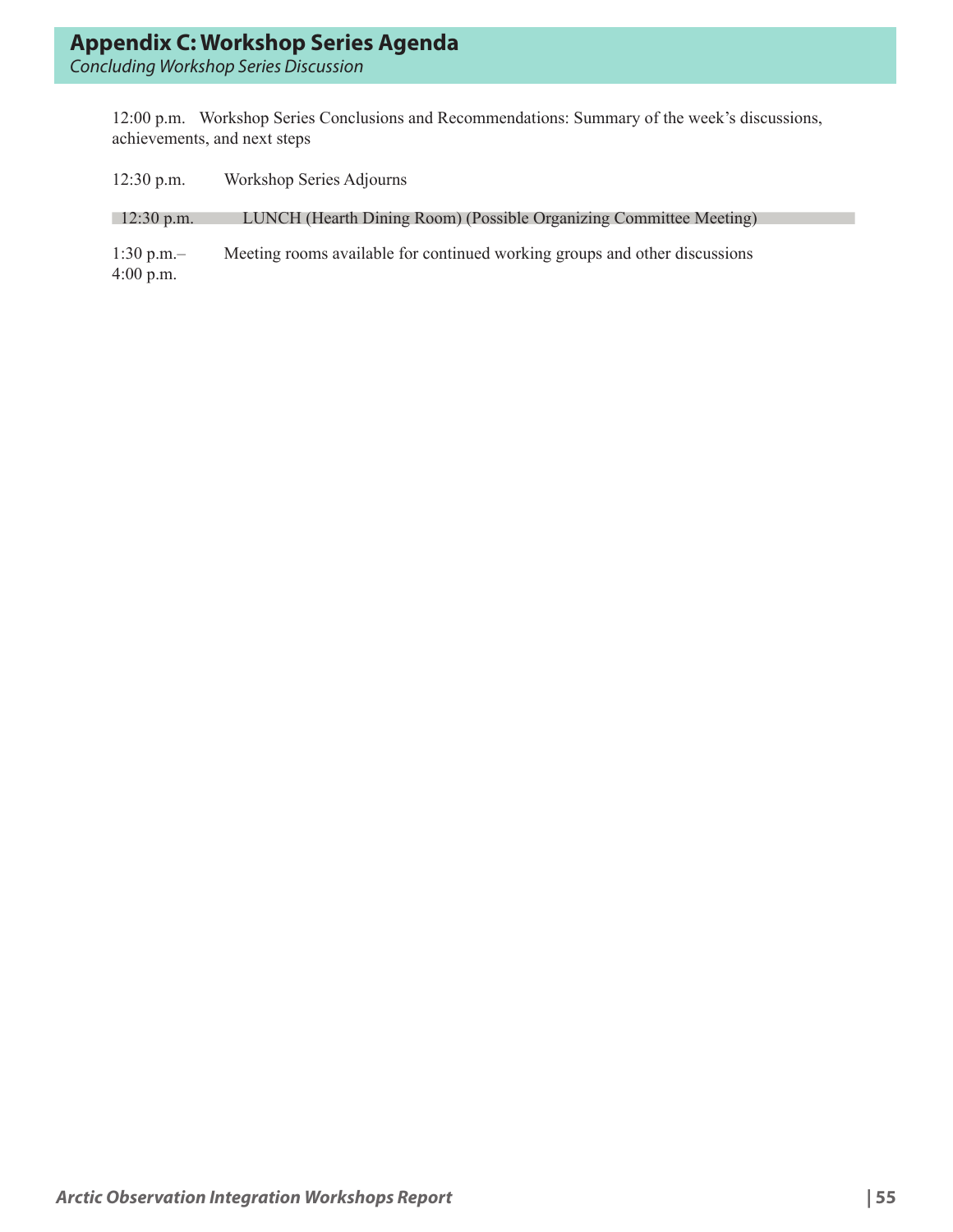### **Appendix D: Workshop Series Participant List**

\* Organizing Committee Member  $\odot$  AON Investigator **☆ ARCSS / SASS Investigator** 

**Hajo Eicken**, Co-Chair \*⊙  $\diamond$  W Geophysical Institute University of Alaska Fairbanks PO Box 757320 Fairbanks, AK 99775 Phone: 907-474-7280 Email: hajo.eicken@gi.alaska.edu

**Martin Miles**, Co-Chair  $*\diamond$ Environmental Systems Analysis Research **Center** 4450 Arapahoe Avenue, Suite 100 Boulder, CO 80303 Phone: 303-415-2521 Email: martin.miles@esarc-colorado.org

David A. Bailey  $\diamond$ Climate and Global Dynamics Division National Center for Atmospheric Research PO Box 3000 Boulder, CO 80307 Phone: 303-497-1737 Email: dbailey@ucar.edu

Cecilia Bitz \* Polar Science Center Applied Physics Laboratory University of Washington Box 355640 1013 NE 40th Street Seattle, WA 98105 Phone: 206-543-1339 Email: bitz@apl.washington.edu ‡ DAMOCLES Investigator \* S4D Steering Group

Donie Bret-Harte ! Institute of Arctic Biology University of Alaska Fairbanks PO Box 757000 Fairbanks, AK 99775 Phone: 907-474-5434 Email: ffmsb@uaf.edu

Jerry Brown  $\odot$ International Permafrost Association PO Box 7 Woods Hole, MA 02543-0007 Phone: 508-457-4982 Email: jerrybrown@igc.org

Michael Burek  $\odot$ Visualization and Enabling Technologies Section National Center for Atmospheric Research PO Box 3000 Boulder, CO 80307-3000 Phone: 303-497-1202 Email: mburek@ucar.edu

John Calder \* Arctic Research Office National Oceanic and Atmospheric Administration 1315 East West Highway Silver Spring, MD 20910 Phone: 301-713-2518 ext 146 Email: john.calder@noaa.gov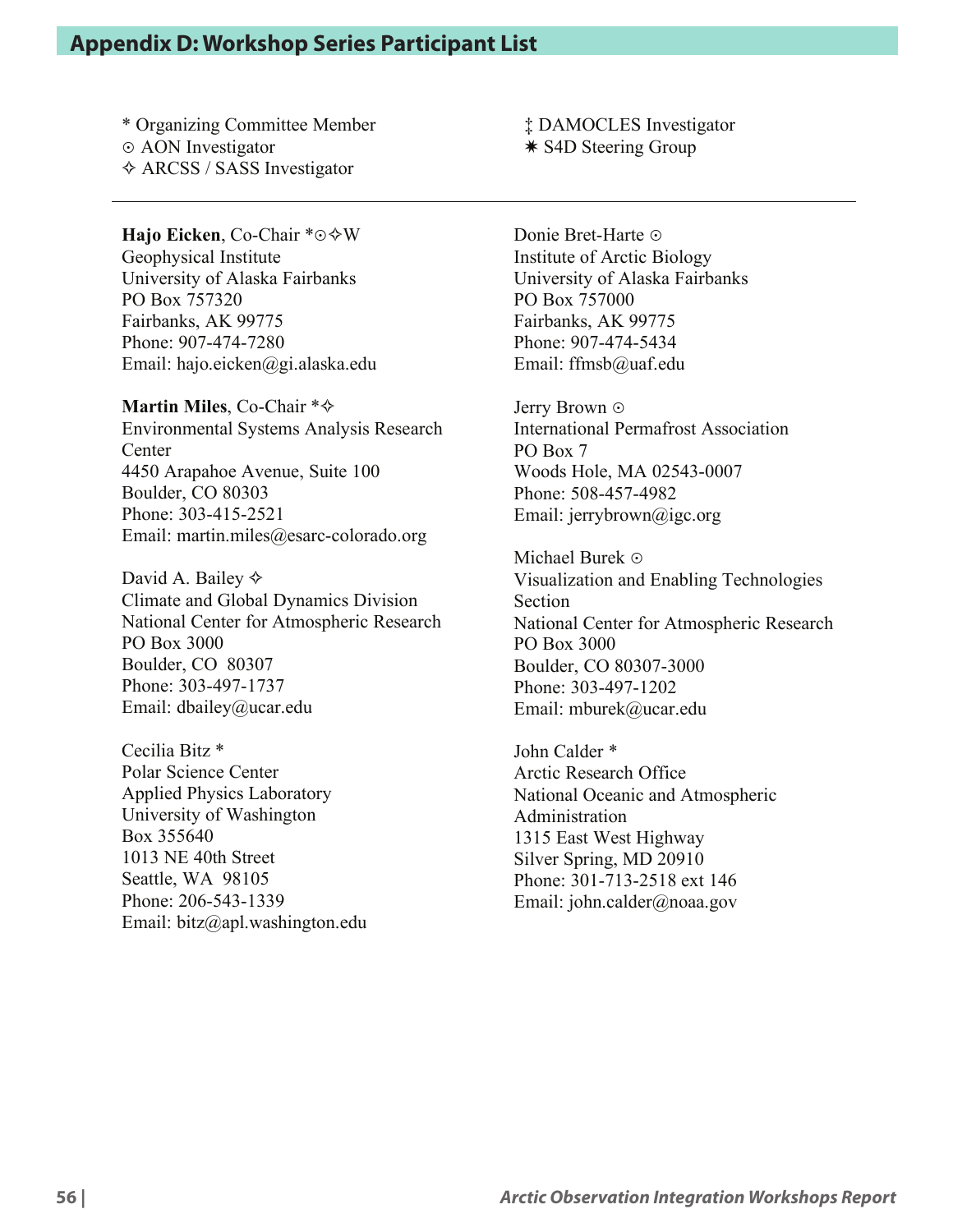Richard Collins ! Geophysical Institute University of Alaska Fairbanks PO Box 757320 Fairbanks, AK 99775 Phone: 907-474-7819 Email: rlc@gi.alaska.edu

Ralf Doescher \* $±*$ Swedish Meteorological and Hydrological Institute Folkborgsvagen 1 Norrkoping, 60176 Sweden Phone: +49-11-495-8583 Email: Ralf.doescher@smhi.se

Edwin Eloranta ! Department of Atmospheric and Oceanic Sciences University of Wisconsin-Madison Space Science and Engineering Center Madison, WI 53706 Phone: 608-262-7327 Email: eloranta@lidar.ssec.wisc.edu

Mark Fahnestock  $\Leftrightarrow$ Institute for the Study of Earth, Oceans and Space University of New Hampshire Morse Hall 39 College Road Durham, NH 03824 Phone: 603-862-5065 Email: mark.fahnestock@unh.edu

John Farrell U.S. Arctic Research Commission 4350 N. Fairfax Drive, Suite 510 Arlington, VA 22203 Phone: 703-525-0111 Email: jfarrell@arctic.gov

Florence Fetterer  $\diamondsuit$ Cooperative Institute for Research in Environmental Sciences, National Snow and Ice Data Center University of Colorado, Boulder Campus Box 449 Boulder, CO 80303 Phone: 303-492-4421 Email: fetterer@kryos.colorado.edu

Martin Fortier ArcticNet Biology Department Université Laval Local 4081 Québec, QC G1K 7P4 Canada Phone: 418-656-5233 Email: Martin.Fortier@arcticnet.ulaval.ca

Jean-Claude Gascard \* **±** \* Laboratoire d'Oceanographie Dynamique et de Climatologie Université Pierre et Marie Curie Tour 45, 5éme étage Paris 75252 France Phone:  $+ 33 - 1 - 44 - 27 - 70 - 70$ Email: jga@lodyc.jussieu.fr

Victoria Gofman ! Aleut International Association 333 West 4th Avenue, Suite 301 Anchorage, AK 99501 Phone: 907-332-5388 Email: victoriag@alaska.net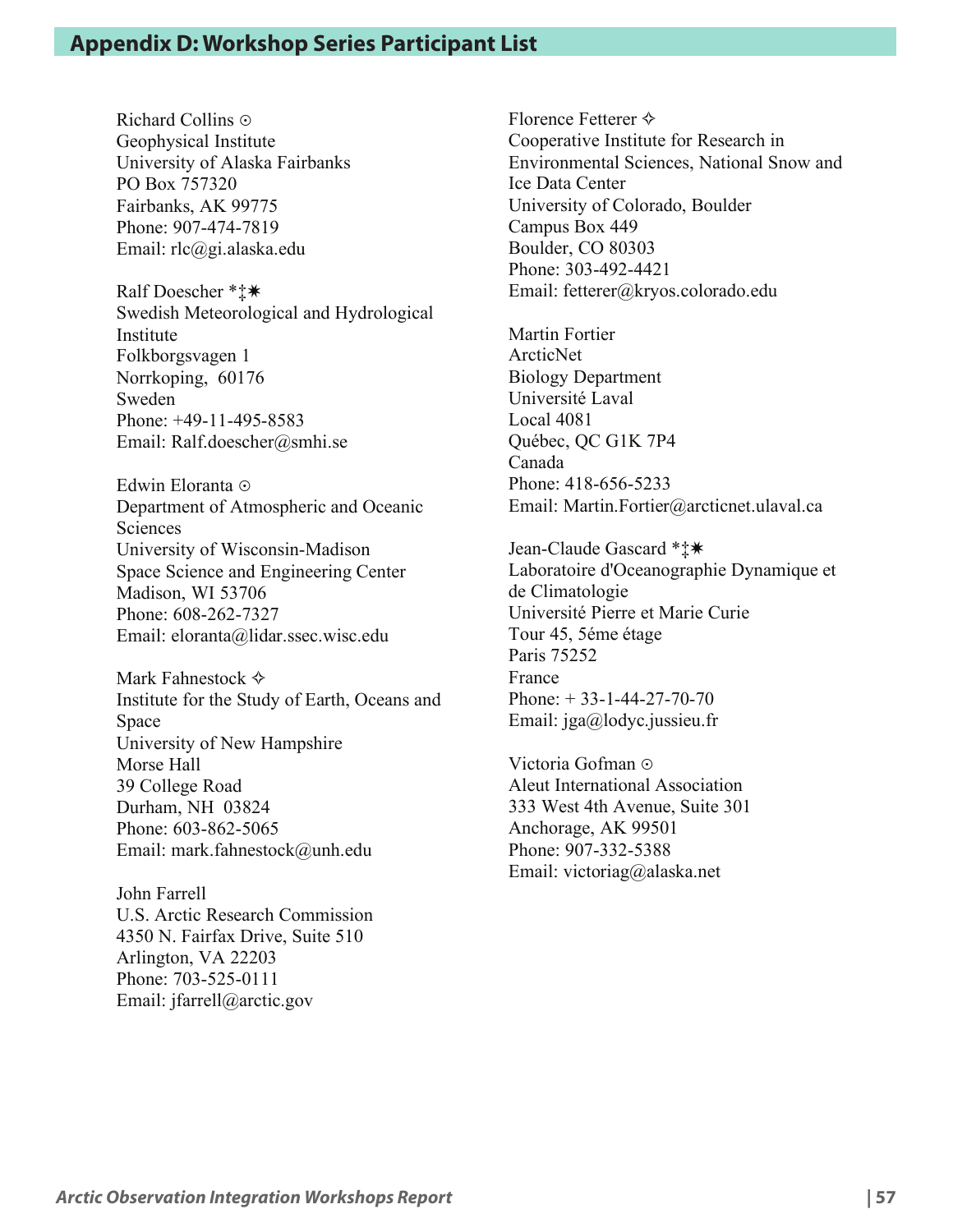Christian Haas ‡ Department of Earth and Atmospheric Sciences University of Alberta 1-26 Earth Sciences Building Edmonton, AB T6G 2E3 Canada Phone: 780-492-8171 Email: Christian.Haas@ualberta.ca

Sharman Haley  $\odot$ Institute of Social and Economic Research University of Alaska Anchorage 3211 Providence Drive Anchorage, AK 99508 Phone: 907-786-7741 Email: afsh@uaa.alaska.edu

Lawrence Hamilton  $\odot\ast$ Department of Sociology University of New Hampshire 420a Horton Social Science Center Durham, NH 03824-3509 Phone: 603-862-1859 Email: lawrence.hamilton@unh.edu

Kristin F. Hansen Håvardstunvg. 66 Sandsli, 5254 Norway Email: kir.fh@online.no

David Holland  $\Leftrightarrow$ Courant Institute of Mathematical Sciences New York University MC 0711 Warren Weaver Hall 907 New York, NY 10012 Phone: 212-998-3245 Email: holland@cims.nyu.edu

Yoshihiro Iijima ‡ Institute of Observational Research for Global Change Japan Agency for Marine-Earth Science and Technology 2-15 Natsushima-cho Kanagawa 237-0061 Japan Phone: +81-46-866-3811 Email: yiijima@jamstec.go.jp

Stan Jacobs Lamont-Doherty Earth Observatory Columbia University PO Box 1000 Palisades, NY 10964-8000 Phone: 845-365-8326 Email: sjacobs@lamont.columbia.edu

Martin Jeffries \* Office of Polar Programs National Science Foundation 4201 Wilson Boulevard Room 755 South Arlington, VA 22230 Phone: 703-292-8029 Email: mjeffrie@nsf.gov

Frank Kauker \*‡ Ocean Atmosphere System Schanzenstrasse 36 Hamburg D-20357 Germany Phone: +49-40-4210-2010 Email: frank@oasys-research.de

Lee Koss Bureau of Land Management Alaska State Office U.S. Department of the Interior 222 West 7th Avenue #13 Anchorage, AK 99513 Phone: 907-271-4411 Email: lkoss@ak.blm.gov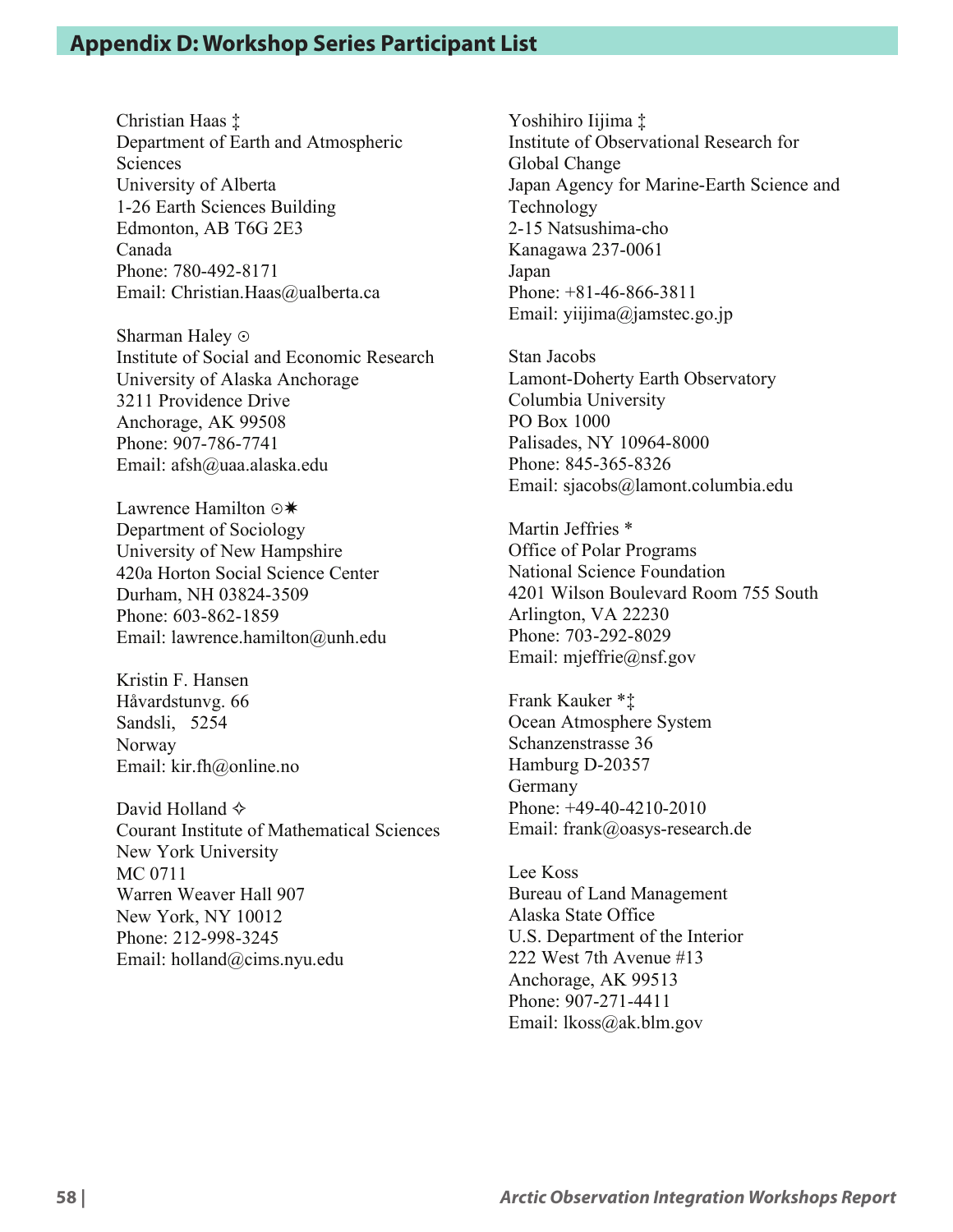Craig Lee  $* \odot$ Ocean Physics Department Applied Physics Laboratory University of Washington 1013 Northeast 40th Street Seattle, WA 98105-6698 Phone: 206-685-7656 Email: craig@apl.washington.edu

Alysa Loring Arctic Research Consortium of the U.S. (ARCUS) 3535 College Road, Suite 101 Fairbanks, AK 99709 Phone: 907-474-1600 Email: alysa@arcus.org

Dan Lubin Office of Polar Programs National Scientific Foundation 4201 Wilson Boulevard Room 755 South Arlington, VA 22230 Phone: 703-292-8029 Email: dlubin@nsf.gov

Joseph McConnell  $\odot$ Division of Hydrologic Sciences Desert Research Institute 2215 Raggio Parkway Reno, NV 89512 Phone: 775-673-7348 Email: jmcconn@dri.edu

Don Middleton  $\odot$ Visualization and Enabling Technologies University Corporation for Atmospheric Research PO Box 3000 Boulder, CO 80307-3000 Phone: 303-497-1250 Email: don@ucar.edu

James Moore  $\odot$ Earth Observing Laboratory National Center for Atmospheric Research PO Box 3000 Boulder, CO 80703-3000 Phone: 303-497-8635 Email: jmoore@ucar.edu

James H. Morison  $\odot$ Polar Science Center Applied Physics Laboratory University of Washington 1013 NE 40th Street Seattle, WA 98105-6698 Phone: 206-543-1394 Email: morison@apl.washington.edu

Peter Murdoch Department of the Interior U.S. Geological Survey 425 Jordan Road Troy, NY 12180 Phone: 518-285-5663 Email: pmurdoch@usgs.gov

Maribeth Murray  $* \odot \diamondsuit$ International Study of Arctic Change and University of Alaska Fairbanks PO Box 757720 Fairbanks, AK 99775 Phone: 907-474-6751 Email: ffmsm@uaf.edu

Robert Newton Geochemistry/Oceans and Climate Physics Lamont-Doherty Earth Observatory Columbia University 61 Rt. 9W Palisades, NY 10964-8000 Phone: 845-365-8686 Email: bnewton@ldeo.columbia.edu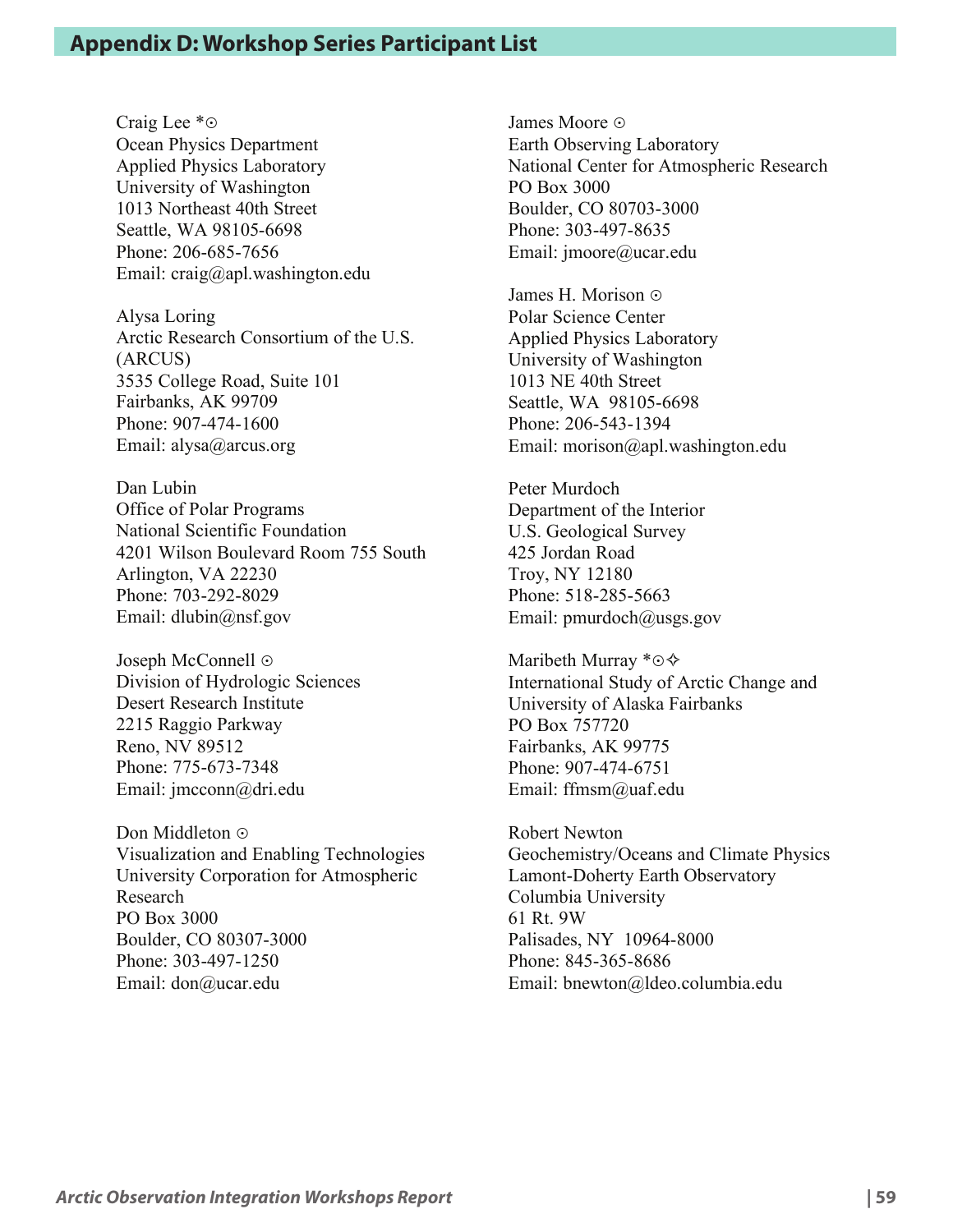Steven Oberbauer \* o Department of Biological Sciences Florida International University University Campus Park Miami, FL 33199 Phone: 305-348-2580 Email: oberbaue@fiu.edu

James E. Overland Pacific Marine Environmental Laboratory National Oceanic and Atmospheric Administration 7600 Sand Point Way NE Seattle, WA 98115 Phone: 206-526-6795 Email: James.E.Overland@noaa.gov

Mark Parsons  $\odot\ast$ National Snow and Ice Data Center World Data Center for Glaciology University of Colorado Boulder University Campus Box 449 Boulder, CO 80309 Phone: 303-492-2359 Email: parsonsm@nsidc.org

Donald Perovich  $\odot \diamondsuit$ Cold Regions Research and Engineering Laboratory 72 Lyme Road Hanover, NH 03755-1290 Phone: 603-646-4255 Email: donald.k.perovich@erdc.usace.army.mil

W. Tad Pfeffer Institute of Arctic and Alpine Research University of Colorado Boulder Campus Box 450 Boulder, CO 80309-0450 Phone: 303-492-3480 Email: pfeffer@tintin.colorado.edu

Stephanie L. Pfirman Environmental Science Department Barnard College Columbia University Milbank Hall 3009 Broadway New York, NY 10027-6598 Phone: 212-854-5120 Email: spfirman@barnard.columbia.edu

Jan Piechura ‡ Institute of Oceanology Polish Academy of Sciences Powstancow Warszawy 55 Sopot 81-712 Poland Phone: +48-58-551-7281 ext 313 Email: piechura@iopan.gda.pl

Igor Polyakov International Arctic Research Center University of Alaska Fairbanks 930 Koyukuk Drive Fairbanks, AK 99775-7335 Phone: 907-474-2686 Email: igor@iarc.uaf.edu

Andrey Proshutinsky  $\odot \diamondsuit$ Department of Physical Oceanography Woods Hole Oceanographic Institution Mail Stop 29 Woods Hole, MA 02543 Phone: 508-289-2796 Email: aproshutinsky@whoi.edu

Mohan Ramamurthy  $\odot$ Unidata Program Center University Corporation for Atmospheric Research PO Box 3000 Boulder, CO 80307-3000 Phone: 303-497-8661 Email: mohan@ucar.edu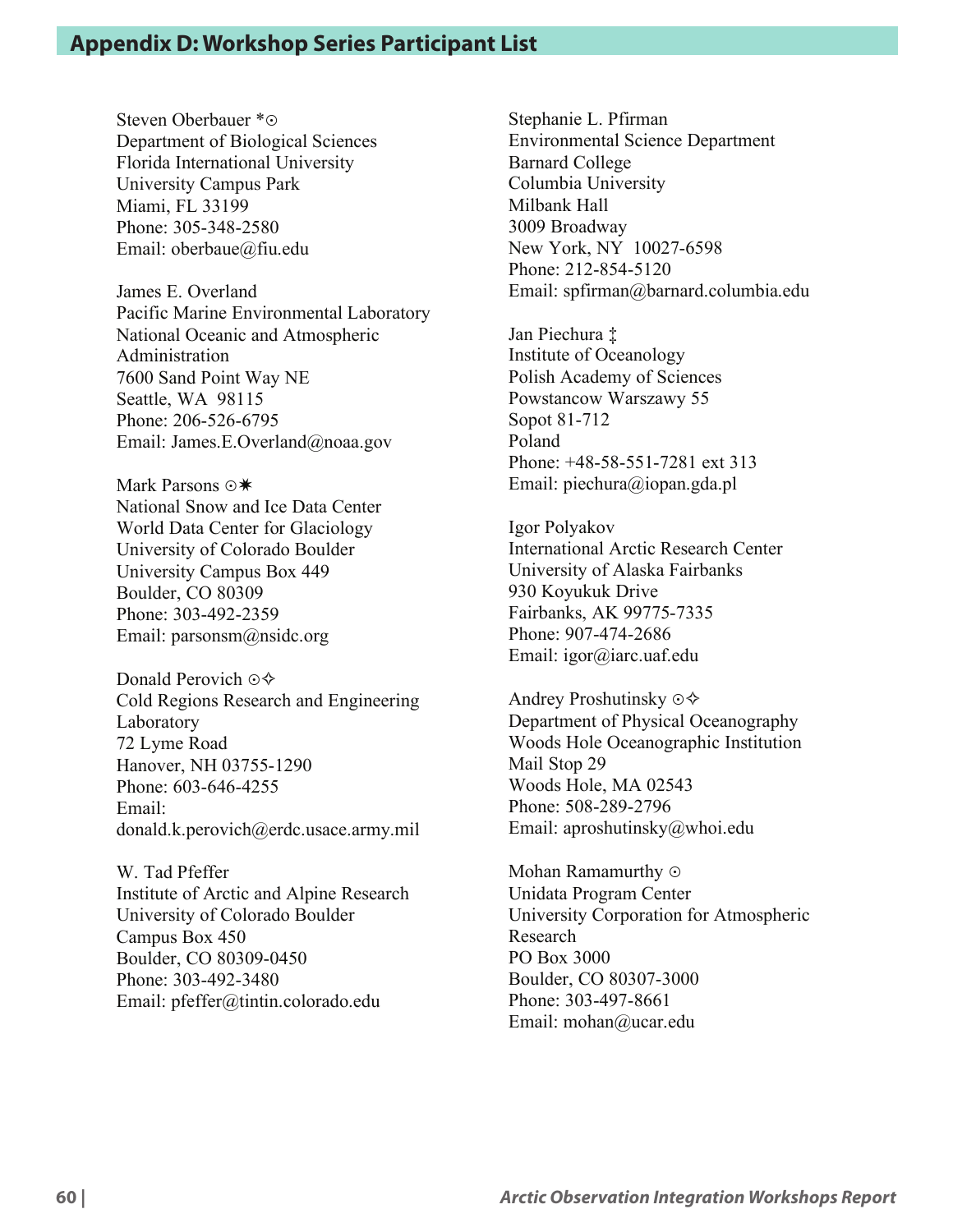Peter Raymond  $\odot$ School of Forestry and Environmental Science Yale University 205 Prospect Street New Haven, CT 06511 Phone: 203-432-0817 Email: peter.raymond@yale.edu

Ignatius Rigor  $\odot \diamondsuit$ Polar Science Center - Applied Physics Laboratory University of Washington 1013 NE 40th Street Seattle, WA 98105-6698 Phone: 206-685-2571 Email: ignatius@apl.washington.edu

Hanne Sagen ‡ Polar and Environmental Remote Sensing Nansen Environmental and Remote Sensing Center Thormøhlensgt. 47 Bergen N-5006 Norway Phone: +47 5520 5862 Email: hanne.sagen@nersc.no

Peter Schlosser \* o\* Lamont-Doherty Earth Observatory Columbia University 61 Route 9W Palisades, NY 10964-8000 Phone: 845-365-8707 Email: schlosser@ldeo.columbia.edu

Gaius Shaver  $\odot$ The Ecosystems Center Marine Biological Laboratory 7 Water Street Woods Hole, MA 02543 Phone: 508-289-7492 Email: gshaver@mbl.edu

William Shaw  $\odot$ Department of Oceanography Naval Postgraduate School 1 University Circle Monterey, CA 93943 Phone: 831-656-2552 Email: wjshaw@nps.edu

Koji Shimada ‡ Japan Agency for Marine-Earth Science and Technology 2-15 Natsushima-cho Kanagawa 237-0061 Japan Phone: +81-468-673891 Email: shimadak@jamstec.go.jp

Reija Shnoro Arctic Research Consortium of the U.S. (ARCUS) 3535 College Road, Suite 101 Fairbanks, AK 99709 Phone: 907-474-1600 Email: reija@arcus.org

Matthew Shupe  $\odot$ Environmental Technology Laboratory National Oceanic and Atmospheric Administration  $R/E/ET$  6 Boulder, CO 80305-3328 Phone: 303-497-6471 Email: Matthew.Shupe@noaa.gov

Bill Smethie Lamont-Doherty Earth Observatory Columbia University PO Box 1000 Palisades, NY 10964-8000 Phone: 845-365-8566 Email: bsmeth@ldeo.columbia.edu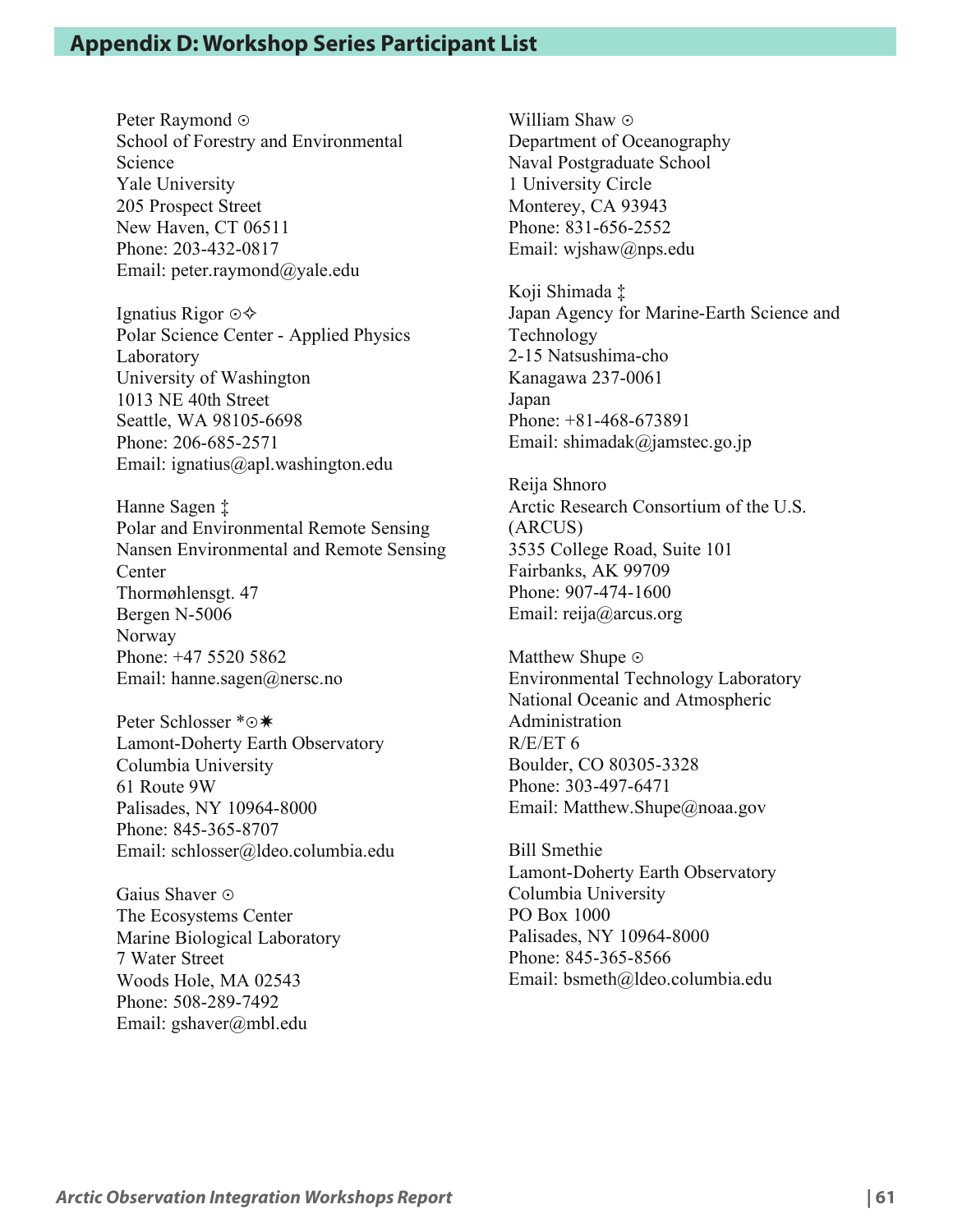Don Stott ⊙ Joint Office for Science Support University Corporation for Atmospheric Research PO Box 3000 Boulder, CO 80307-3000 Phone: 303-497-8154 Email: stott@ucar.edu

Matthew Sturm  $\odot \diamondsuit$ Cold Regions Research and Engineering Laboratory – Alaska PO Box 35170 Fort Wainwright, AK 99703-0170 Phone: 907-361-5183 Email: 907-361-5183

Neil R. Swanberg \* Office of Polar Programs (OPP) National Science Foundation (NSF) 4201 Wilson Boulevard Room 755 South Arlington, VA 22230 Phone: 703-292-8029 Email: nswanber@nsf.gov

Mary-Louise Timmermans  $\odot$ Department of Physical Oceanography Woods Hole Oceanographic Institution Mail Stop 21 Woods Hole, MA 02543 Phone: 508-289-2792 Email: mtimmermans@whoi.edu

John Toole  $\odot$ Department of Physical Oceanography Woods Hole Oceanographic Institution Mail Stop 21 Woods Hole, MA 02543 Phone: 508-289-2531 Email: jtoole@whoi.edu

Tara Troy Department of Civil and Environmental Engineering Princeton University Engineering Quad Princeton, NJ 08544 Phone: 609-258-6383 Email: tjtroy@princeton.edu

Benjamin Wade Arctic Research Consortium of the U.S. (ARCUS) 3535 College Road, Suite 101 Fairbanks, AK 99709 Phone: 907-474-1600 Email: ben@arcus.org

Von P. Walden  $\odot$ Department of Geography University of Idaho 875 Perimeter Drive Moscow, ID 83844-3021 Phone: 208-885-5058 Email: vonw@uidaho.edu

Donald (Skip) Walker  $\odot$ Institute of Arctic Biology University of Alaska Fairbanks PO Box 757000 Fairbanks, AK 99775-7000 Phone: 907-474-2460 Email: ffdaw@uaf.edu

Wendy Warnick \* Arctic Research Consortium of the U.S. (ARCUS) 3535 College Road, Suite 101 Fairbanks, AK 99709 Phone: 907-474-1600 Email: warnick@arcus.org